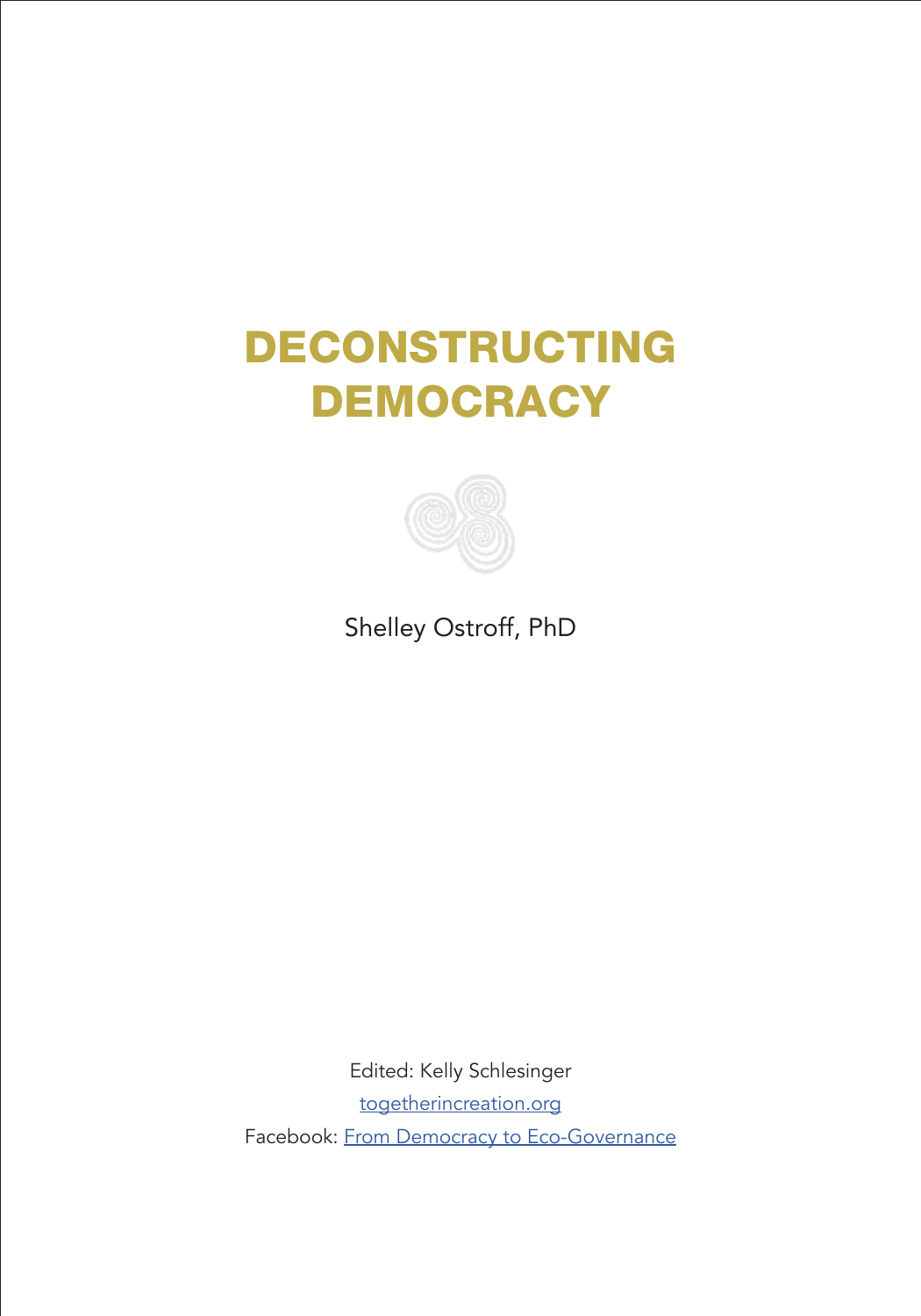### TABLE OF CONTENTS

|                                                                       | $\vee$         |
|-----------------------------------------------------------------------|----------------|
| Introduction: Democracy and Beyond                                    | vi             |
| PART I - DECONSTRUCTING DEMOCRACY                                     | $\mathbf{1}$   |
| Chapter 1: Democracy and the                                          | $\overline{2}$ |
| Domination: The Framework of Separateness,<br>Hierarchy and Privilege | 3              |
| The Domination Dynamic: The Victim-Persecutor-                        | 5              |
| Chapter 2: Democracy: A System of Deceit                              | $\overline{7}$ |
|                                                                       | 7              |
|                                                                       | 8              |
|                                                                       | 8              |
| Chapter 3: The Voting Game                                            | 10             |
| The Tyranny of the Majority                                           | 10             |
| The Election Drama                                                    | 11             |
| Chapter 4: The Charade of Freedom,                                    |                |
|                                                                       | 13             |
| 'Freedom For All'                                                     | 13             |
|                                                                       | 16             |
|                                                                       | 19             |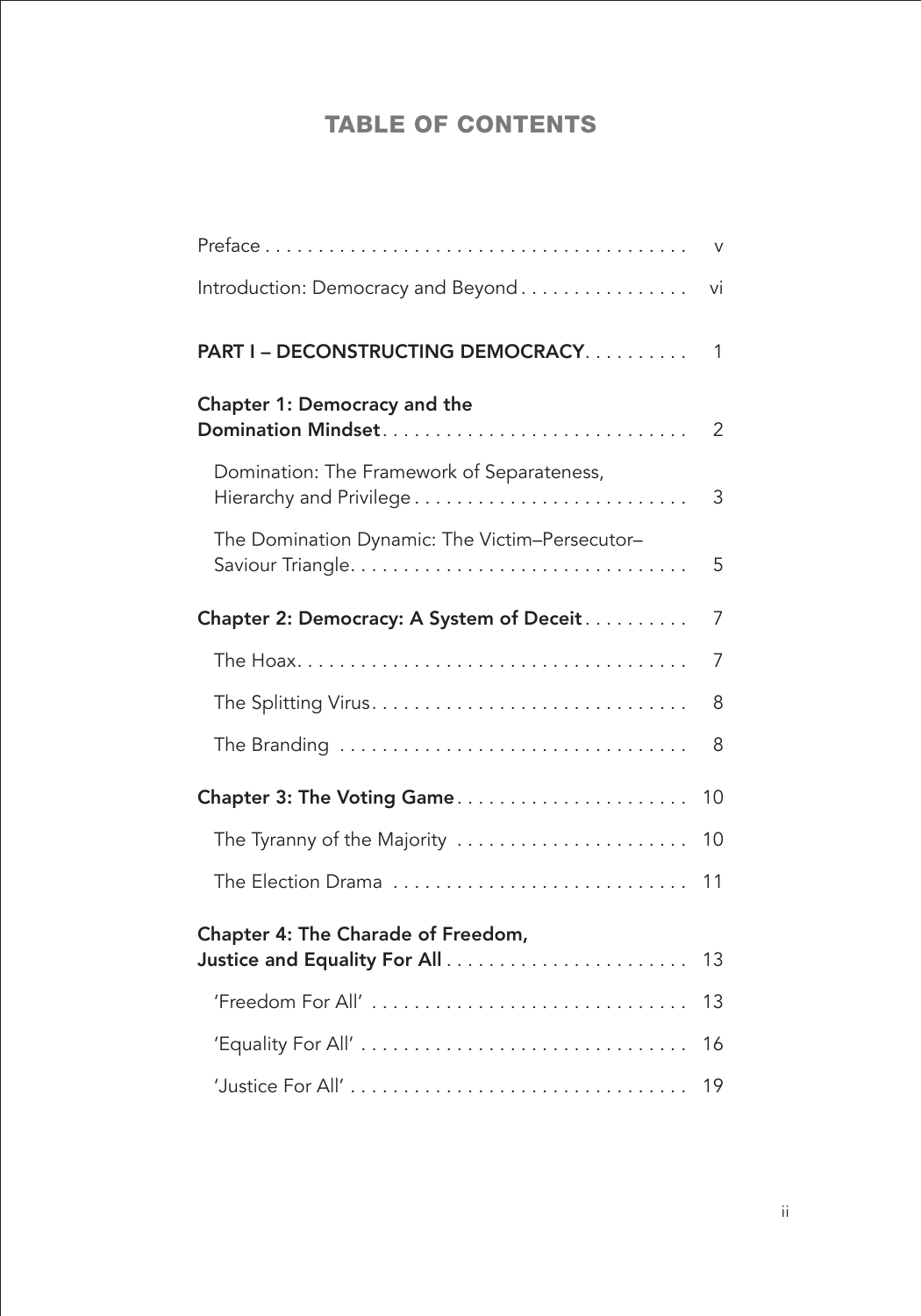| Chapter 5: The Dynamics of Disconnect                    | 23 |
|----------------------------------------------------------|----|
| The Primary Disconnect From Nature                       | 23 |
| The Disconnect From Each Other.                          | 24 |
| The Disconnect of Identity                               | 25 |
| The Disconnect From Integrity                            | 26 |
| The Disconnect of Representatives                        | 26 |
| The Disconnect of Functions Within                       | 27 |
| Chapter 6: Hierarchical Leadership:<br>An Obsolete Model | 28 |
|                                                          |    |
| PART II - HEALTH: THE PRIMARY CASUALTY.                  | 31 |
| Chapter 7: Health: A Luxury Commodity                    | 32 |
| Chapter 8: The Growth Economy:                           |    |
|                                                          | 34 |
| Amount Spent On Politician Lobbying                      | 37 |
|                                                          | 38 |
| The Military Industrial Complex                          | 39 |
| The Fossil Fuel Industry                                 | 40 |
|                                                          | 41 |
| Chapter 9: Nourishment - The Basis of Life               | 43 |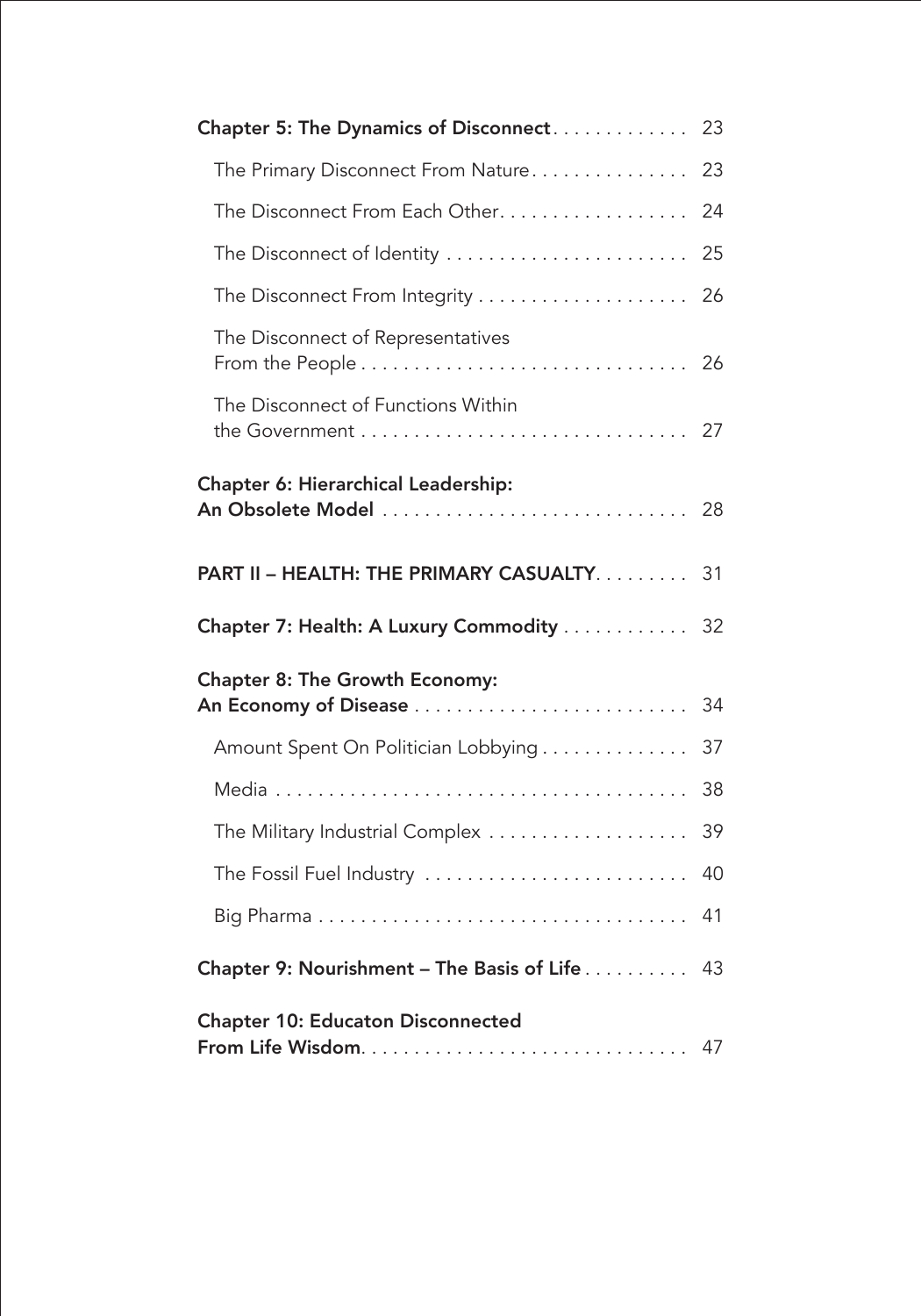| <b>Chapter 11: Climate Change:</b>                                 |  |
|--------------------------------------------------------------------|--|
| Unsustainable Sustainability  52                                   |  |
| From a Sustainable Approach<br>to a Thriving Evolution Approach 54 |  |
|                                                                    |  |
| Unravelling Democracy 55                                           |  |
|                                                                    |  |
|                                                                    |  |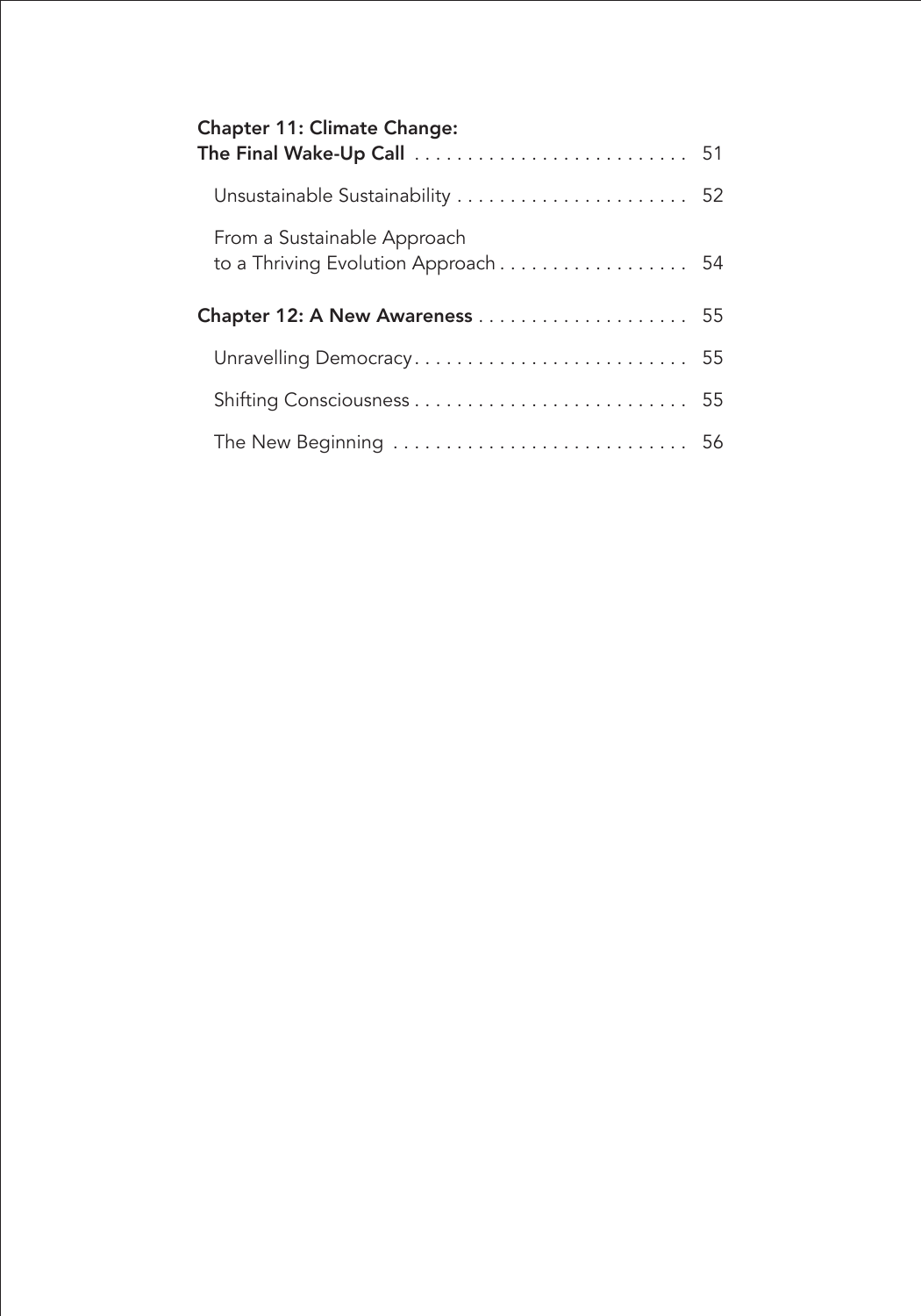#### PREFACE

<span id="page-4-0"></span>[Deconstructing Democracy](https://www.togetherincreation.org/deconstructing-democracy) was written as a response to global events and to a series of "democratic elections" across the world that ushered into power, governing parties increasingly antagonistic to the so called democratic foundations of freedom, equality and justice. Scanning the record of democratic countries worldwide, it was hard to identify any one country that could truly shine the democratic values they claim to uphold. All seemed, to some extent or another, to have sold out to incentives of profit and power and the exploitation of people and planet. And yet, mainstream conversations continued to idealize democracy as the royal road to healthy governance. The dissonance between the ideal and the real catalyzed this exploration into the fundamental flaws of the democratic system.

[Deconstructing Democracy](https://www.togetherincreation.org/deconstructing-democracy) is the first part of an evolving process that seeks to unravel some of the myths and challenges of the democratic system. It has been published on the website [togetherincreation.org](https://www.togetherincreation.org/) and is available for download as a pdf in order to contribute to new ways of thinking about the history and future of governance.

The second part of the exploration is the work of [Co-creating Eco- Governance.](https://www.togetherincreation.org/eco-governance) It is not sufficient to resist that which is not working. For healing and transformation, it is essential that we articulate a new form of governance that responds wisely to the challenges and opportunities of our time and integrates evolving knowledge and wisdom in life-enhancing ways.

Co-creating Eco-Governance is a work in progress. Eco-governance is founded on the notion that the only legitimate purpose of governance is to cultivate the health and vitality of the planet and all its inhabitants for generations to come. Inspired by the rich tapestry of emerging wisdom, Eco-Governance seeks to offer a framework, organizing principles and structure for a new way of organizing ourselves as a species on the planet. You can also learn more about co-creating eco-governance as it evolves on the website.

With blessings for the wise transition to a new and healthy form of global eco-governance.

Shelley Ostroff, PhD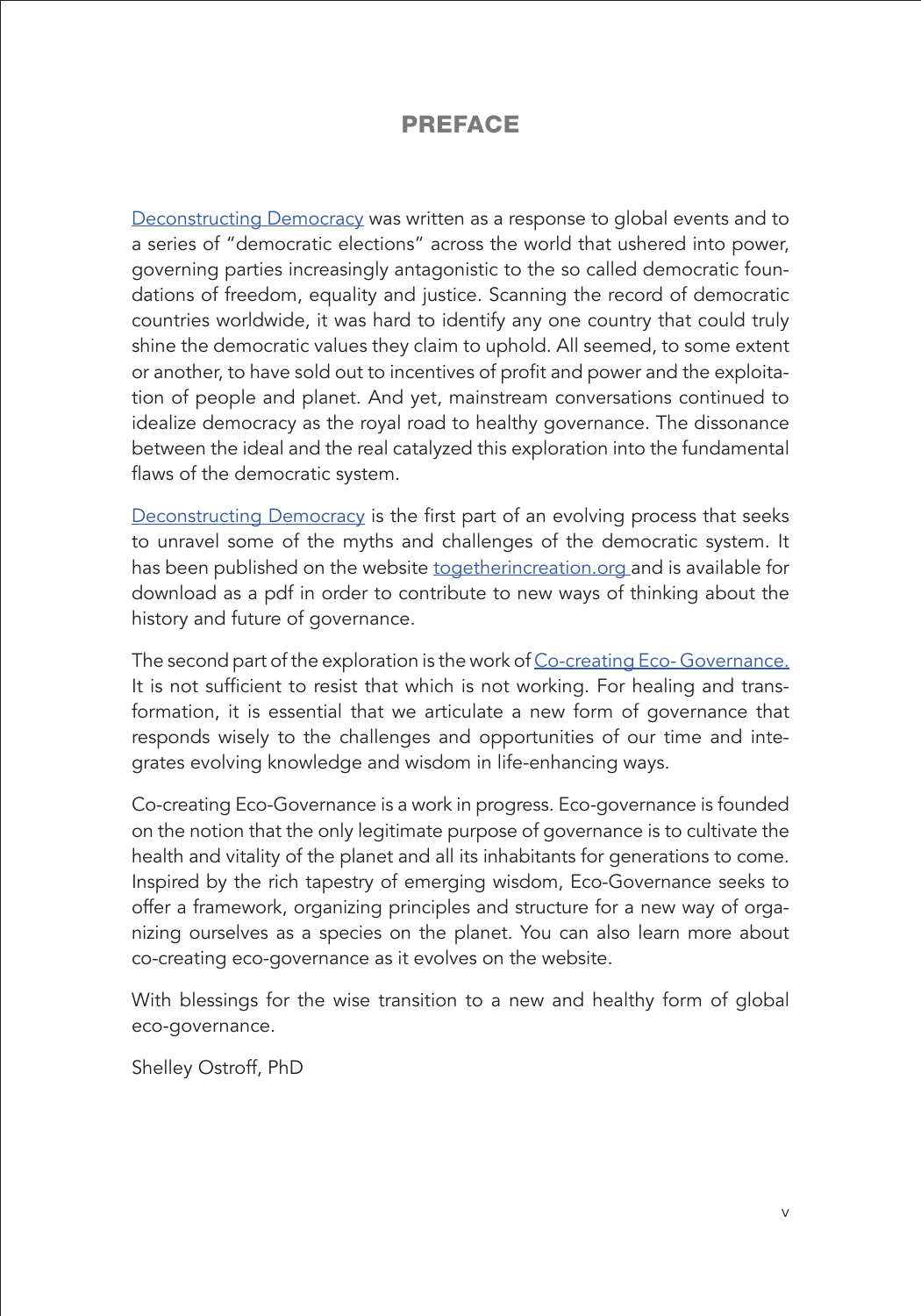#### INTRODUCTION



### <span id="page-5-0"></span>DEMOCRACY AND BEYOND

*"A new consciousness is developing which sees the earth as a single organism and recognizes that an organism at war with itself is doomed. We are one planet."*

– THE INSPIRATION JOURNEY

As the threats to people and planet spiral exponentially and we face the destruction of life as we know it, it is clear that we need a radically new governing system that puts the healing and rehabilitation of our interconnected world as the collective priority. The health of people and planet has been ruthlessly compromised by our current governance systems based on ideas of separateness, hierarchy, privilege and domination that abuse human and planetary resources for the benefit of a few.

It is time to articulate a new governance system – an interconnected, coherent system of local and global eco-governance for the well-being of all.

What would such a radically new system look like? How can we reverse the global disease and destruction and offer hope for a flourishing future? How can we extricate ourselves from the grips of the mainstream mindset and those that have hijacked the political, legal and financial resources of most governments? How can we reclaim the power of governance for the benefit of the whole?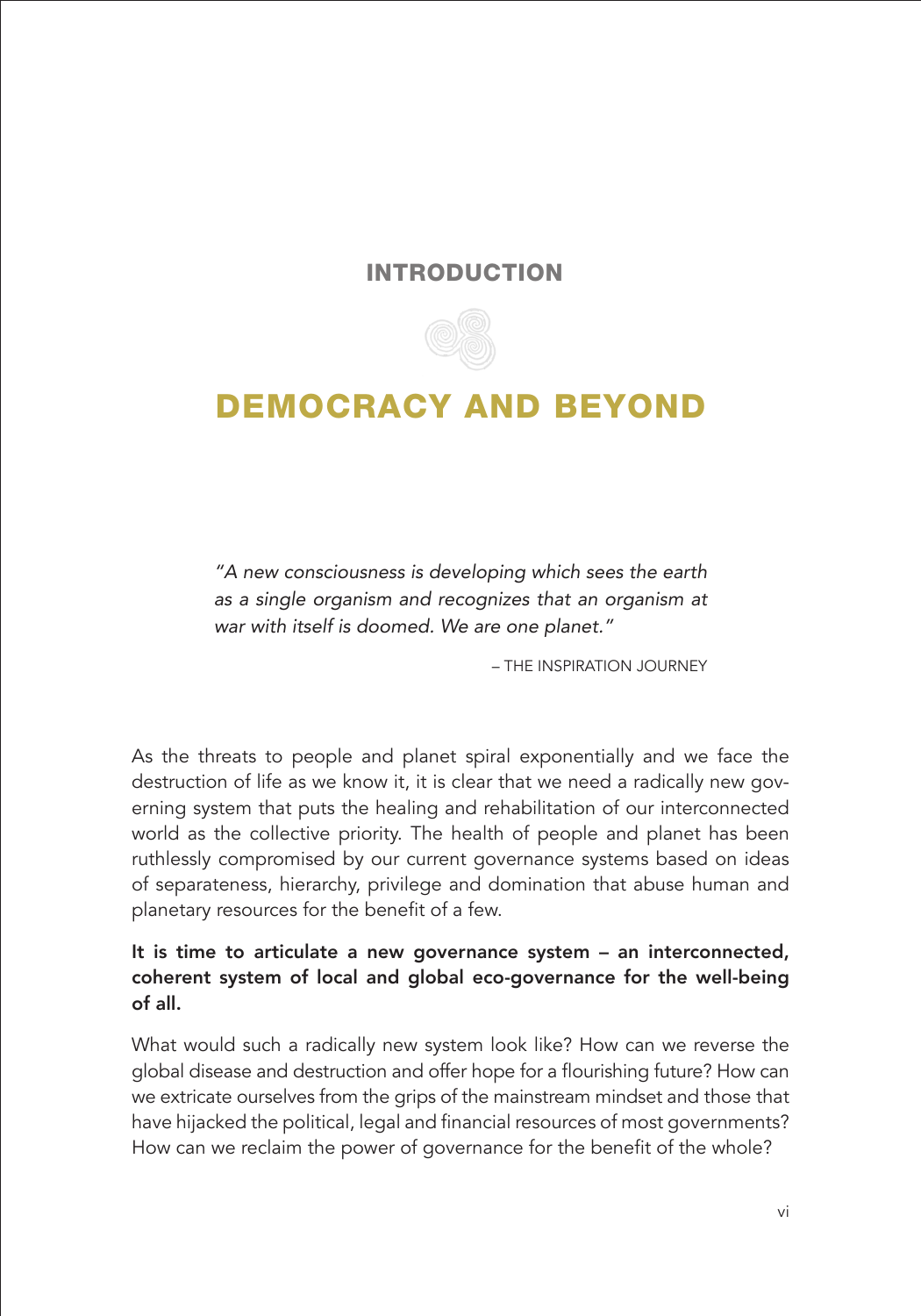In the face of vast global crises, people are uniting across boundaries to protest current systems and articulate alternatives. When the environment is diseased and dying, people across the world suffer and die. The immensity of global threats confront us now more than ever with our shared destiny. We can no longer believe that we can export our violence and pollution and remain immune to the consequences.

#### Wherever there is privilege, oppression and imbalance there will be disease. Where all feel safety, hope and the ability to contribute their talents to a better world for all, there will be peace and vitality. Coming together beyond self-interest to collective wellness is the only way forward.

People across the world are saying a collective NO to the current system. Now we need to articulate a compelling alternative to mobilize a collective YES. With a powerful and pragmatic vision, social media and a range of existing technologies, we can together overthrow unjust laws, redistribute resources and implement healthy practices in a way that best serves the healing of the planet and a thriving future for all.

While many examples in the coming chapters are taken from the United States, the patterns addressed are similar in democracies throughout the world. At the time of writing, Donald Trump and Hilary Clinton have emerged as the presidential candidates of the Republican and Democratic parties in the highly controversial 2016 US presidential campaign. In almost farcical fashion, the campaign provides a powerful and frightening mirror of global trends and of the culmination of many of the driving forces prevalent in democratic society. It underscores the corruption, dangers and absurdities embedded in the system and signifies the inevitable death of democracy as we have come to think about it.

To articulate a new form of governance it is essential that we first deconstruct the wide range of assumptions that drive our existing democratic and non-democratic societies. We must distill the wisdom from the suffering and devastation, and integrate the lessons into a new system – a system based on a mindset that cultivates life and puts the planet and all its inhabitants first.

As we witness the current systems implode from within, leaders from all walks of life are rising to offer new pathways.

As daunting as the task may seem, the ideas, information, technology and people are in place to make it happen. What we need now is to co-create a compelling vision and coherent process for the radical uncompromising healing and flourishing of life on the planet.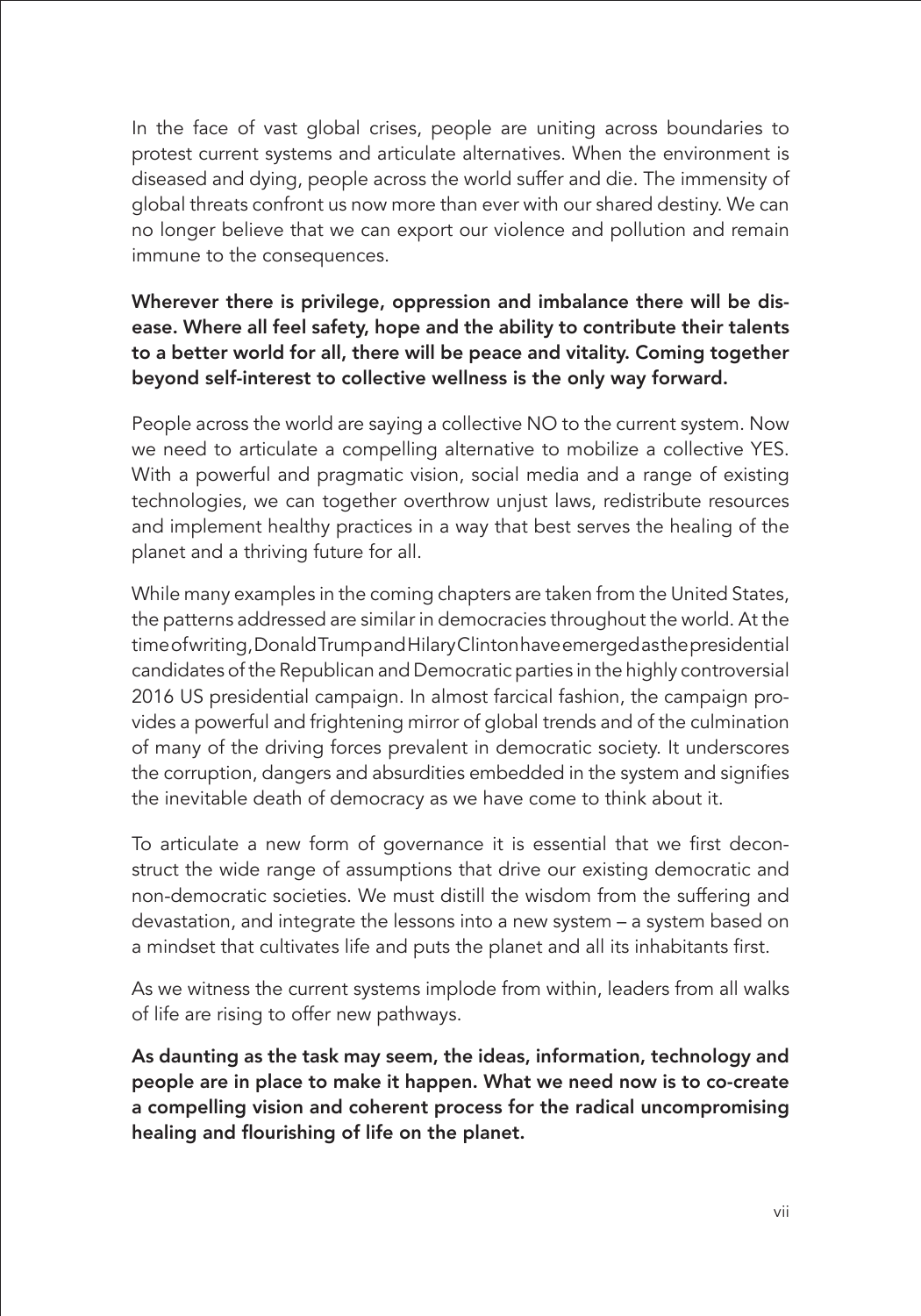# PART I

# <span id="page-7-0"></span>DECONSTRUCTING DEMOCRACY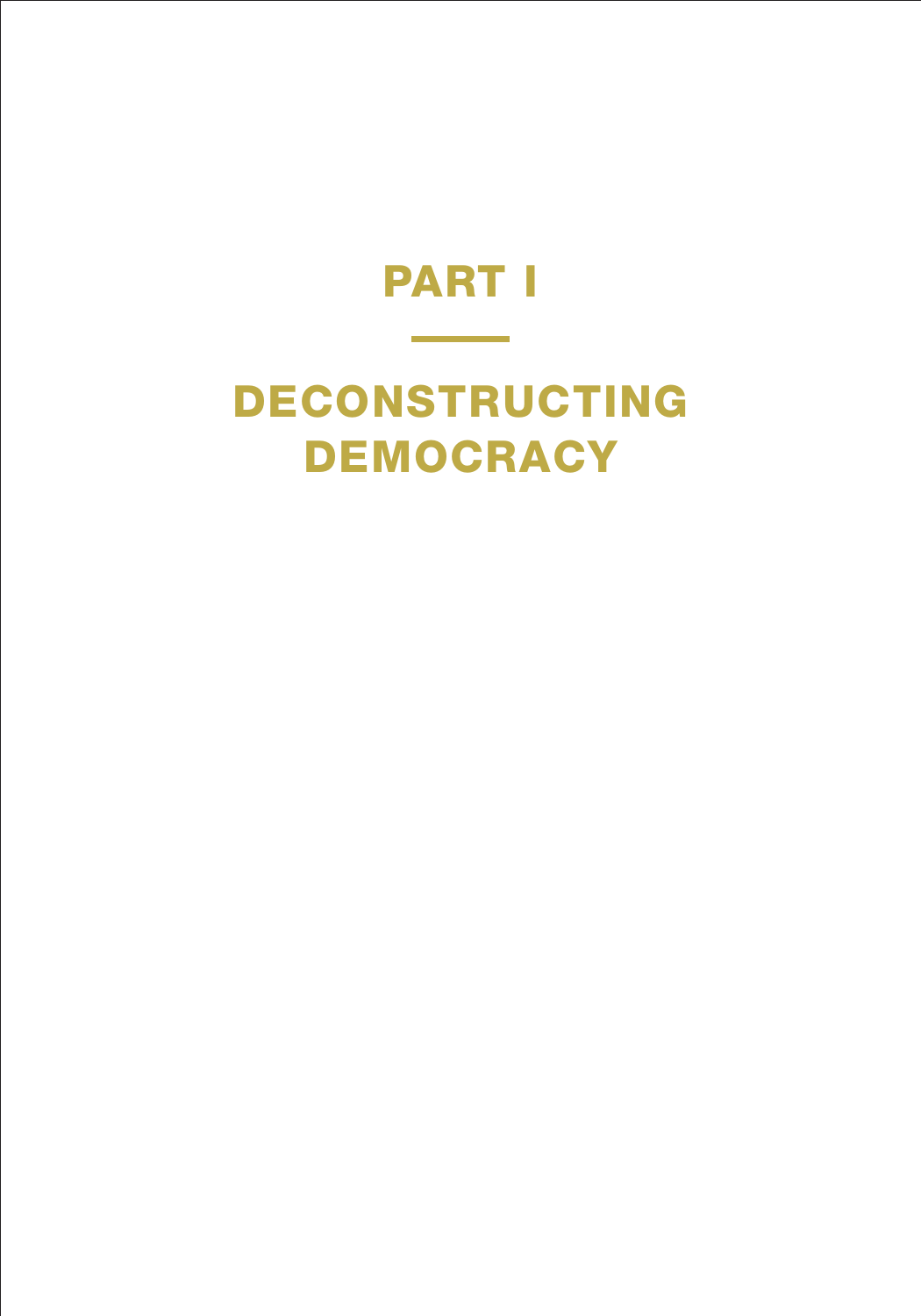#### CHAPTER 1



## <span id="page-8-0"></span>DEMOCRACY AND THE DOMINATION MINDSET

Despite the often brutal consequences of democracies to people and planet we have been led to believe that democracy is the optimal form of governance to which all countries should aspire.

Democracy can be seen as the most evolved form of modern governance. It was created with the intention of giving voice to the people, protecting their rights and offering equality in the name of the law. It evolved in opposition to other forms of governance such as monarchies, dictatorships and oligarchies where absolute power is held by individuals or a small group of people. But history has shown that most democracies have become contaminated by the very same dynamic of abusive power, oppression and corruption evident in these other forms of governance. While democracy legitimized the issue of individual rights to equality, freedom and justice, democracies have for the most part failed to deliver on these basic values.

Over the last centuries, democratically elected governments have participated in some of the most devastating activity against humans and the environment. We can no longer rely on the promises of the democratic system to bring about a better world.

Democracy has given people a political voice and an opportunity to experience how we use the power that comes with it. However, being given a voice and a vote is not sufficient to ensure we use it to create a more just and healthy world. While democracy was conceived in order to right many of the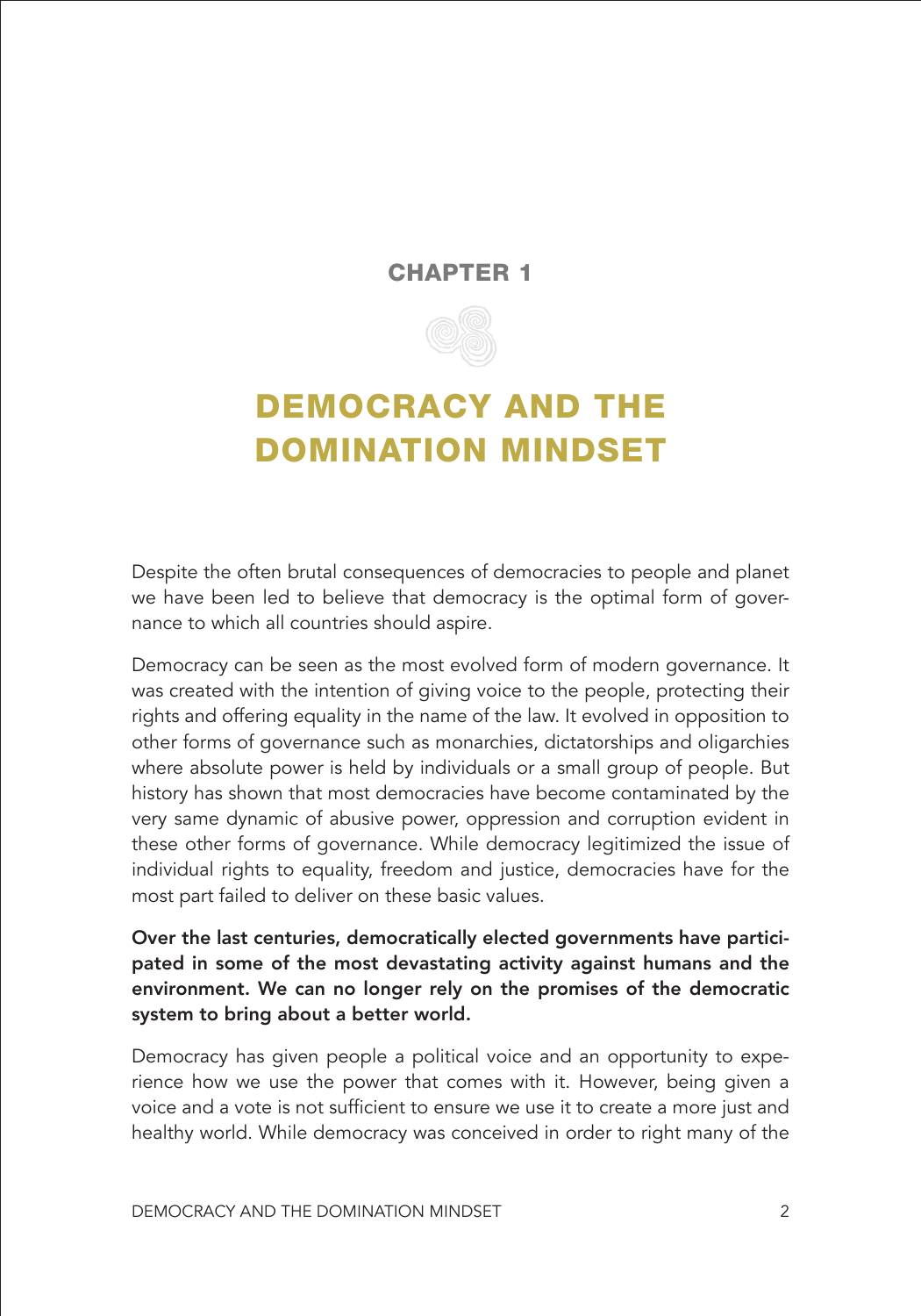wrongs of other systems it was nevertheless rooted in the same mindset of separateness and domination. It is only when we move beyond this mindset, learn about our interconnectedness, and learn from life how to cultivate life that we will be able to develop a healthy form of governance and heal and transform our damaged world. To move beyond the mindset of domination it is important to first step outside of it, question its assumptions and acknowledge its limitations and consequences.

Our experience with democracy has provided us the opportunity to reflect on how we have chosen to use power within an hierarchical framework. What we have done with our democracy confronts us with the consequences of the choices we have collectively made. In this sense democracy has been a powerful catalyst for human evolution, and the evolution of how we govern ourselves.

We are now facing the consequences of how we have taken up our roles as citizens with a voice and a vote and how we have co-created the reality we currently live. Unlike in dictatorships there is no-one else to blame. This is a big step forward in our maturation process.

The history of democracy is often reflected in stories of the painful struggle between our capacity for ruthlessness on the one hand and compassion on the other. In the overall picture, like other systems of domination, democracy has led to the destructive power of a ruling group over all other groups, and of humans over other species and the environment.

#### **Domination: The Framework of Separateness, Hierarchy and Privilege**

The domination of life mindset is a mindset based on the notion that the world is comprised of separate parts with an intrinsic relationship of superiority and inferiority among these parts. A superior status is seen as bestowing the privilege to dominate that which is considered inferior to oneself for one's own benefit.

While the democratic ideal emerged in opposition to a system where one or a few have power of all, we are to a large extent blind to the way in which the domination dynamic is at the core of the democratic framework itself.

Rooted in a human centred framework, the democratic worldview colludes with the notion that humans are superior to other species and the environment. It privileges humans over other species and legitimizes exploiting them and the environment for human benefit. The dynamic of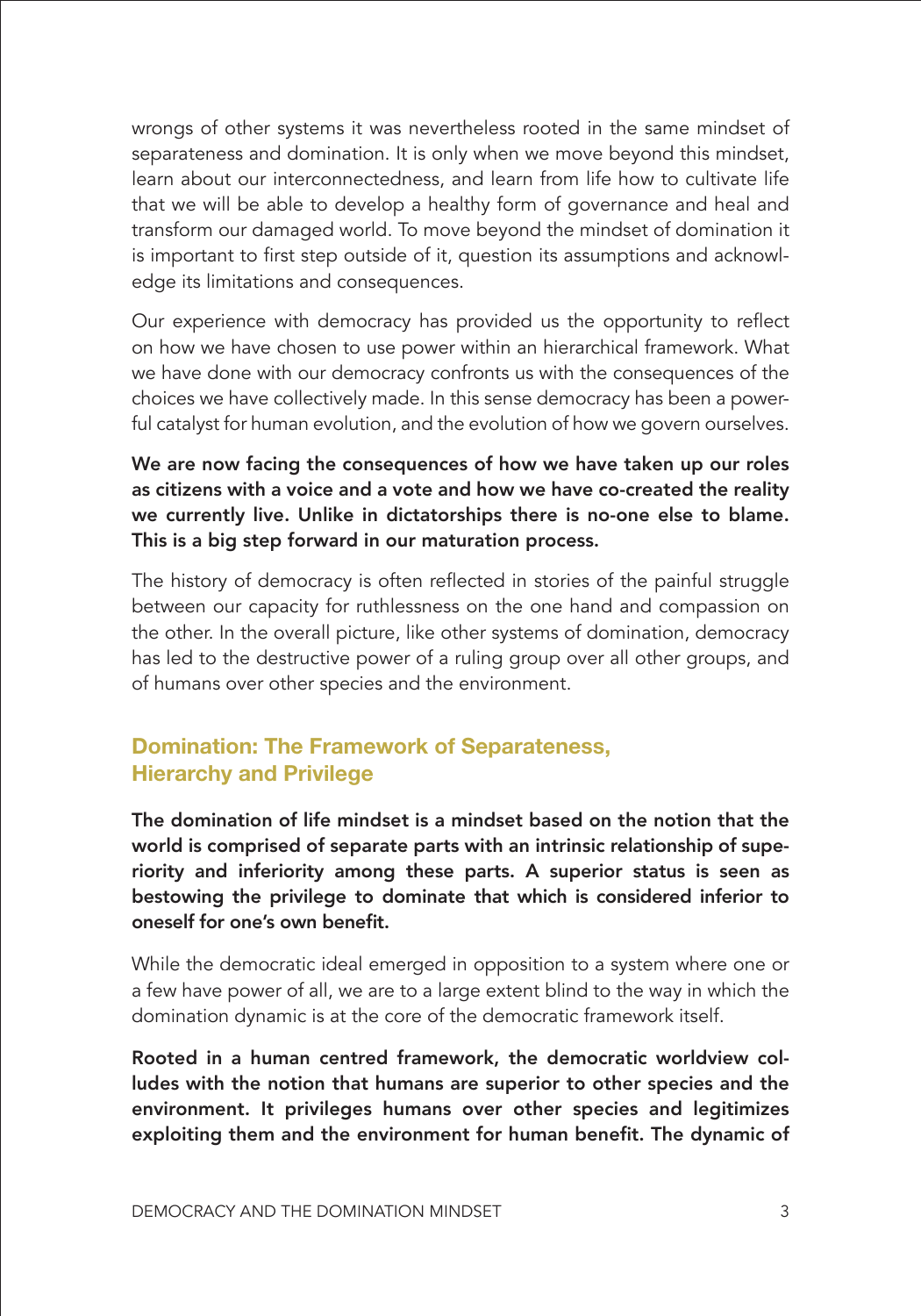#### oppression is thus an integral part of the framework, and where there is oppression of one part of a system by another there will inevitably be conflict and disease.

The pyramidal leadership structure and the majority vote are examples of how the democratic system encourages dynamics of power and privilege of some over others, a class-based society and a rule of the financial elite. While democracy came to give an equal voice to all people, the history of democracy shows that this concept is still not fully applied in most countries.

Hierarchy is a hallmark of most patriarchal societies. In modern western culture hierarchy takes many forms such as: humans over other species, men over women, races, ethnicities, cultures and various identity groups over others. Within these groups there are further and further fragmentations and layers of perceived superiority, inferiority, privilege and oppression. With the notion of hierarchy, we have even learned to perceive the mind as superior to the body and the rational mind as superior to other intelligences. These concepts generate cultures severely in conflict within themselves.

The idea of separateness and superiority, leads to the investment in one's individual and group status privilege and entitlement. It cultivates the notion that one's own self-interest is achieved at the expense of others. Governance systems based on privilege and exploitation produce cultures of ruthless competition, corruption and violence.

Rooted in the human-centred mindset of separateness and domination, democracy is a framework that lends itself to the abuse of power. Now, the stakes have never been higher. The system has become an exceptionally sophisticated tool for implementing brutal agendas. Democracies are complicit in leading and spreading war, poverty, disease and terror across the globe. Under the guise of promoting freedom, equality and justice they have been used to promote domination and exploitation. The corporate elite have hijacked democracy and are imposing on the malleable system a culture of life-threatening consumerism and conflict. Democracy has been used to control human and planetary resources in ways that go violently against life.

Democracies claim to offer a different ethos to dictatorships. They claim to right the wrongs of previous systems, but while the patterns of domination in democracy are more camouflaged, the essence of suffering and destruction are essentially the same. Even the most well-meaning and competent leaders find themselves helpless in the face of a legalized, technocratic corporate monstrosity that has permeated governments worldwide. When one looks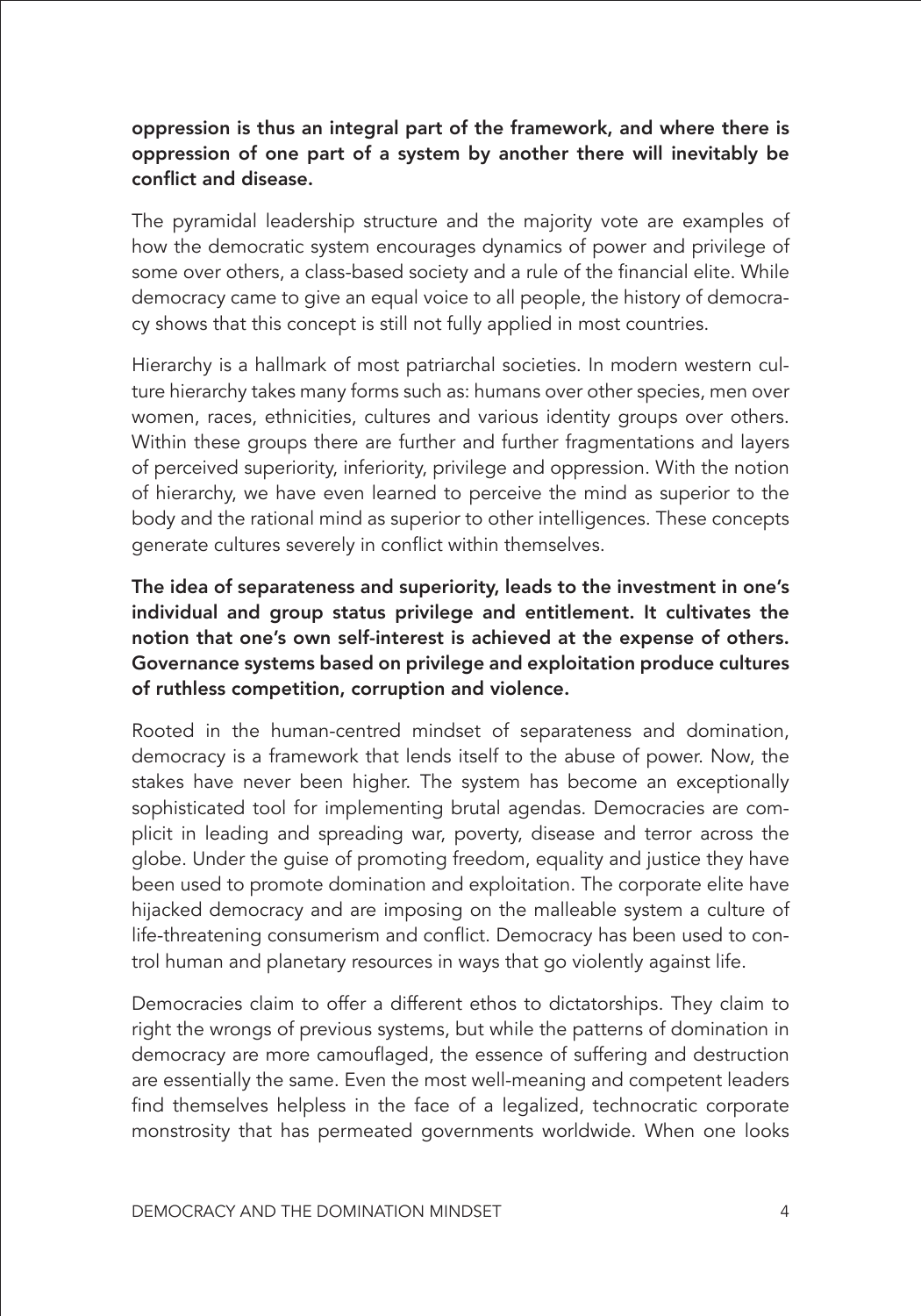closely at the framework – the language, principles, structure and process we can understand the devastation we witness today as an inevitable outcome of the democratic system itself.

Given that democracy is built on the paradigm of human domination of life, it cannot bring the healing we so desperately need. When the mainstream mindset is one of separateness domination and privilege, with a structure of a class-based society and majority rule, even more direct democracy and greater citizen involvement is not the solution.

> *"We cannot solve our problems with the same thinking we used when we created them."*

> > – EINSTEIN

#### **The Domination Dynamic: The Victim–Persecutor– Saviour Triangle**

With the hierarchical domination mindset people perceive themselves in relation to each other as superior and worthy of privilege, or inferior and unworthy. The comparison inevitably leads to feelings of envy, shame, fear, arrogance, greed and guilt that in turn generates conflict and violence. Leadership is outsourced to those with formal authority who are positioned in a hierarchically superior way and are given power and privilege.

This hierarchical mindset produces the victim-persecutor-saviour dynamic in which people fall into these archetypal roles and experience others through this prism. The result is a perpetual struggle in the triangular dynamic over who is the 'real' victim, the 'real' persecutor and the 'real' saviour.

The narrative of democratic systems can often be understood in terms of this age-old, patriarchal dynamic and locks democratic culture into these three self-defeating and destructive roles. The dynamic exists in the relationship among different identity groups as well as in relation to those in roles of leadership and authority. While all may technically have a voice in democracy, the psychological power of that voice is experienced very differently among these different roles.

Democratic elections generally portray candidates as the 'ultimate saviour' of the public, portrayed as a 'victim' of what the other candidate, portrayed as the 'persecutor', stands for. The 'persecutor' can take many forms such as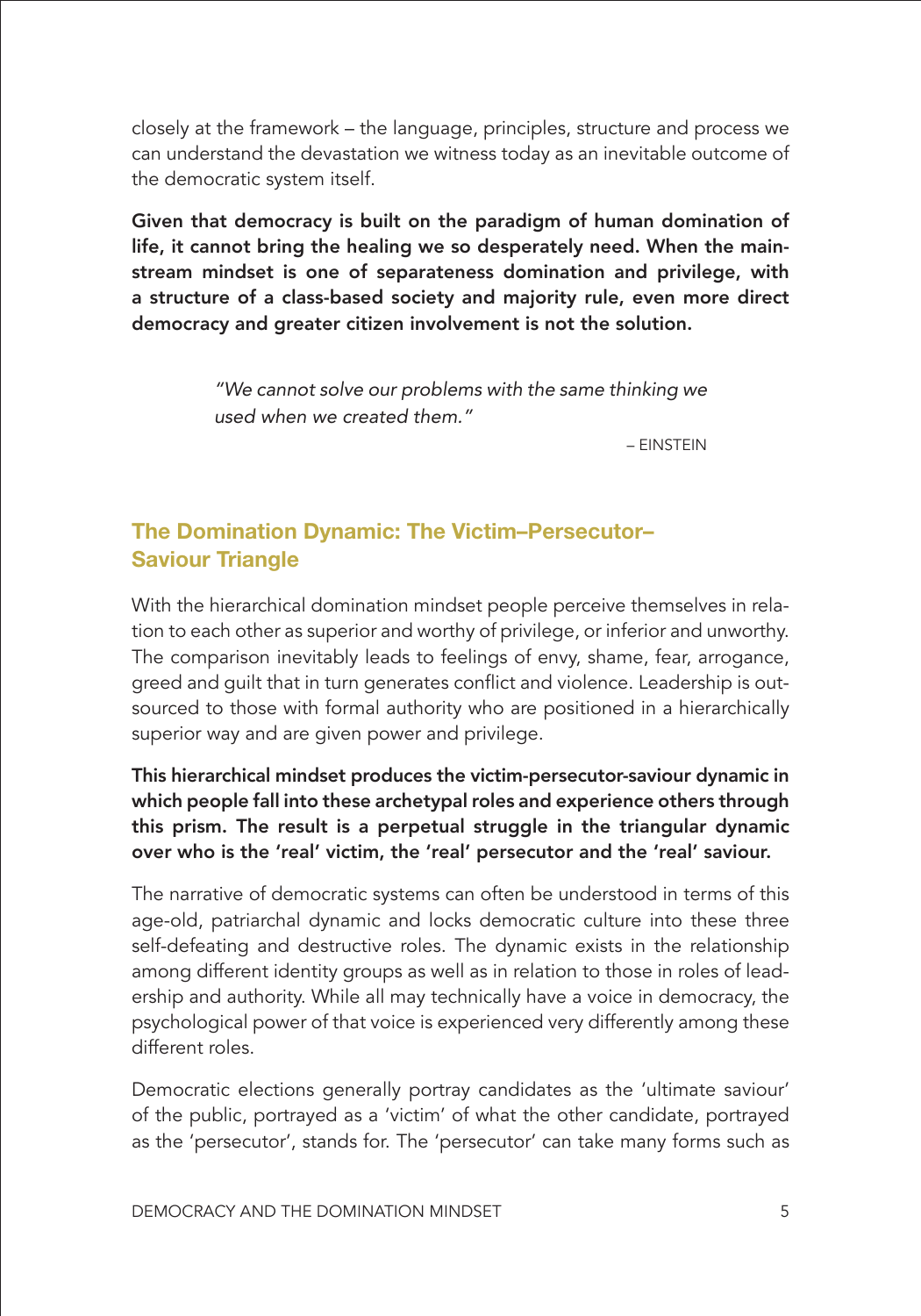an ideology, the current government or an identity group such as a nation, religion or immigrants depicted as the ultimate threat to those lobbied for their vote.

The saviour role may offer a sense of power and righteousness, but it is lonely, vulnerable and a set up for inevitable failure and blame. It evokes burdensome expectations and dependence from those who perceive themselves as victim. It evokes rage from those branded as 'persecutor' whose image and power are threatened by the 'saviour's' role. Many leaders who have been seen as 'saviours' have been assassinated.

The victim role comes with a deep sense of helplessness and suffering but also with the secondary benefit of self-righteousness which is hard to relinquish. Many groups try to gain power by positioning themselves as the underdog.

The persecutor role comes with a sense of power and privilege but is not a role often consciously owned. It is a role generally projected onto the 'other'. Of course, the 'victim' and 'persecutor' roles switch depending on perspective. One's own persecutory behaviour towards 'the other' is often justified by seeing oneself as 'victim' in a self-perpetuating spiral of blame and trauma.

The dynamic of persecutor-victim-saviour typical of hierarchical societies create fragmented cultures fuelled by fear and distrust of the other. And so in so many democratic societies we see repetitive cycles of different groups playing musical chairs with these different roles with no real resolution of key issues or transformation of the narrative itself.

The paradox is that as long as we look at reality from within this hierarchic paradigm, the conflict will never be resolved. And as in monotheistic mythology, we will continue to wait indefinitely for the omnipotent messiah who can save us from ourselves. It is pointless to try and locate any of these roles solely in one person or one group because we all hold the capacity for each of them and move between these roles in different contexts. The only way to get out of this loop of suffering and destruction is to change the entire story.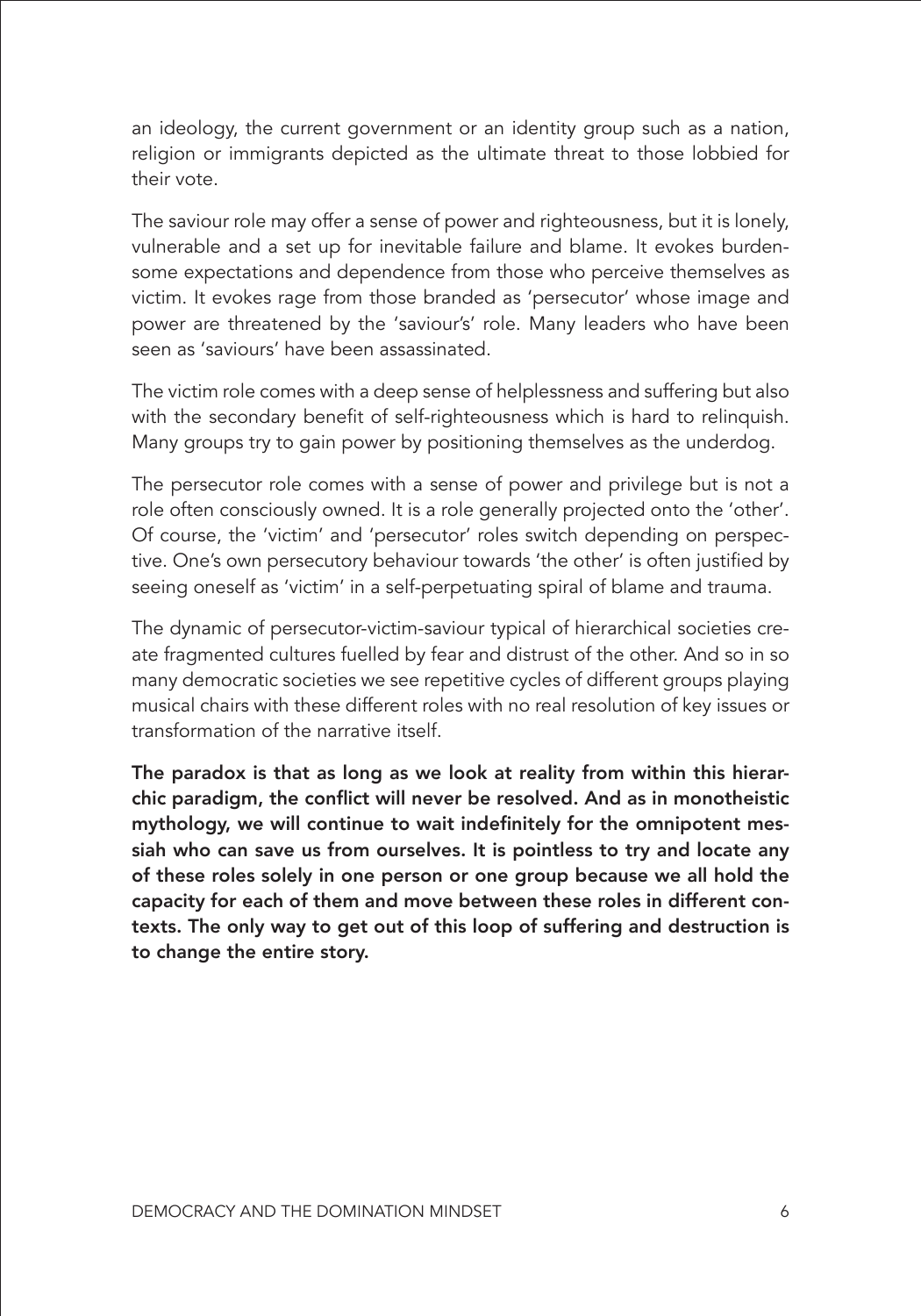#### <span id="page-13-0"></span>CHAPTER 2



### DEMOCRACY: A SYSTEM OF DECEIT

#### **The Hoax**

Our democratic system has become a breeding ground for legitimized lies that have generated entire societies struggling with fundamentals of open, honest and kind communication.

Lies have become a normalized part of the culture and a key organizing principle in society. A sophisticated system of deceit and manipulation of information is employed to sell agendas of power and profit. Deceit can be found at every level of democratic systems including the way "democratic values" are abused in the election campaign industry and in the buying of people's votes and lawmaker's allegiances. From false political promises and corrupt deals to economies driven by legalized false advertising, honesty has almost disappeared from our collective expectations. We are sold the notion that it is not only legitimate but enviable and a sign of success, to use one's brilliance to manipulate a system based on exploiting humans and the environment.

Falsehood is so pervasive in contemporary societies that many have learned to not recognize truth, expect truth or speak truth. Instead, citizens learn from the system how to play the game of manipulating information in their own interest.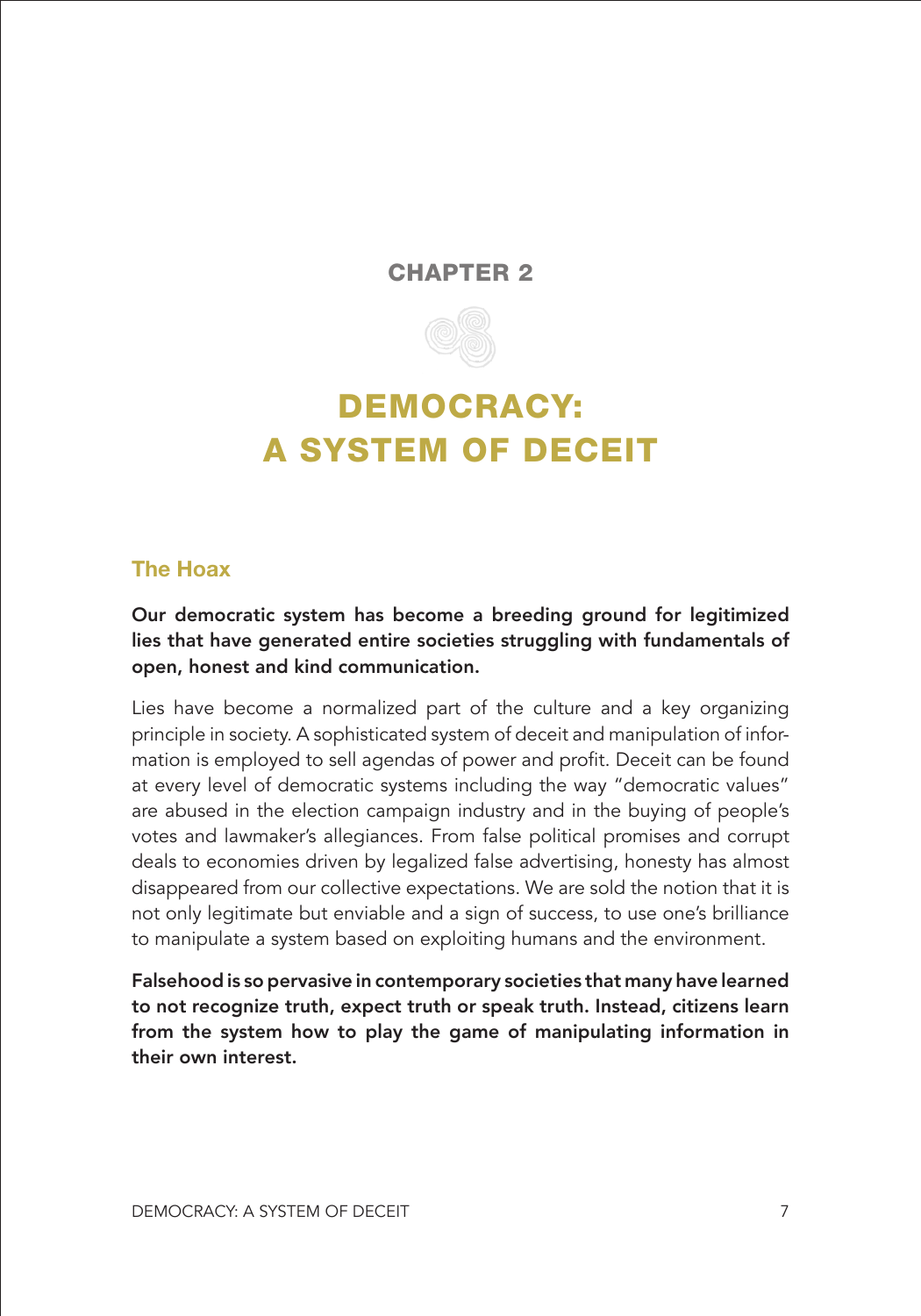#### **The Splitting Virus**

Deceit is the mechanism that splits form from essence, what is communicated from what is true. It is the splitting virus that permeates our societies. The idiom of "speaking with a forked tongue" conveys the image of the split communication that happens when one says one thing and means another. A forked tongue society is constantly under stress to sift that which is truly nourishing from that which is harmful.

Every living system is dependent on accurate information for its healthy functioning. Information is the nourishment we take in, whether it is physical, emotional, cognitive or spiritual. False information, whether in the form of inaccuracies, or outright lies, contaminates and depletes the informational system and undermines the health and integrity of the whole.

False information acts like a splitting virus that spreads through entire societies fragmenting body and soul and creating cultures of people bereft of their connection to themselves, each other and nature, and thus more vulnerable to agendas imposed by external authorities. If we compare our global system to a computer, we can apply the analogy of a virus that installs destructive and false information, multiplies exponentially and disrupts vital communication pathways. Lies behave in society like a cancerous virus behaves in a human body.

On an emotional level, consistently being subject to manipulative information and false promises are known to be determining factors in severe emotional disorders. Similarly, on a societal level, political manoeuvring, false marketing, and divisive notions about social hierarchies multiply rapidly and drive addictions, confusion, disease, violent societal splits, terror and war.

#### **The Branding**

#### The marketing of democracy as a just and caring system of governance can be seen as a sophisticated, sinister and dangerous hoax.

Under the cloak of righteous democracy, endless wars have been waged, nature has been ravaged, people have become enslaved to a ruthless economic system and an ongoing holocaust of animals, terror and disease plague the entire planet. Yet we continue to be sold the idea that democracy is the fairest of all possible governing systems. And we continue to believe it.

Billions are spent on the psychology of marketing democracy as the optimal form of governance. It is the ultimate facade behind which power-hungry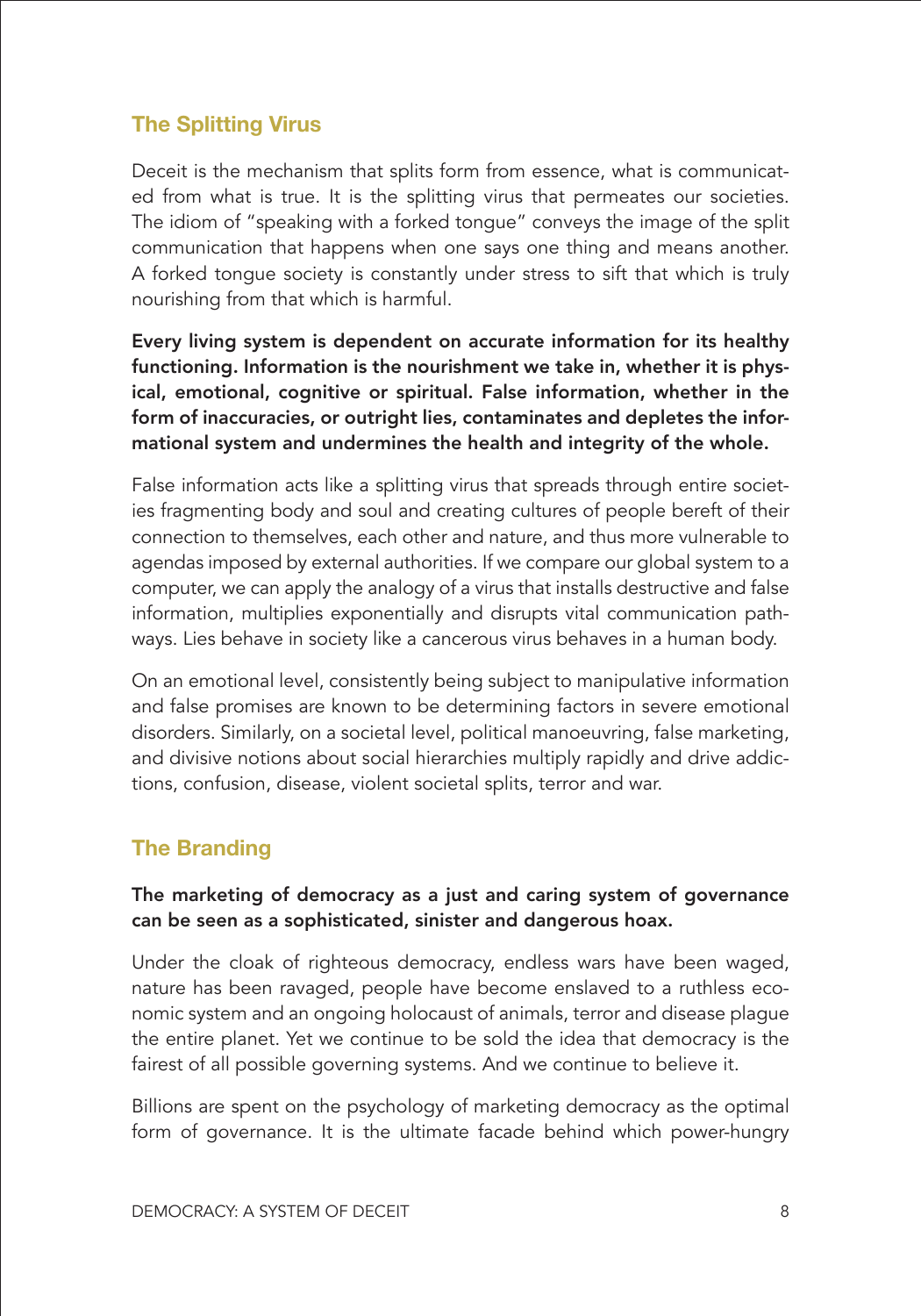individuals and corporations have taken control over human and planetary resources. Democracy has provided the convincing cover for a multi- national corporate system to define global laws, control governments and media and determine public agenda. The democratic system is the efficient tool for the financial elite, and they will be pushing the benevolent illusion of democracy for as long as they can benefit from it, while they themselves remain untouchable.

Leaders of corporations are in a position where they can puppeteer the system. They employ lobbyists and politicians to manipulate debate and influence votes in such a way that no one gets to see what is really happening. The corporate agenda is to protect and perpetuate the notion of fair democratic governance. Media presents existing inequalities and abuse as isolated "undemocratic" issues rather than as inevitable symptoms of the rigged democratic system itself.

In corporate-controlled media no-one calls the hoax. Nobody challenges the fundamental principles and structure of democracy. Facing the injustices and corruption of the system, we blame individual bought politicians for their wrongdoings, who then become the media scapegoats while the financial elite remain unscathed.

We are led to believe if we tweak the system, change the leaders or create new laws everything will be okay, but this belief system is a sponsored mirage that gets further and further away with every attempt to fix the symptoms. Discussion as to the nature of democracy in different countries may vary but democracy itself is not up for mainstream debate.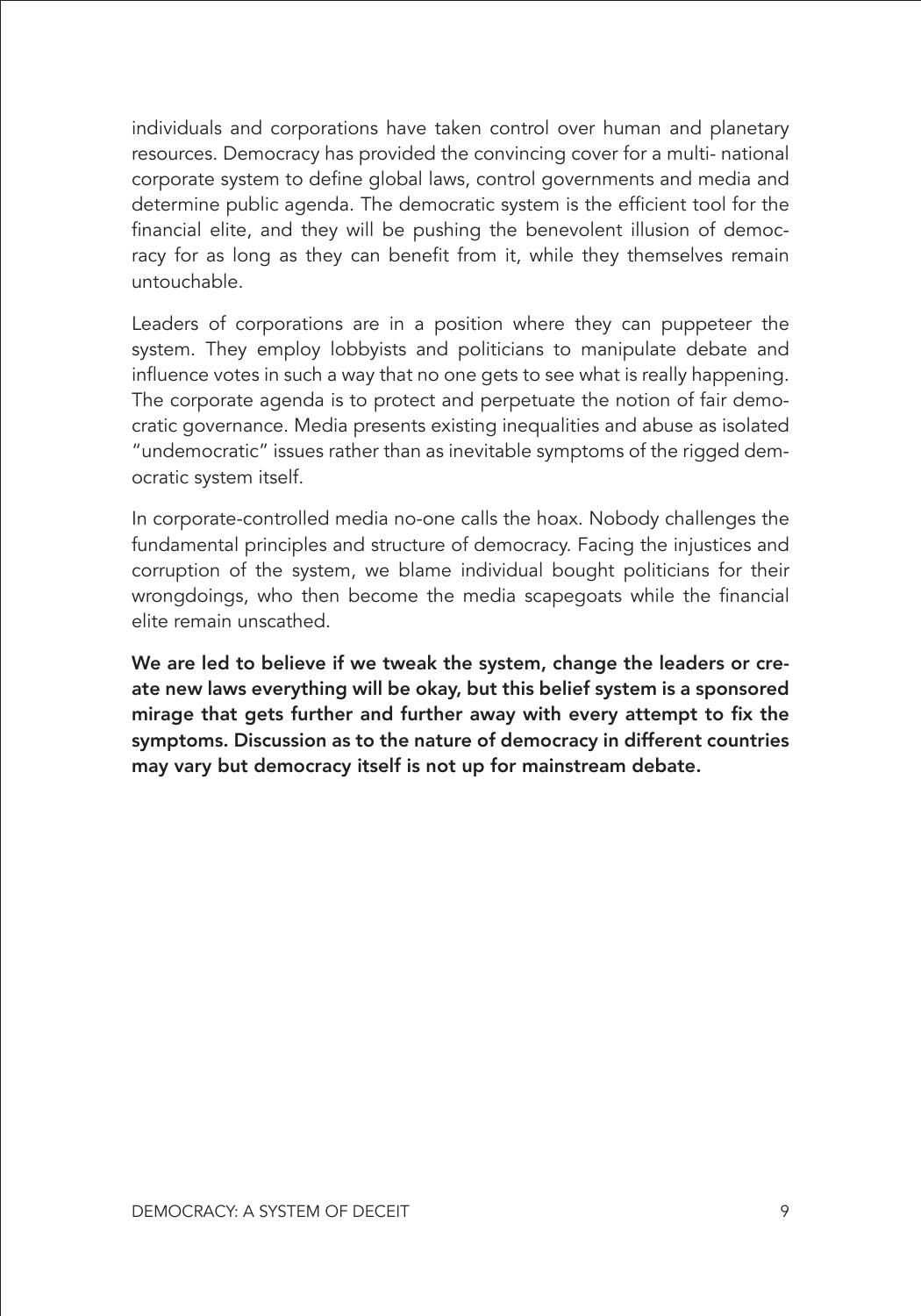#### <span id="page-16-0"></span>CHAPTER 3



### THE VOTING GAME

According to Larry Diamond, democracy consists of four key elements:

- 1. A political system for choosing and replacing government through free and fair elections,
- 2. Active participation of the people, as citizens, in politics and civic life,
- 3. Protection of the human rights of all citizens,
- 4. A rule of law, in which laws and procedures apply equally to all citizens. (Wikipedia)

Reflecting on democracies in the light of these elements, the discrepancy between what is declared as democracy and the reality is striking. The voting system itself, a keystone of democracy, contributes to this discrepancy.

#### **The Tyranny of the Majority**

Voting works according to the principle of majority rule. "Equality" in the right to vote is immediately counteracted by the inequality embedded in the outcome of a vote. This means the very voting system created to promote equality actually entrenches a system of inequality where the majority voice is privileged over the minority one.

This dynamic is often referred to as the tyranny of the majority. It is based on the myopic premise that it is the size of the vote that will indicate what is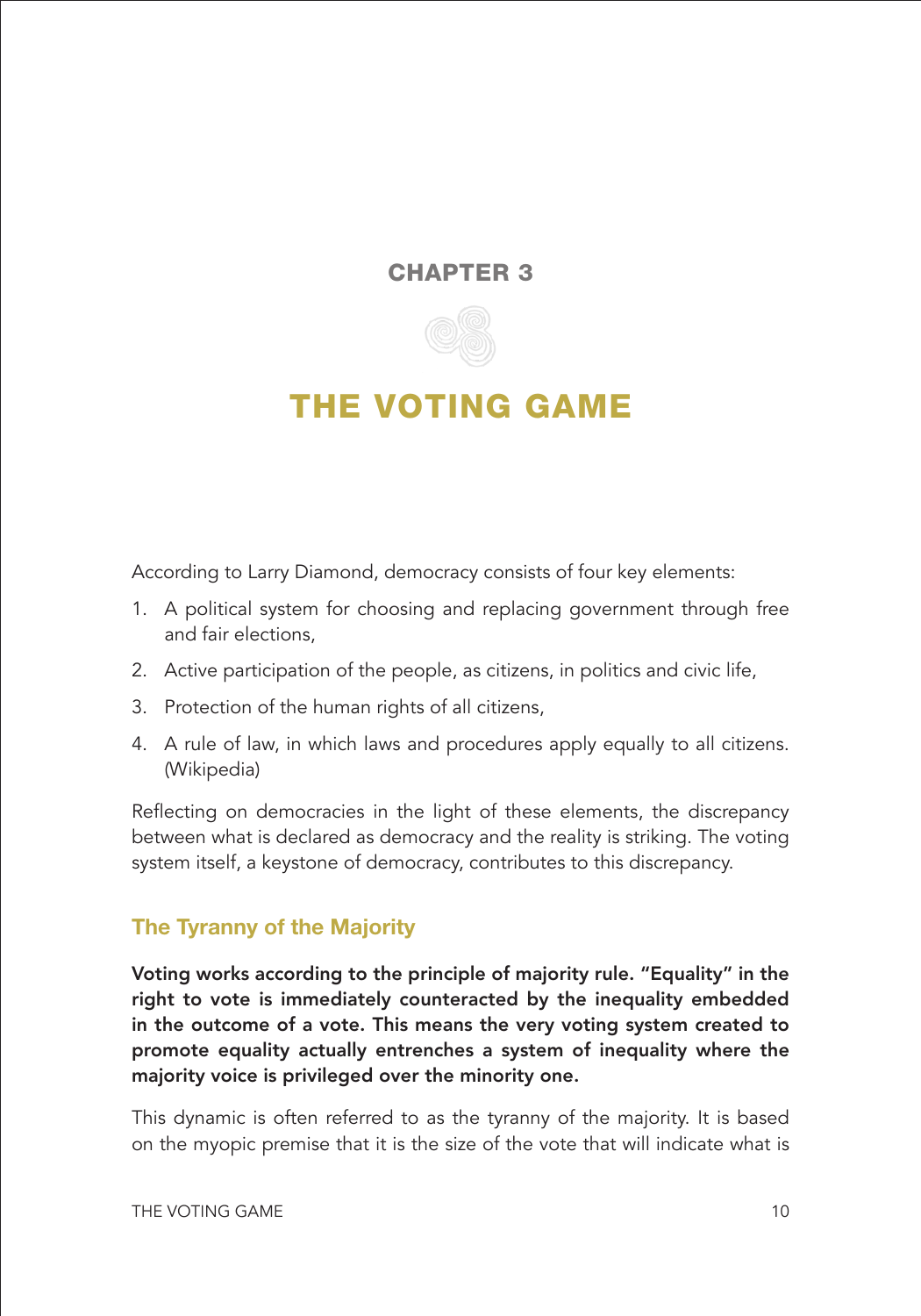better for the whole or what is fair. Instead of caring for the entire system, the win-lose approach splits the people and neglects essential perspectives held by the minority on behalf of the whole. The majority rule concept is based on the mindset of domination, separateness and superiority and denies the interdependence of all parts of the system.

#### In an interconnected system privileging one part over another is about as ludicrous as privileging one part of the body over another part. It is akin to believing that the biggest part of the human body is the part that should be most carefully tended, while the smaller parts can be safely ignored.

We have witnessed a range of atrocities that majority votes can endorse. Humanity does not have a very successful record regarding "majority knowing best". The pressure to get a majority vote in elections and to pass laws in parliament in order to get one's way, contributes to a manipulative and often ruthless culture of corruption. Not only will such a system generate constant discontent and conflict, the neglect and oppression of minorities will ultimately bring about disease in the entire system.

The oppression of the minority vote is often echoed in countries where two primary parties dominate elections, and the smaller parties are side-lined through sophisticated power play. This creates polarity rather than multiplicity of voices. It flattens diversity, dumbs down debate into artificial binary choices and effectively silences minority voices and activists working with different frameworks outside of the mainstream status quo. Not only does the process entrench inequality, it rigidifies the system that becomes immune to fresh evolving resources cultivated on the fringes of society.

#### **The Election Drama**

The election system is sold to citizens as the ultimate way to enable them to influence politics, however the opposite is true. It is skillfully designed to maximize citizen dependence and impotence while giving free reign to those in power. The election hoax has created the mind-boggling belief that a single vote once every few years can actually offer citizens real representation or influence in government.

The vote, effectively silences the very voice it claims to give, by pacifying people with the hyped up meaningless but brilliantly advertised ritual of putting a piece of paper in a box once every few years. In reality it limits active citizen involvement in processes that affect daily lives.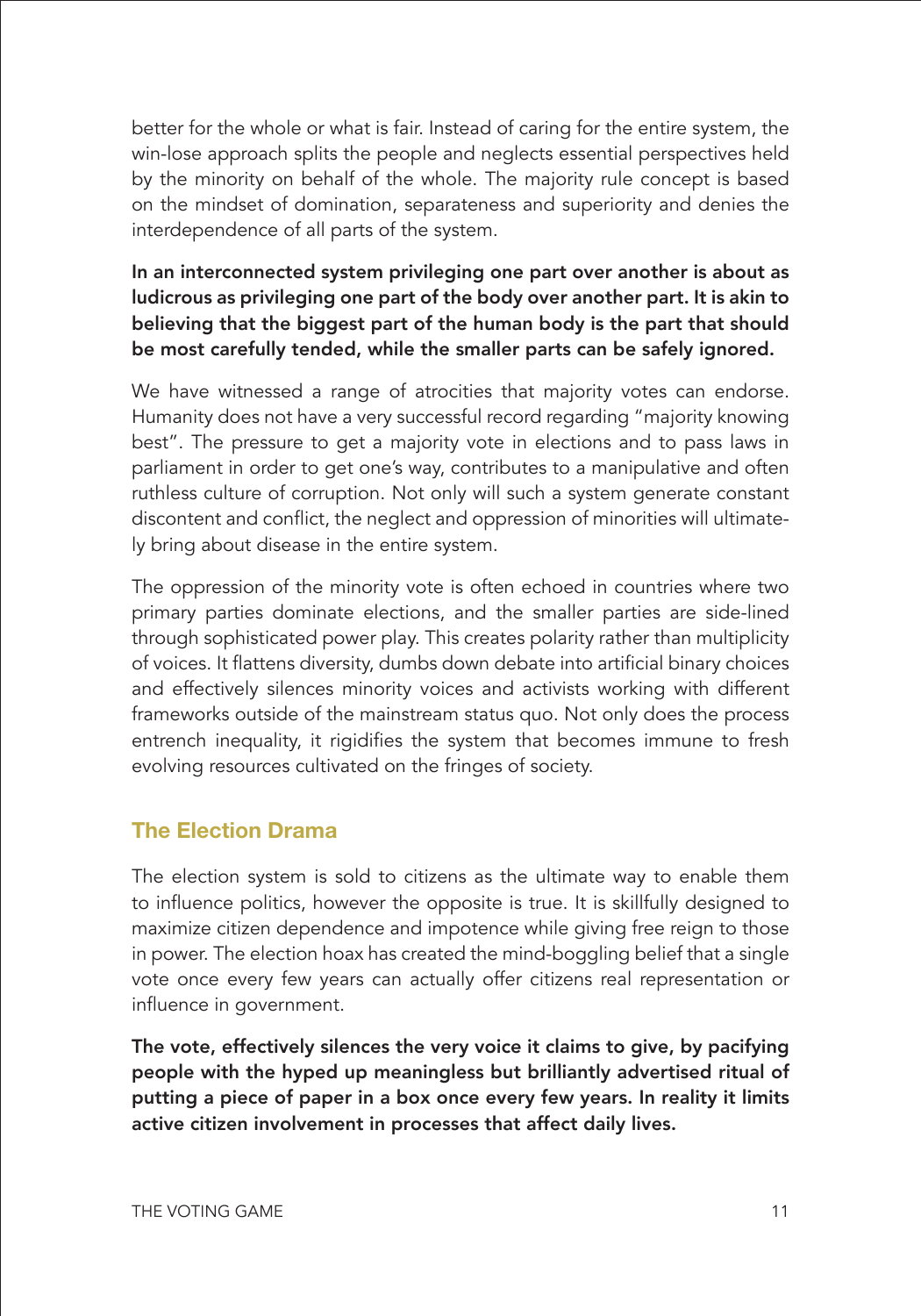The entire election campaign industry is a well-oiled machine through which individuals and corporations buy candidates, and candidates buy citizen votes. A huge amount of taxpayer and corporate money is funneled into glitzy campaigns. This is nothing short of bribery. It is criminal, especially when we think of how this money could otherwise be used for the real benefit of citizens. Politicians with vested interests often run on ridiculously narrow platforms. Generally, they have limited knowledge on the vast range of issues they deal with, and little accountability to truth and to the course of their future actions.

Election campaigns are designed to reduce complex matters into emotionally laden, fear and hope based catchphrases, and to trigger simplistic liberal vs. conservative allegiances. Issues are reduced to slogans. Candidates often offer sweeping promises of redemption while devaluing and demonizing their opponents. This culture of violence activates and fuels parallel violence among supporters.

The intense hype of election campaigns and their contrived public debates offer a powerful illusion of citizen political involvement. After election results some celebrate, others mourn, but we are all sold the noble idea that "the people have spoken" and that we must now live with the "democratically decided" results, relinquish further involvement and let the politicians do their job until the next election. The entire system is designed to keep the average person lazy, oblivious and complacent. In this way the financial elite have hijacked governments and have succeeded in taking away most freedoms while voters were sleeping between elections. Rather than the voting system generating a culture of active citizens involved in ongoing decision making and constructive activism, it instead cultivates a culture of extreme dependence.

#### In what often appears like a mass media driven hypnotic process, citizens voluntarily relinquish authority on almost every aspect of their lives to decision makers with vested interests and little if any competence in the issues they lead.

The outcome is almost inevitable. The financial elite win, the weakest suffer most and entire countries are diseased by false promises, corruption, divisiveness and imbalances. This abuse of democracy has created a culture of winners and losers in a manipulative theatrical game and this dynamic fragments the moral, emotional, intellectual and physical fabric of society as a whole.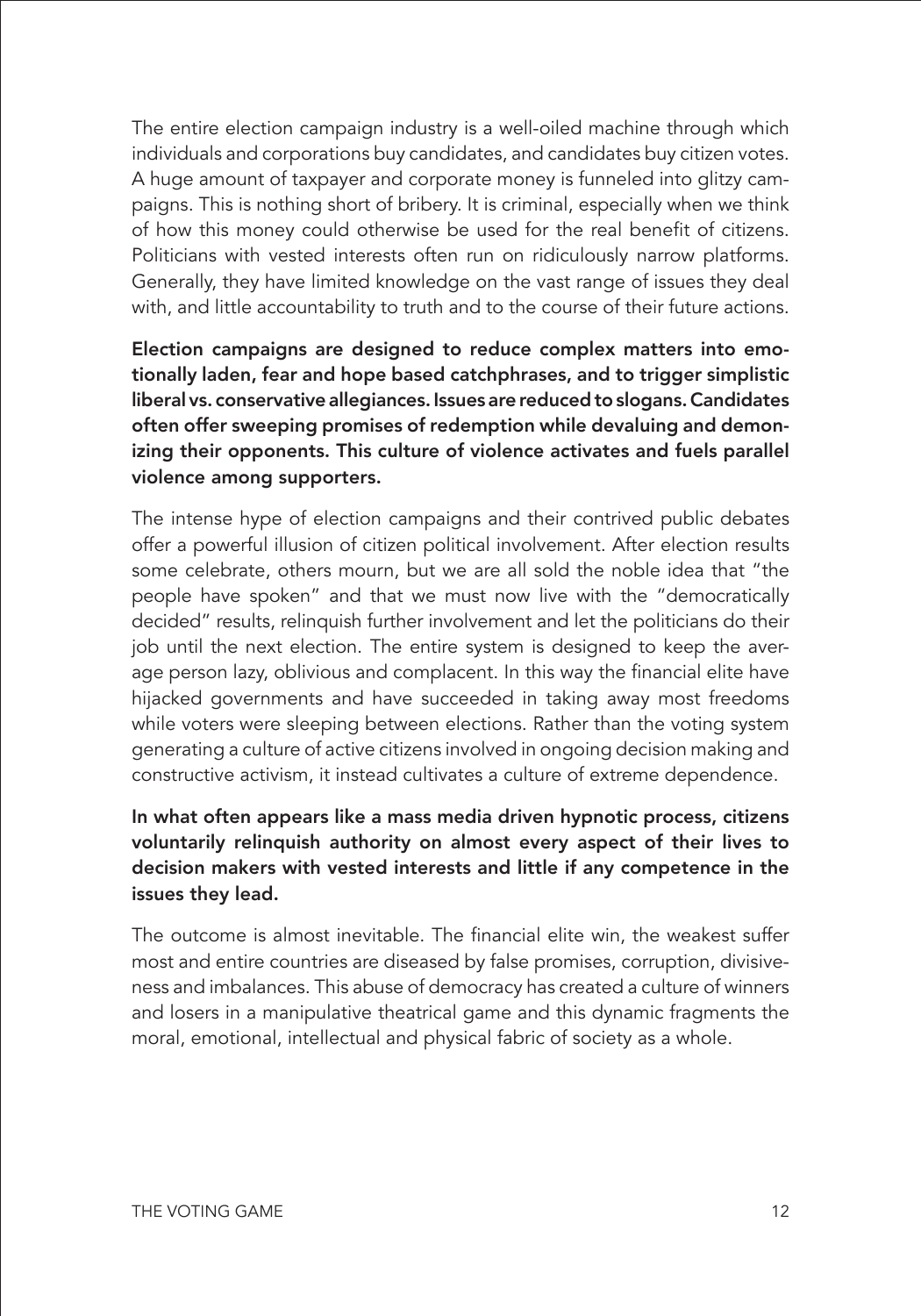#### CHAPTER 4



## <span id="page-19-0"></span>THE CHARADE OF FREEDOM, JUSTICE AND EQUALITY FOR ALL

In democracies across the globe, the words "freedom", "equality" and "justice" have been perverted in the name of power politics and economic growth.

Citizens have been sold privilege in the name of equality, war and corruption in the name of justice, and oppression in the name of freedom. The deceit that has become part of the democratic culture generates the inevitable struggle of citizens to claim the rights they are promised by the very system that enables their rights to be methodically taken away.

#### **'Freedom For All'**

#### Paradoxically, the concept of freedom has meaning only in a system of domination and slavery.

True freedom cannot exist where some are oppressed. As long as humans remain in a mindset of domination and believe in their own freedom to steal the freedom of the earth and other species, the same dynamic of oppression will replicate itself in the relationship among humans. True freedom will only exist when we move beyond the human-centred mindset of domination.

It is thus worthy to be wary of any system where the word freedom must exist. In nature, the freedom of each species to manifest its unique potential in replenishing relationship with the environment is a given. Nature organizes itself according to a principle of health, and not according to artificially created rights that are taken away or allocated by those in power.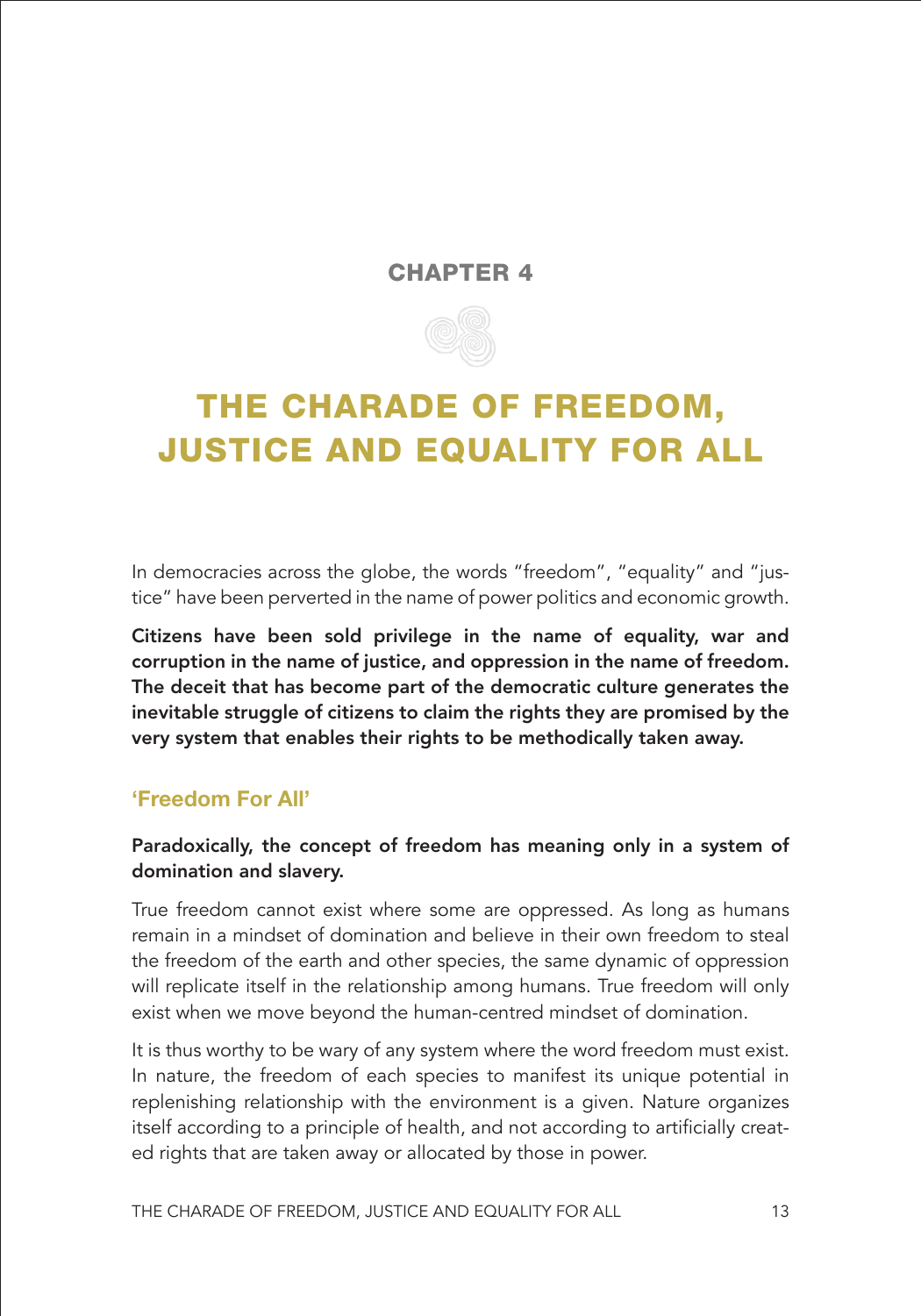In a system of domination, the word freedom comes into being as the antithesis of domination and is then both idealized and abused. When the word "freedom" is attached to words like "speech", "market" or even "fighter" it seems to magically bestow legitimacy to the accompanying term.

We have become indoctrinated with the bizarre and narcissistic notion that personal freedom can be gained at the expense of the freedom of others. The word freedom has been abused to refer to the freedom of the privileged to deny the freedom of others, including the freedom of other species and the planet itself.

When we separate our self-interest from the collective interest, we separate ourselves from the whole and in doing so damage both ourselves and the entire system. The belief that one group can have freedom at the expense of another group (human or other species) is a concept used to justify privilege and sell exploitation, conflict and war.

In the name of freedom, we no longer have the freedom to breathe fresh air, drink clean water, eat healthy food, choose our natural medicines and live on the land in healthy mutual nourishment with our environment as other species know how to do.

We are dealing with the violence and insanity that results from the impact of the ruthless onslaught of "legal" false messaging on entire cultures under the guise of freedom of expression and freedom of choice.

"Free speech" has been perverted to mean the freedom to indoctrinate and manipulate the minds of others for one's own benefit. It has been perverted to justify the freedom to sell false promises, use legal language to obfuscate the truth, sell deceitful ideologies and say things that can incite damage and destruction to others.

Under the umbrella of the seemingly noble value of free speech, companies are violating the right to freedom of a healthy mind and body and a thriving planet.

We do not have freedom from noise pollution when manipulative agendas are broadcast irrespective of truth or the discomfort it creates for others. We do not have the freedom to cultivate our instincts or intuition in a healthy natural environment.

There is very little freedom of choice when billions of dollars are spent on the psychology of advertising to manipulate the consumer. There can be no real choice or freedom of information when media is owned by those with their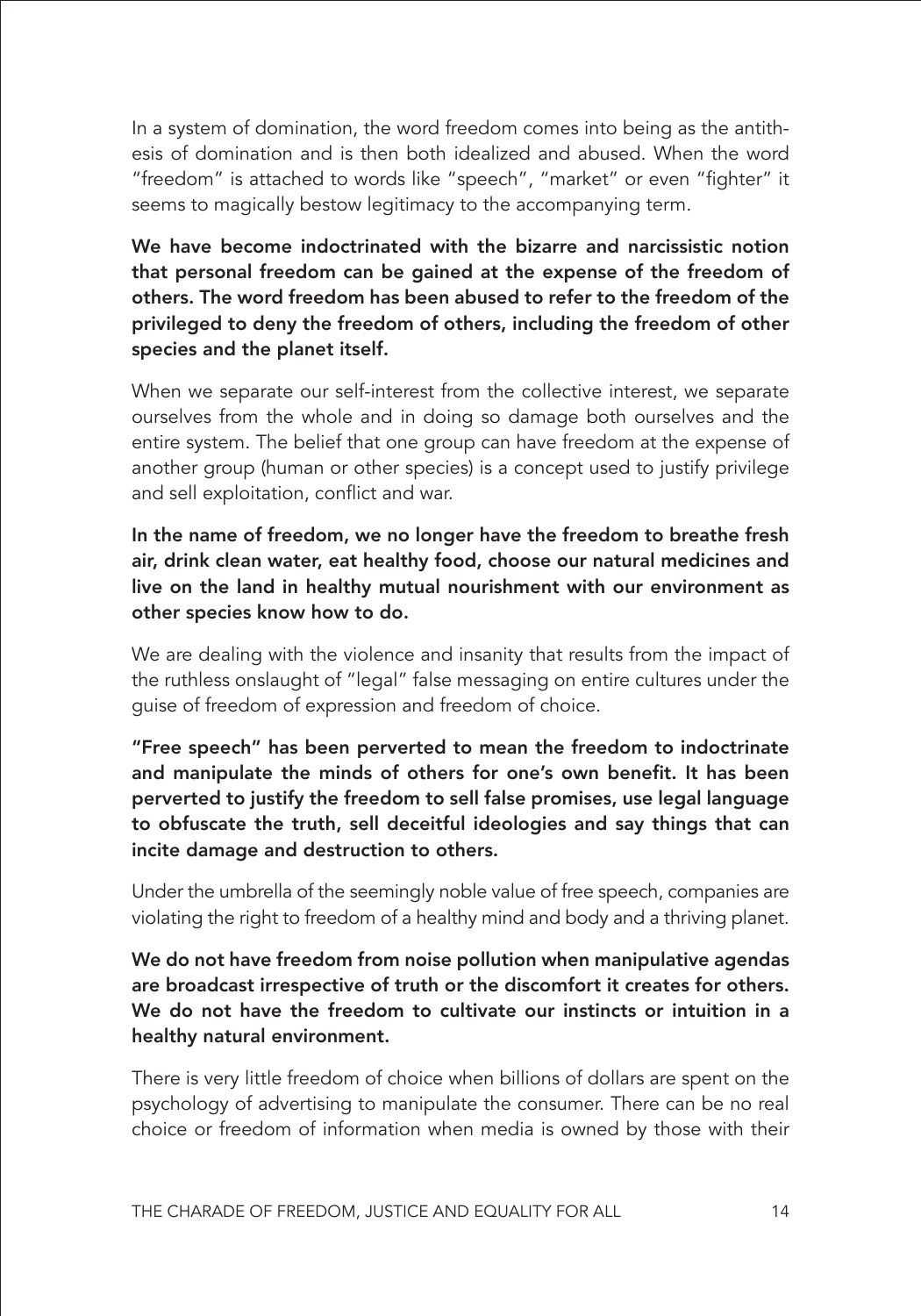own political and economic agendas. Through seductive advertisements, films, video games, cell phone apps and reality TV, we have created a system that incessantly imposes empty addictive behaviours, the idolization of hedonistic lifestyles and physical and social violence on our conscious and subconscious mind. Healthy information is insidiously censored and perverted while toxic ideas and products dominate airtime.

#### The word "free-market capitalism" sells a seductive illusion of healthy economic competition. However, it is a system designed to enable conglomerates to expand and cannibalize small businesses and local economies.

Multi-national corporations have the power to influence laws that in turn legalize their own privileges ad infinitum. They now monopolize almost all branches of consumerism from basic water to the financial institutions themselves.

The United States, self-declared protector of democracy, goes to war in the name of bringing the gift of "freedom" – yet there are places where its own citizens are denied the freedom to collect rainwater, or grow food on their own front lawns. Individual privacy is increasingly infringed upon and the police force is becoming more and more militarized and responsible for violence especially against minorities.

#### Freedom has become synonymous with the freedom to abuse one's own power at the expense of other people, animals and the environment. Examples abound of industries given the license to abuse the basic elements of life – earth, air, water and fire, and of stealing rights of citizens to their basic health and safety.

Genetically modified food industries are systematically poisoning the earth and creating health hazards across the globe. Countries suffer a severe drought while animal agriculture and bottled water industries exploit and drain water resources without limit. Citizens have the freedom to buy firearms but are not free of the resulting atrocities. The military industry profits off selling war across the globe.

In many democracies same sex couples do not have the freedom to get married and women do not have the freedom to make decisions about their own bodies. In some democratic countries where religion and state are not separated, religious laws "democratically" impose restrictions on women and on various minority groups. Laws restrict people from the freedom to use natural and free, accessible healing plants from nature, while dangerous drugs including cigarettes, alcohol and many addictive pharmaceuticals are legalized and marketed widely.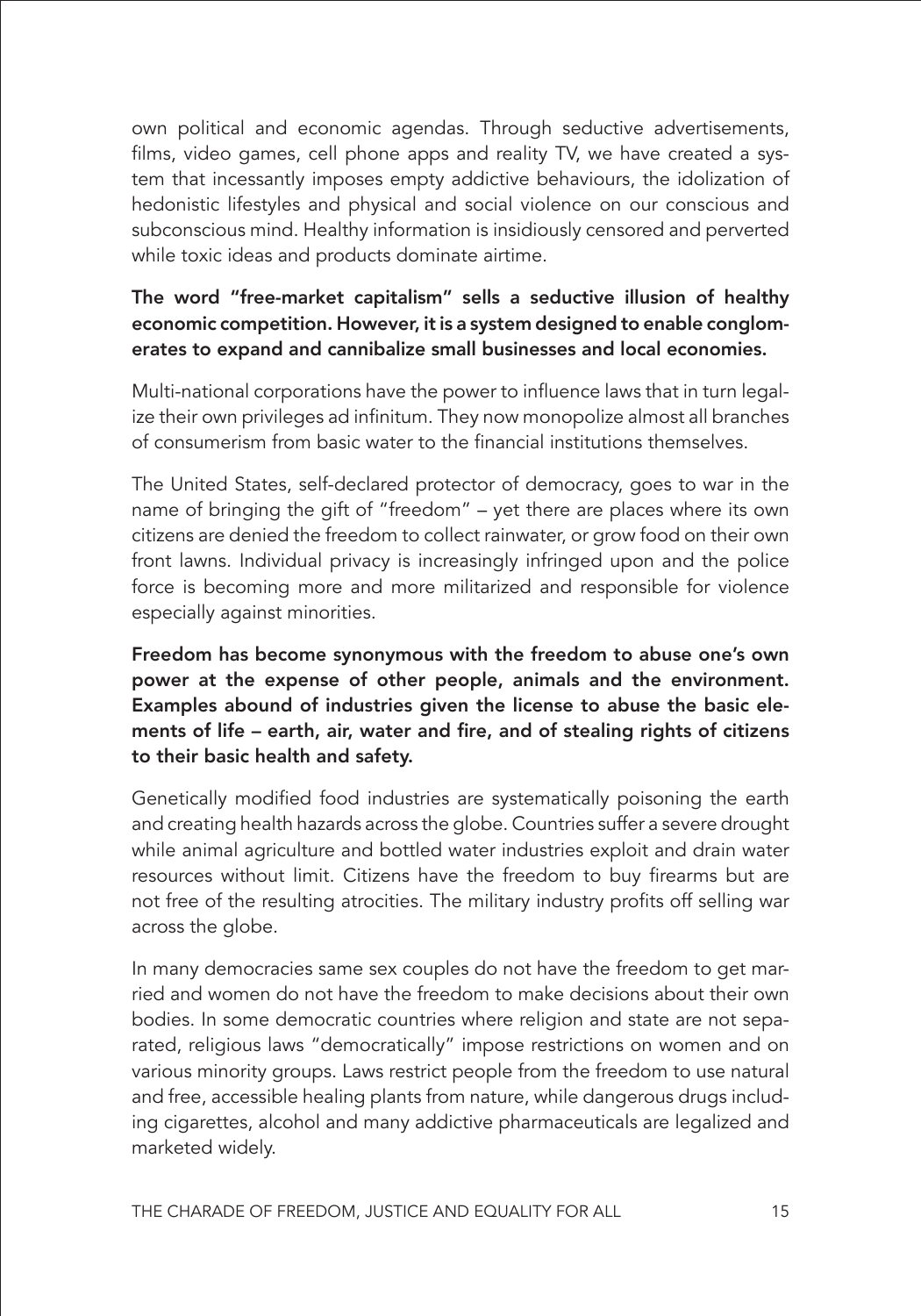It is absurd to talk about democratic freedom when democracy is used as a pretext to invade and plunder other countries, perpetuate a class-based society, enslave and kill other species and destroy the environment.

Today we are witnessing the mass migration of people from countries torn apart by the greed of military and mining industries to the very countries who breed these leeching corporations and peddle in war and conflict. The mass migration is tangible evidence of our fundamental interconnectedness and the impossibility of exporting destruction elsewhere while remaining immune to the repercussions of our actions.

#### **'Equality For All'**

#### Paradoxically, the concept of equality only has meaning in a system of inequality.

In classic Orwellian style most democracies have embodied the idea that "everybody is equal, but some are more equal than others". From the birth of modern democracy there have always been population groups (women, racial groups and other minorities) denied basic human rights including the right to vote. The concept of equality is entirely human-centred and gives no thought to equal rights for other species or for the earth itself.

#### It is entirely incoherent yet widespread that democracies founded on the principle of equality allow political parties with clear ideological platforms of inequality to be elected and to create laws that entrench inequality in the system.

The inbuilt inequality is a self-reinforcing spiral that gives the existing elite the power to make decisions that in turn strengthen their own power. There is discrimination on every level from the way police behave towards different races to the ongoing neglect of those with physical challenges. In some countries "democratically elected" extremist religious parties entirely exclude women from political representation and control access to media. In most democracies women still do not get paid the same as men for the same jobs and minorities are discriminated against.

Democracies even allow extremism and fascism to emerge and flourish within them. More and more xenophobic and greed driven parties are taking centre stage in democracies across the globe. Hitler himself rose to power within a democratic political system. The contradictions are blatant and yet remain for the most part unaddressed.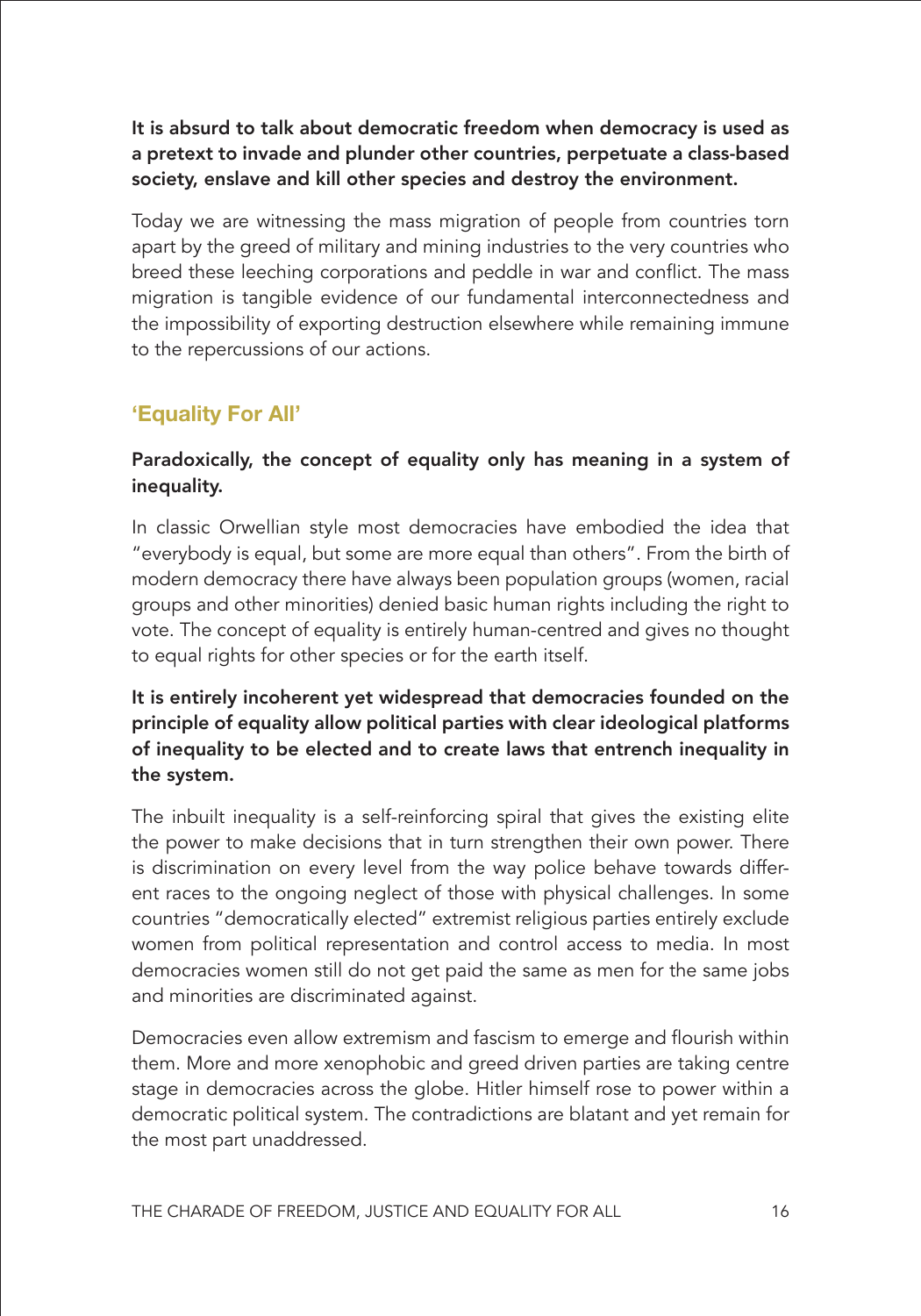#### The notion of "equal opportunity" is usually a smokescreen for oppressing diversity. It disguises the inbuilt structural inequality enabling the powerful to maintain power, and the rich to get richer while the poor get poorer.

Equality is undermined when a mould is set by power driven media for what is valued more and what is valued less. Media is flooded with one dimensional picture of beauty and success that ensure opportunity for those in the mould and exclude those that aren't. Salary structure is designed to favour certain professions over others. This in turn reinforces the spiralling divide between the 'haves' and 'have-nots'.

The "game" is entirely rigged. The hailed "social mobility" and upgrade in social status available in democratic societies is the exception rather than the rule. The reality is that with the growing divides, the middle class is shrinking and more and more are struggling to make ends meet. And, while the working class must spend their time scraping together money for subsistence, the privileged use their existing privileges of money, networks and education to extend the income gaps. Cultivating dependence of citizens particularly the poorer sectors promote a deeply unequal dynamic, and is part of the strategy of power. The more citizens are dependent, the more power the government has.

The inconsistencies are blatantly obvious yet conspicuously ignored. Despite the hailed value of equality, socio-economic class distribution among the financial elite, middle class, working class and the poor has become an unquestionable premise of democracy.

The overt debate is about the numbers rather than the premise itself. Discussion about inequality is deflected to a question of numbers. While there is contentious debate about the minimum wage rate and the amount allocated for government handouts, the idea of a maximum wage is kept out of mainstream debate and consciousness. The premise of socio- economic class-based distribution itself is not questioned.

Any society that perpetuates the notion that it is normal and okay to have a distribution of wealth where some hoard ridiculous amounts of resources while others live in abject poverty is a deeply unjust, unequal and unhealthy culture.

This democratically sanctioned class distribution is the basis of any unhealthy feudal society and will inevitably cause conflict and disease in the entire system. The fact that it has always been this way, does not mean it has to stay this way.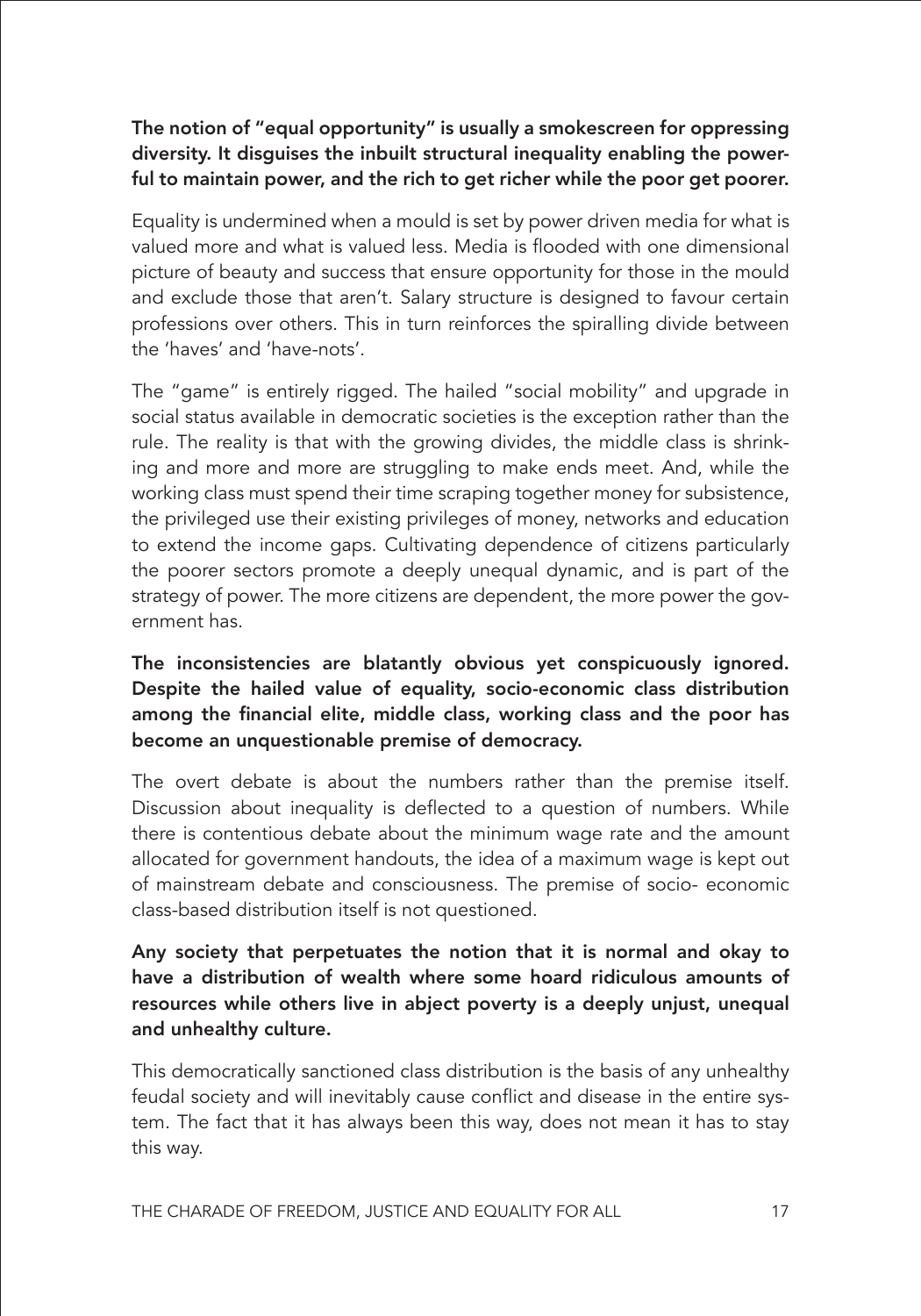We have become blinded to the fact that this kind of class-based wealth distribution goes against the fundamentals of human morality and against the health and vitality of the entire system. It is a parasitic dynamic that leeches off the vulnerable and off the planet without replenishing that which is taken. To say that it is unsustainable understates the severity of the disease.

> *"The vast and growing gap between rich and poor has been laid bare in a new Oxfam report showing that the 62 richest billionaires own as much wealth as the poorer half of the world's population."*

> > – (LARRY ELLIOTT ECONOMICS EDITOR, THE GUARDIAN 18.01.2016)

Democracy boasts values of equality, yet has created a context where a tiny percentage of people own vast amounts of global resources, billions live in poverty and all of this inequality is structured in the system and legal.

According to economist Kate Raworth, In 2010 the top richest 10% of people in the United States captured 93% of increase in national income that year. Two thirds of the world's population today live in countries that have greater inequality than they had in 1980. Where is the equality in a system that allows a minimum wage to be less than 8 dollars an hour while CEO's can earn \$20 000 an hour? Money creates more money in a manipulated system where a person's earnings have very little to do with their real work or contribution to society.

Corporate owned media broadcasts the illusion of healthy economic growth by using reductive and deceptive statistical jargon that highlights certain variables while hiding others. General concepts like increased gross domestic product and economic growth hide the fact that most of the growth actually goes into the pockets of a few while middle and lower classes find themselves more and more in debt and the entire system is severely damaged and depleted.

In this so-called system of 'equality' or 'equal opportunity', the legitimacy of individuals or corporations earning and hoarding exorbitant amounts of money at the expense of people and planet is not up for discussion. Instead, the wealthy are idolized and protected by the self-perpetuating law-making system no matter how ill-gotten their stash may be. Arguments as to the precise minimum wage may take on heated forms, but the possibility of instituting a maximum wage or redistributing the wealth of the multi- billionaires is kept off limits.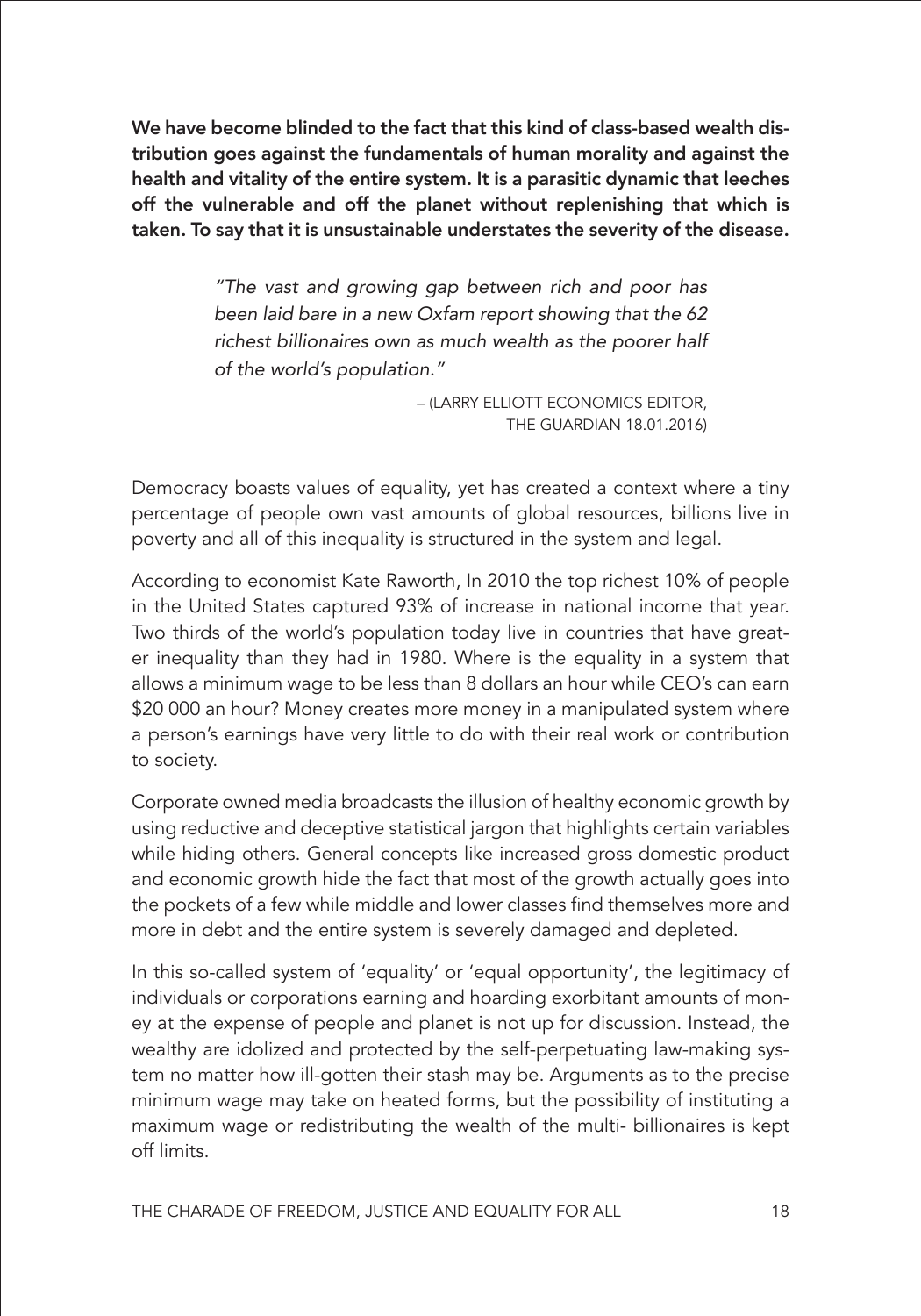According to the "Occupy Democrat" movement since 1978 in the United States:

- The cost of college tuition has gone up by 1 120 %
- Medical care has increased by 601%
- Food has increased by 244%

Meanwhile the pay of:

- Average workers rose by just 10%
- Minimum-wage workers fell by 5.5%
- Average CEOs increased by 937%

Multi-national corporations create inequalities not only among individuals but among countries. Citizens are sold the idea that their countries need foreign investment in order to bring employment. What they are not told is the price of such employment. Foreign corporations often pay minimum wages, deepen inequality, deplete and pollute the environment and create health problems for the locals.

We are witness to the politics and wars of so called developed and often democratic countries vying with each other to sell weapons and other products to the poorer countries. "Investment" in poorer countries becomes a euphemism for owning and depleting them and amplifying the divides between the haves and have-nots on global scale.

In 2015, the inbuilt financial inequality among countries was played out, with Greece (ironically, the historical birthplace of democracy) having become a victim of the seductive financial system of the European Union. The Greek drama sent waves of unrest and dissent across Europe and the world. It highlighted how the corrupt system inevitably traps individuals and countries in a web of loans and interest. The system is designed to enslave the weakest in lifelong debt. The Greek finance minister called the manipulation of institutions that trade on speculation and bank on the debt no less than financial terrorism.

#### **'Justice For All'**

#### Paradoxically, the concept of justice has meaning only in a system of injustice.

The meaning of justice, another cornerstone of the founding principles of democracy, has also been perverted to sell the vast injustices that characterize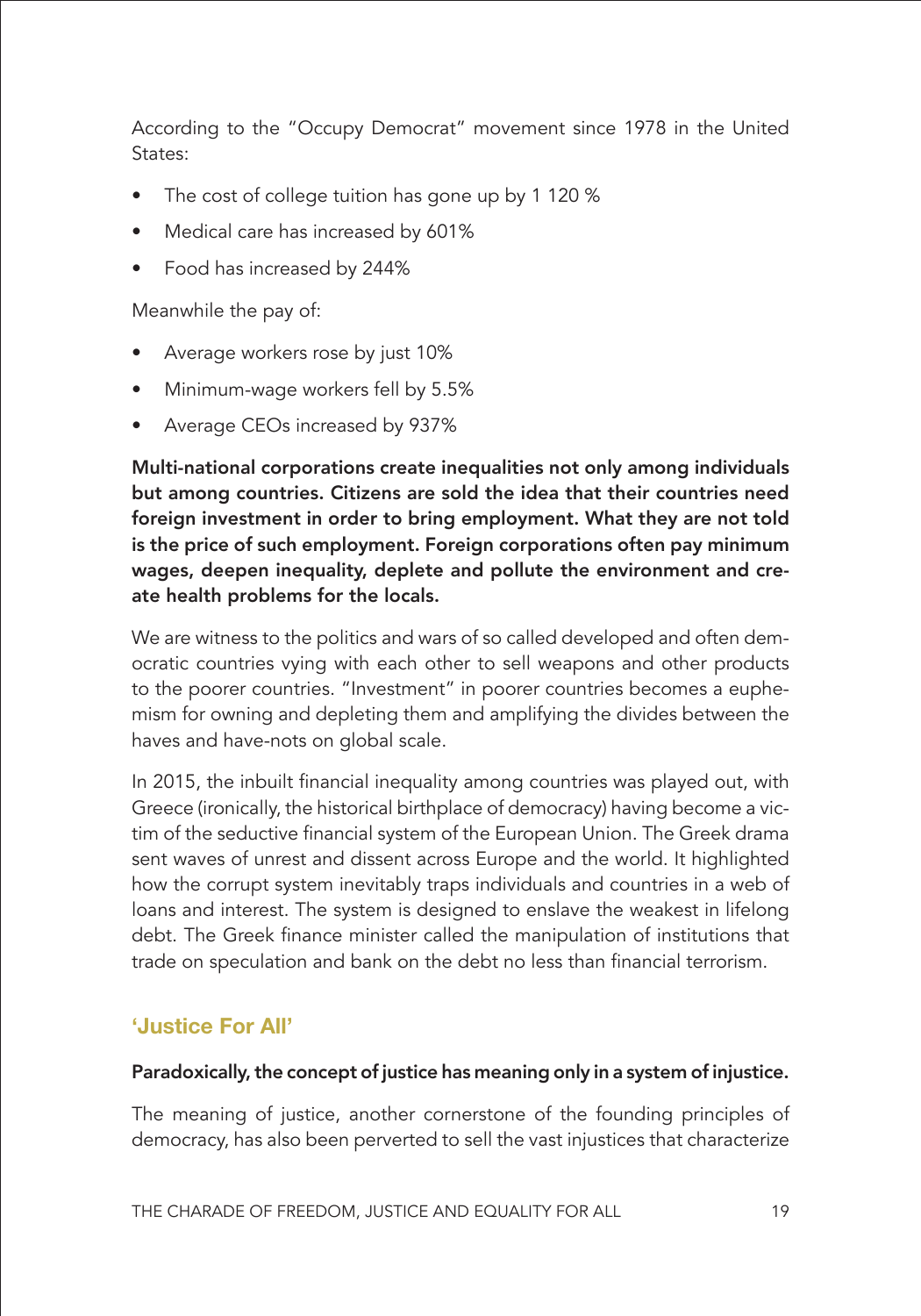our world today. Law-making procedures are often more about wrangling over power than about the essence of the law itself.

The legal system has been hijacked by those in power to create the laws that privilege those in power and enslave people, animals and the planet. The legal system marketed as the ultimate protector of human rights has become the very system through which the abuse is legally carried out.

The arm of democracy is the legal system which is orchestrated by those that have power to legalize injustice. Those with money are the ones that can ensure certain people get into powerful political and influential positions in the judicial system. Only the rich can afford the "best" lawyers, the fines, the patent disputes and the array of sophisticated legal games to entrench their agendas and even to create the laws from which they themselves benefit.

#### 'Everything I/we did was according to the law" is now a nauseatingly repetitive and sinister mantra. Individuals, companies and governments worldwide, challenged with corruption scandals that impact the lives of many, casually hold up this statement like an impenetrable magic shield.

This cold technical response to challenges regarding legalized abusive behaviour reflects how our so-called justice system has lost its moral compass. What does it mean about our democratic system when those accused of corrupt behaviour do not say "everything I/we did was kind, just, or in the best interests of all" – but instead defend themselves by saying their behaviour was strictly "according to the law"?

The law has become a game of engaging the most brilliant legal minds to outwit each other. 'Justice' has been reduced to an expensive technical debate over the legality or illegality of a person's behavior according to dubious laws that privilege some over others.

The justice system is bound by a country's laws. The laws are made according to a majority vote rather than according to the intrinsic value of a law for the benefit of the entire human and environmental system the law supposedly comes to serve.

Of course, those closest to the business of law have also found ways to ensure that their professions are among the most lucrative. They have managed to manoeuvre the legal profession into a situation where people are increasingly dependent on lawyers in almost every aspect of life.

The painful paradox is that the injustices of the justice system now have the law with all its accumulated might on its side. This means that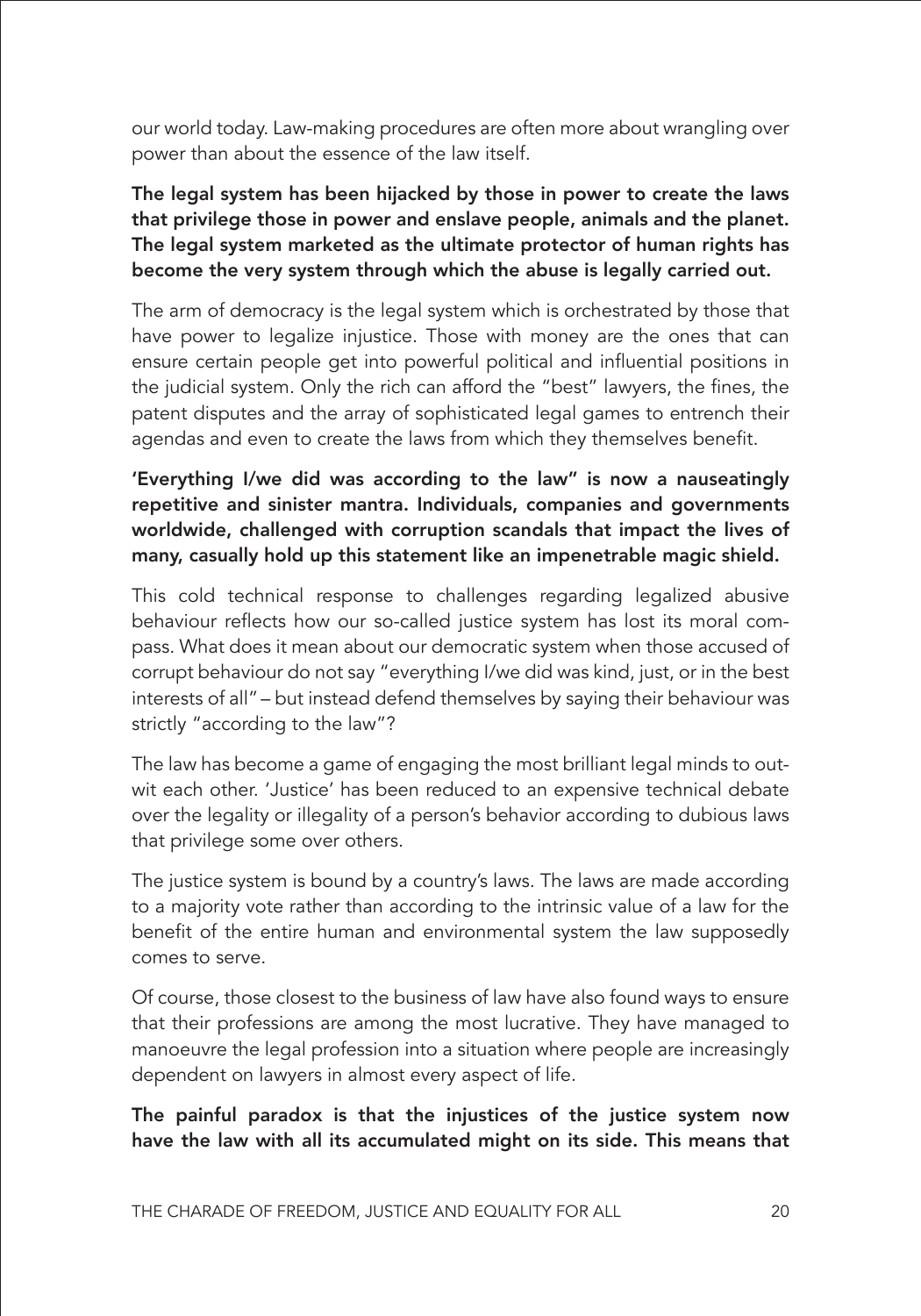#### challenging injustice is becoming increasingly difficult and dangerous for the individual.

There are many sophisticated methods of deception and manipulation in the name of justice including political appointments, lobbyists, bribery, favour swapping, vote swapping, legal jargon, fine print, exorbitant prices of legal representation, arduous red tape and clogged court rooms. Politicians often vote on laws couched in vague and long carefully crafted manuscripts designed to conceal more than reveal the full consequences of what is at stake.

#### To engage in basic technology and social services the lay person is forced to lie on an almost daily basis by signing that he/she has read and understood endless fine print in convoluted legal language.

And as the legal system becomes increasingly owned and manipulated by the wealthy for the wealthy, the security systems put in place to protect people from abuse, become instead the systems used to enforce the abuse, and to quell any information and activity that goes against the political and economic agenda. Alongside the police and military is the legal system that cements this agenda.

The perversion of the justice system can also be seen in results of the privatization of prisons as money making businesses. The United States has the world's largest incarceration rate in the world, while it represents about 4.4% of the world's population; it houses around 22% of the world's prisoners. (Wikipedia)

As the laws that bind countries are increasingly determined by foreign policy and international agreements, justice has less and less to do with citizens' rights than with the interests of those at the helms pulling the strings. Local citizens have very little say regarding health policy, fracking policy, or any laws that affect the full spectrum of their lives.

If our justice system endorses or at the very least does not protect against the exploitation of people, animals and the planet, then the justice system as it stands cannot be considered a legitimate social structure.

> *"We now live in a nation where doctors destroy health, lawyers destroy justice, universities destroy knowledge, governments destroy freedom, the press destroys information, religion destroys morals, and our banks destroy the economy."*

> > – CHRIS HEDGES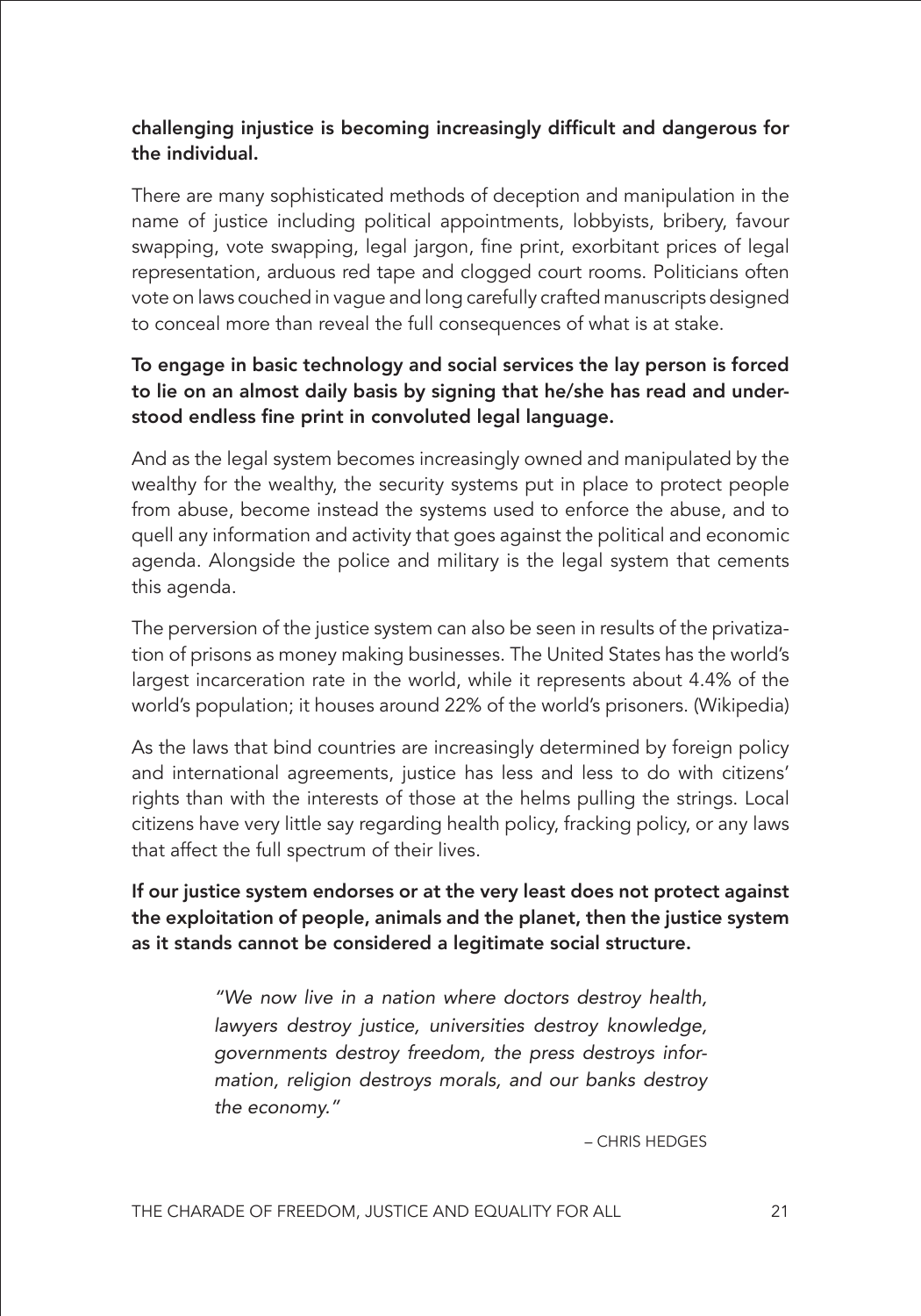The perversion of the cornerstones of democracy freedom, equality and justice is echoed in the Hopi Prophecy regarding the latter days of the Time of Purification.

> *"We are in the process of resolution of polarities we have caused through our limited comprehension of universal principles. I was told that good would be called bad, right would be considered wrong, that wealth would become poverty, and that men and women would tend to choose living apart. We are obviously in that predicament now. The instructions accompanying this condition are very clear. We are to identify the polarities in our personal lives and to begin mitigation of our issues, those both contrived and inherited, with deep intention, practice and patience."*

> > – JOHN KIMMEY, HOPI ELDER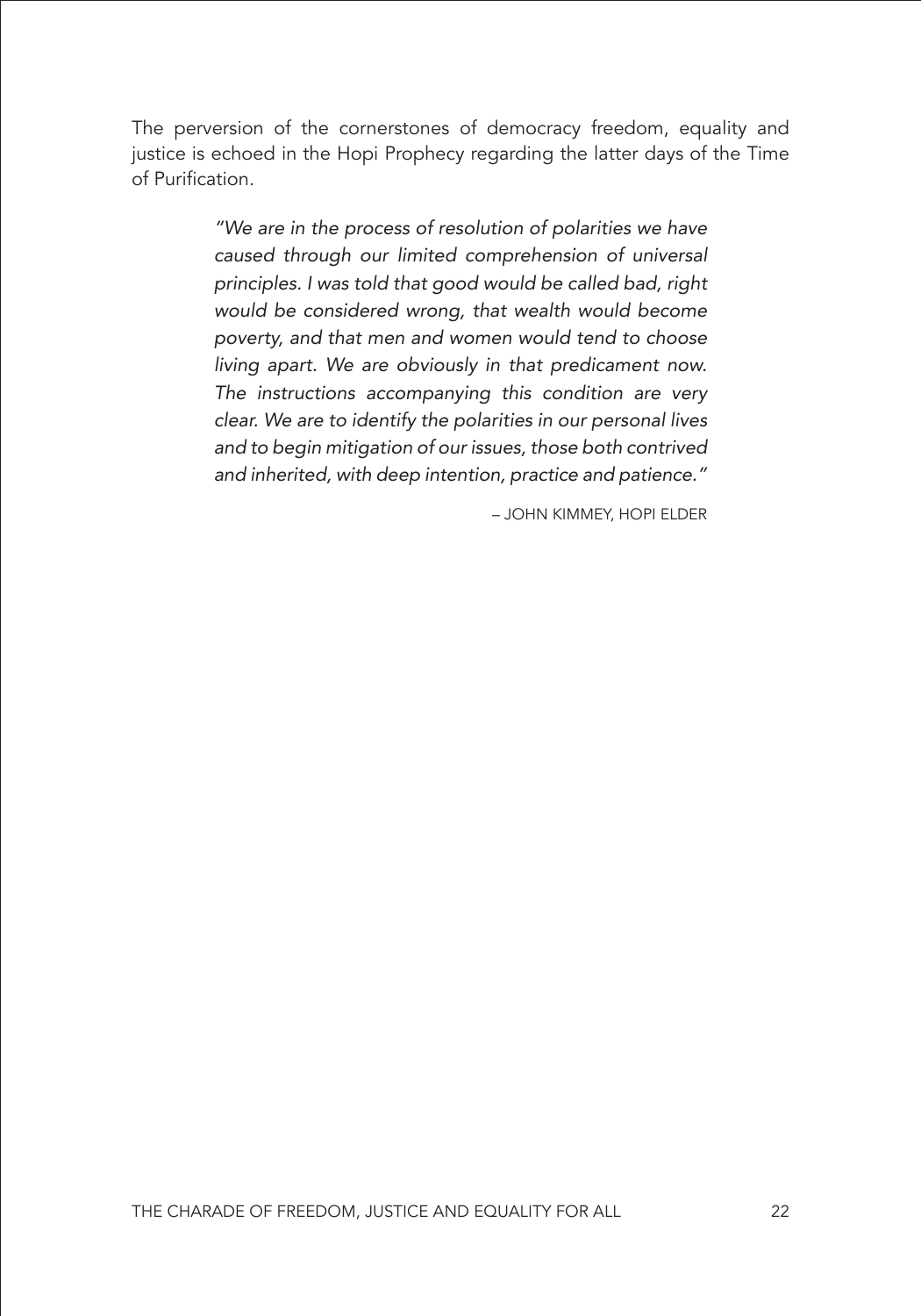#### CHAPTER 5



### <span id="page-29-0"></span>THE DYNAMICS OF DISCONNECT

The dynamic of disconnect that leads to social fragmentation and environmental destruction is inbuilt into the democratic system. The culture of disconnect in every sphere of life that stems from the mindset of domination leads to an implosion of the system from within.

#### **The Primary Disconnect From Nature**

The health and future of humanity is entirely dependent on the health and vitality of the environment. Any governance system that disconnects its policies from the life force that sustains us is not only absurd and criminal, it sentences us all to a fate of inevitable disease and destruction.

The foundational principles of democracy focus on the rights of humans, but neglect the basic rights of the earth and other species. The mainstream democratic narrative perpetuates the myth that humans are separate from and superior to other beings and nature and as such has a right to exploit and dominate life itself. It does not educate citizens to honor the environment on which we all depend. The disconnect from nature has a profound impact on the well-being of children and society, and reinforces many of the physical and emotional diseases rampant in our current urban lifestyles.

The fundamental disconnect of the democratic framework from nature is responsible for much of the planetary devastation and human disease we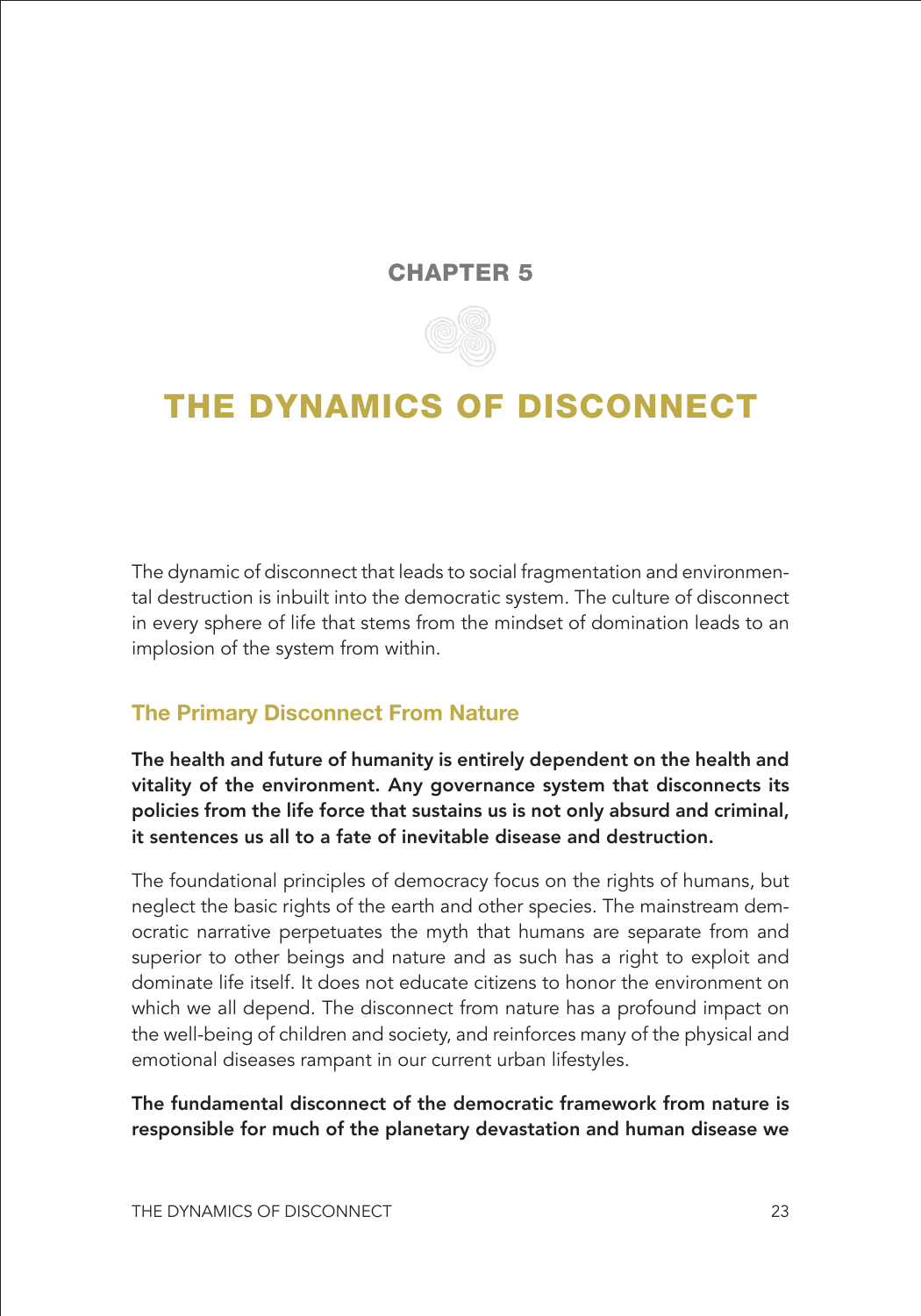#### now face. The governance system takes absolute control over the environment with very little understanding or respect for the complex web of life.

In many democracies today, the governance system disconnects people from direct access to healthy water, air, energy, food and natural medicines in order to control resources for the purpose of power. This power over citizens and resources is reinforced by an education system that does not educate about nature and the healthy functioning of eco-systems. Citizens thus do not have the knowledge or skills to recognize the way the environment is being plundered and so cannot take action in this regard.

Almost everything people are taught is mediated by government, media and education systems with vested interests. The disconnect from experiential learning in nature, and the oppression of instinct means that people grow up in ways disconnected from vital parts of themselves.

Passive learning with little focus on experiential education and critical thinking creates dependent societies susceptible to manipulative information that will inevitably collude with environmental destruction.

In the name of progress, land is systematically taken from those who live in integrity with nature and whose families have worked the land for centuries. The land is then considered to be owned by nation states and corporations invested in maximizing profits for the privileged. Interested parties invest in massive media campaigns to present this plunder as progress. They invest in lobbyists to legalize their agenda, get the media industry to sell their agenda and rely on the military and police to enforce it. Similarly, our food system has been entirely corrupted and contaminated by this dishonoring exploitative relationship to the land.

#### **The Disconnect From Each Other**

The democratic system is used not only to disconnect people from their natural environment, but also from each other.

The divide and conquer system inherent in democracy, promotes the notion that society is made up of separate groups that must compete among each other for allegiance, power, status, privilege and resources. It cultivates a culture of conflict rather than consensus and creative lifeenhancing complementarity.

Dividing people among themselves into interest groups pulling in different directions (left and right, liberal and conservative or a host of other identity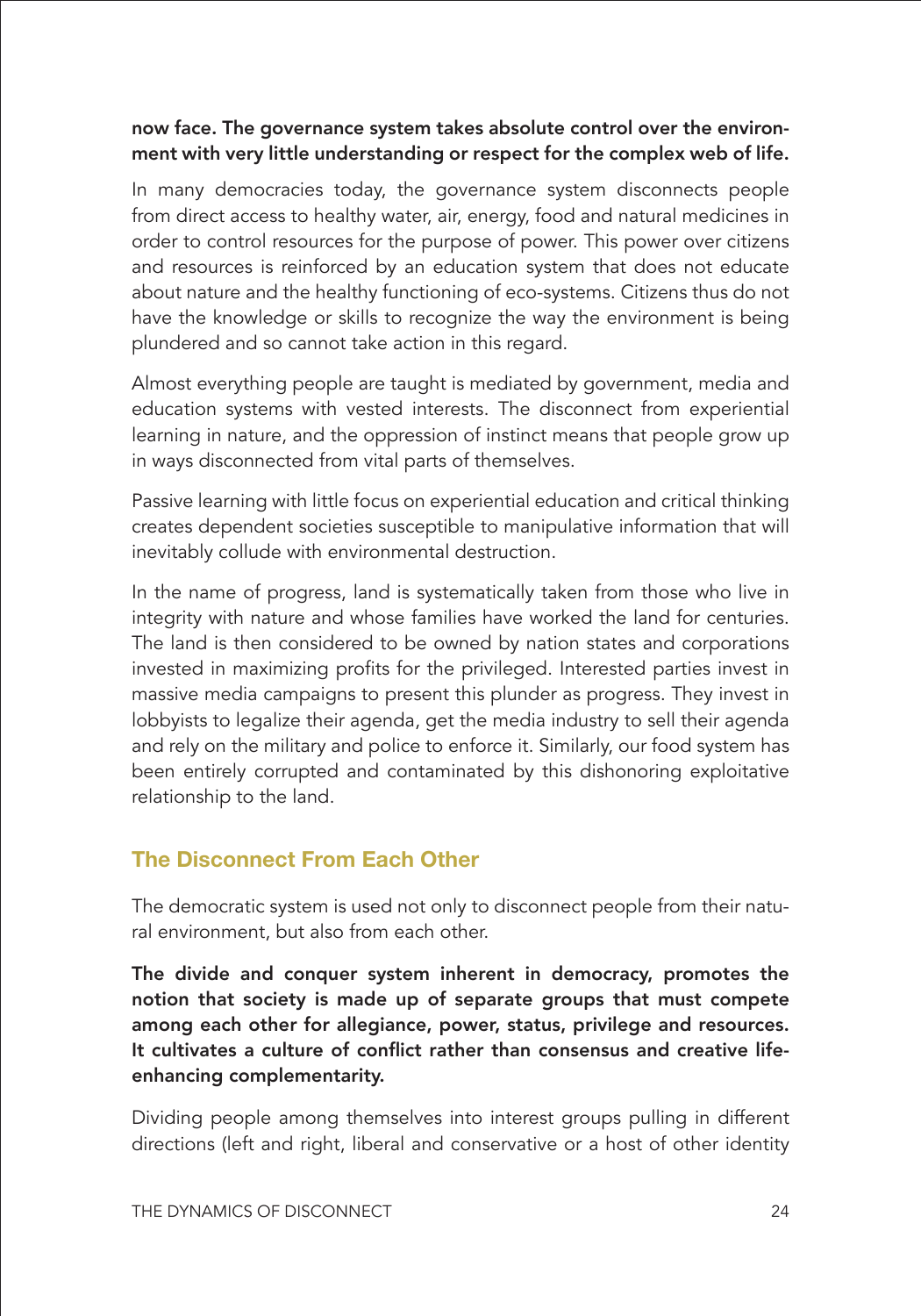groups), weakens them so that they do not unite against those in power for the good of the whole. The divisive strategy is based on manipulating the human psychology of identity and belonging. Under the guise of win-lose tactics, it creates a lose-lose outcome. It instigates conflict among groups, wastes resources and creates dependence on government. No organization, family or community could thrive with this divisive premise and structure.

#### **The Disconnect of Identity**

Political issues are often framed in identity-based terms such as gender, race, culture, nationality, religion and class.

#### Democracies sell the idea that different identity groups have different and often contradictory needs and therefore require unique representation to promote their interests at the expense of others.

Politicians play on this fragmented, one-dimensional notion of identities to create fear by constructing a common enemy. In this way they use identity to rally loyalties and obscure the real issues. Politicians generally work to activate primal feelings of allegiance and belonging by idealizing their own party and demonizing the other. Patriotic loyalty is used to distract from local issues.

#### The fragmentation inherent in the domination mindset insists on allegiance to one part of a system, one aspect of identity, at the expense of others. The notion of loyalty to one part of a system over another is as counterproductive as swearing allegiance to the left arm over the right arm.

Given that democracy gets its power from divisiveness, it is not coincidental that so many democratic countries find their votes split almost precisely down the middle. The 50/50 divide is most often manifested in terms of "left" vs "right" or liberal vs. conservative.

This struggle in the two party system often represents a fundamental psychological struggle within all of us between the resistance to change and the desire for change, between fear and courage, self-interest and altruism. The struggle can never be resolved by any one side winning. It is doomed to repeat itself until we change the fundamental mindset of splits and polarities and attend to the needs of the system as a whole.

The democratic debate is always about whose interests will be looked after and who's side-lined. It makes all leaders susceptible to the lobbying of special interest groups in order to gain and maintain power. It rarely,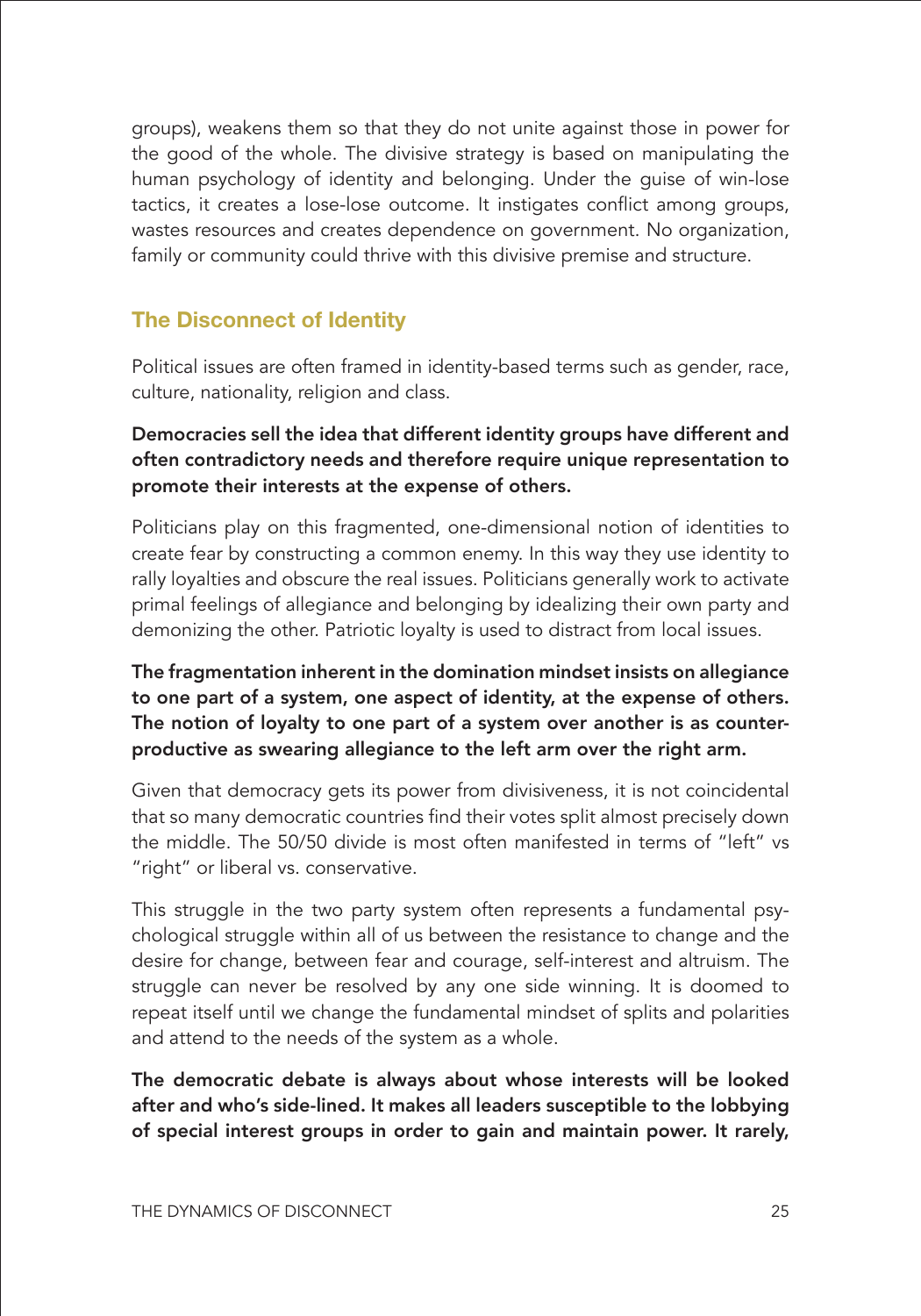#### if ever, addresses the entire society and the human and non-human environment as an interconnected living system with common interests and shared destiny.

Most politicians are overtly focused on winning middle class votes, while flirting with the wealthy and ignoring the most vulnerable. This perpetuates the class-based system and creates a disconnect between groups of people who are artificially set up to be in conflict and completion with each other. Privilege of the wealthy and oppression of the weak are built into the system that a-priori justifies a class-based system. The middle-class hovers insecurely between the two extremes while having to work increasingly more hours for less wages while the rich get richer and the poor get poorer

#### **The Disconnect From Integrity**

The way democracy is structured disconnects citizens and politicians from their ability to act with integrity. People often find themselves having to compromise their conscience on important issues. They are often torn when having to choose one party over another when they may identify with different parties on different issues. Politicians can find themselves torn between duty and conscience when they are required to vote along party lines. The game of bartering over votes to pass a law undermines honesty, conscience and integrity in law-making. The strategy of divide and conquer creates pressure, anxiety and conflict within society and within people's psyches.

Both citizens and politicians are to a large extent kept in the dark about corrupt proceedings behind proposed laws, which further limits everybody's capacity to vote on issues with awareness and integrity.

#### **The Disconnect of Representatives From the People**

The way democracy is structured often creates a deep divide between political representatives and the people themselves. Politicians usually come from a limited range of professions that do not represent the majority of citizens. The financial interests and reward system is designed to make them more attentive to their lobbyists than the will of the people. Given that many politicians are chosen by specific identity groups, they often represent the interests of only that particular group and neglect other groups which in turn heightens the divide and hostility between groups.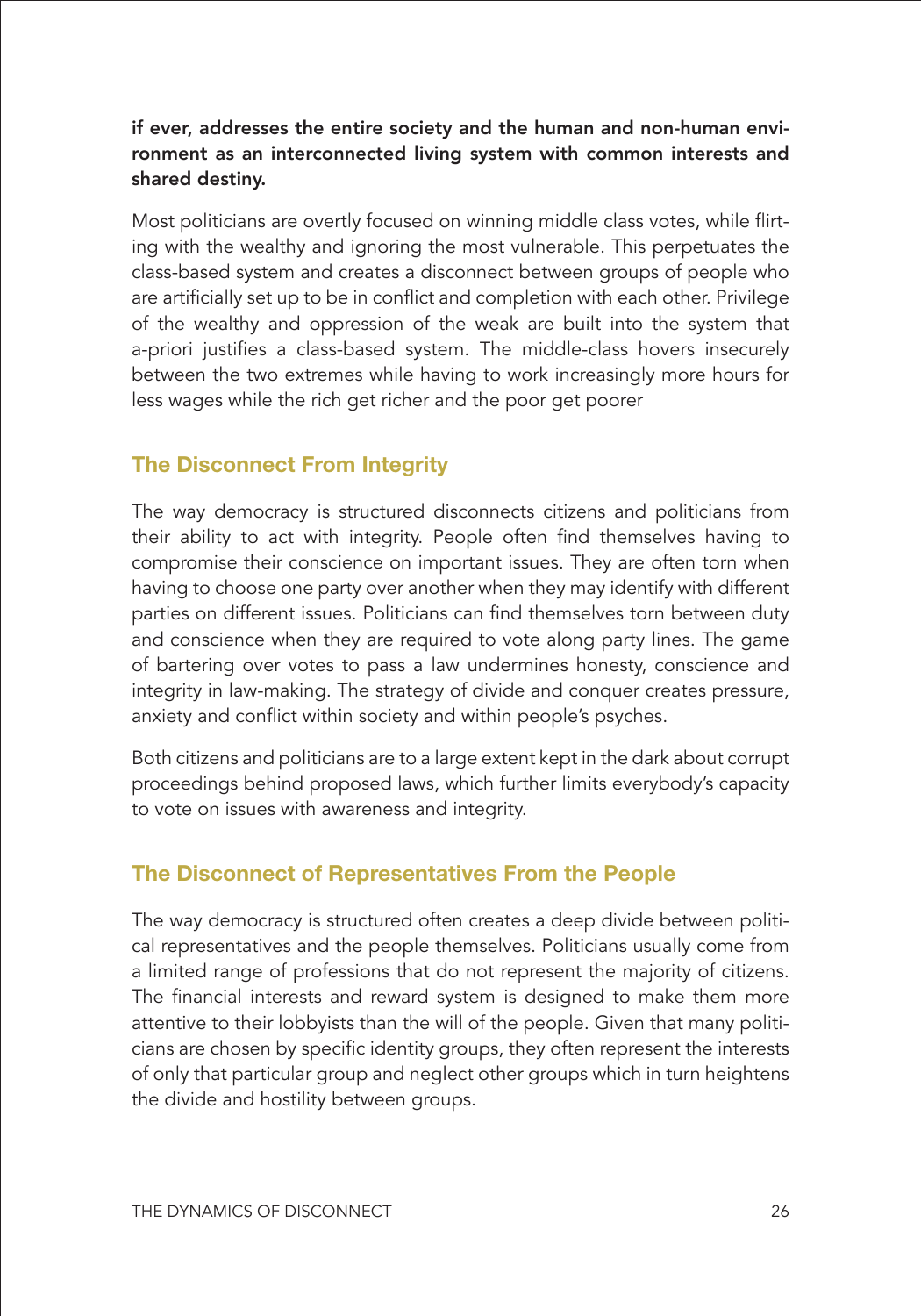#### **The Disconnect of Functions Within the Government**

The way governments are structured according to different ministries in charge of different functions, is based on a similar reductionist, atomistic and fragmented premise. Democracy artificially divides governance responsibilities into segments such as education, security, economy, environment, justice etc. despite the fact that these functions are entirely dependent on each other.

Ministries are set up and managed as isolated sectors that compete with each other for resources rather than creatively working together to promote common goals for the benefit of all. Lack of integration between ministries not only compromises each sector, it undermines the entire system. Ministries locked within narrow role frameworks with rigid structures obstruct real learning and resonance with the larger system.

The disconnect from the needs of people and environment is amplified by rigid bureaucratic structures that make the system particularly resistant to learning and to change. Governance structures and policies are thus often the greatest obstacle to the healthy evolution of our societies, and government employees are generally among the last to learn about and integrate global cutting-edge solutions to societal challenges.

The dynamic of disconnect that permeates democratic society means that essential communication between the different parts of our human and environmental eco-system is disabled. The result is the immense dysfunction, conflict and disease that plagues our world.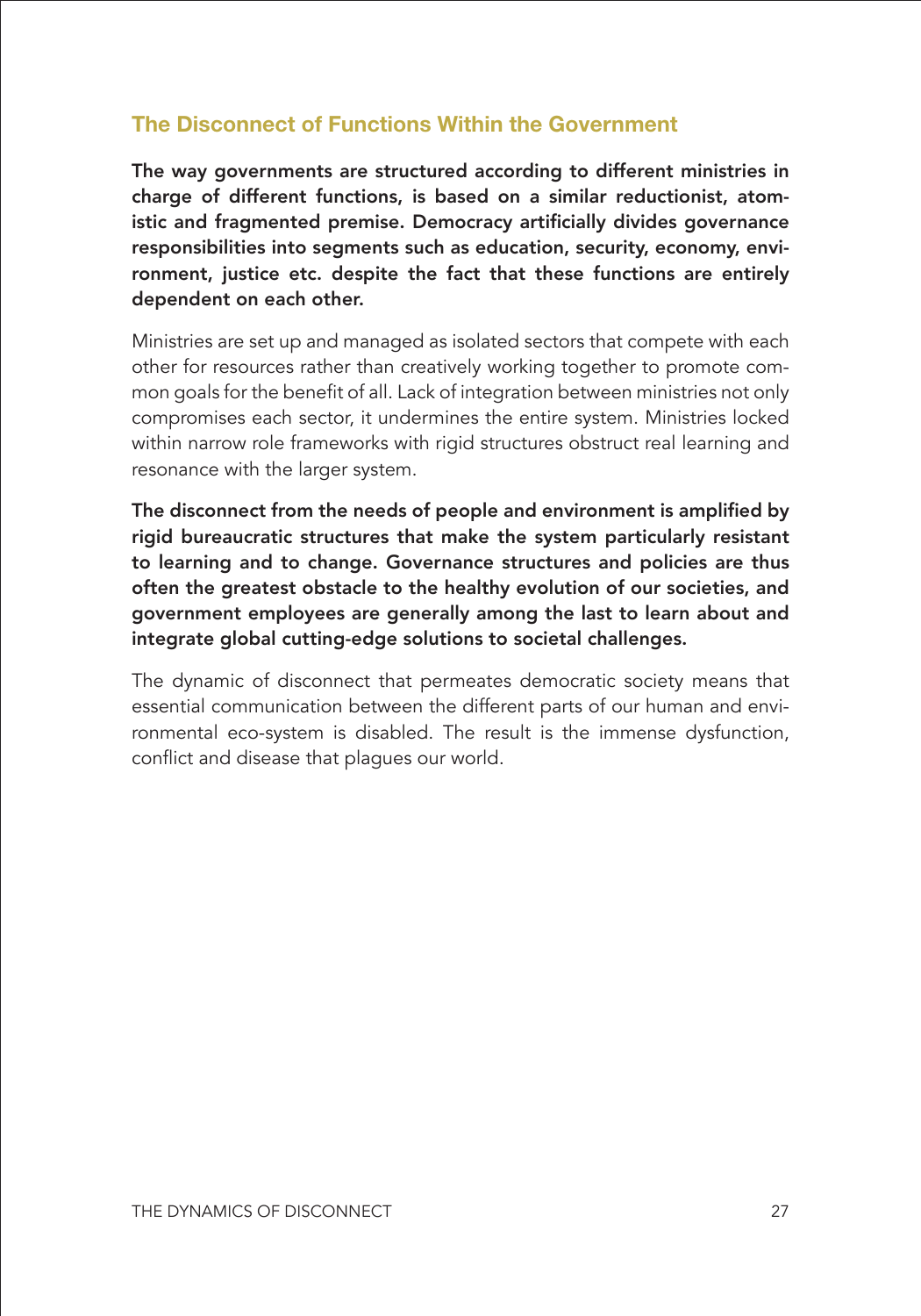#### CHAPTER 6



## <span id="page-34-0"></span>HIERARCHICAL LEADERSHIP: AN OBSOLETE MODEL

The democratic system is built around one chosen leader overtly given power over almost every aspect of a citizens' life. This centralized model of leadership reinforces a culture of absolute dependence. While democracy positions itself as a modern form of governance its leadership model, rooted in the domination mindset, is based on the outdated hierarchical pyramid structure and centralized leadership. The overt power is often superficial with the leader, a clear bait for the power hungry, being severely handicapped by financial and political forces at work. The hierarchical model is replicated at all different levels of the governance structure creating a ripe field for abuse of power.

One leader at the top of the pyramid levels nevertheless has enormous control. This model reinforces the dynamic of an omnipotent, God-like leader who is able to know all, see all and care for all. The notion of a patriarchal saviour in the form of kings, priests, fathers, CEO's, professors or presidents, who can make everything okay is a seductive one that humans have been courting for millennial. It disconnects individuals from their own authority, responsibility, and creativity. The hierarchical structure means that most leaders work very much in isolation with limited access to different perspectives and few checks and balances.

The hierarchical mindset is based on illusions of superiority and inferiority, and generates power relationships based on dynamics of victim, persecutor and saviour. It reinforces a psychological dynamic where people relinquish responsibility to external authority for the comfort of dependence. They are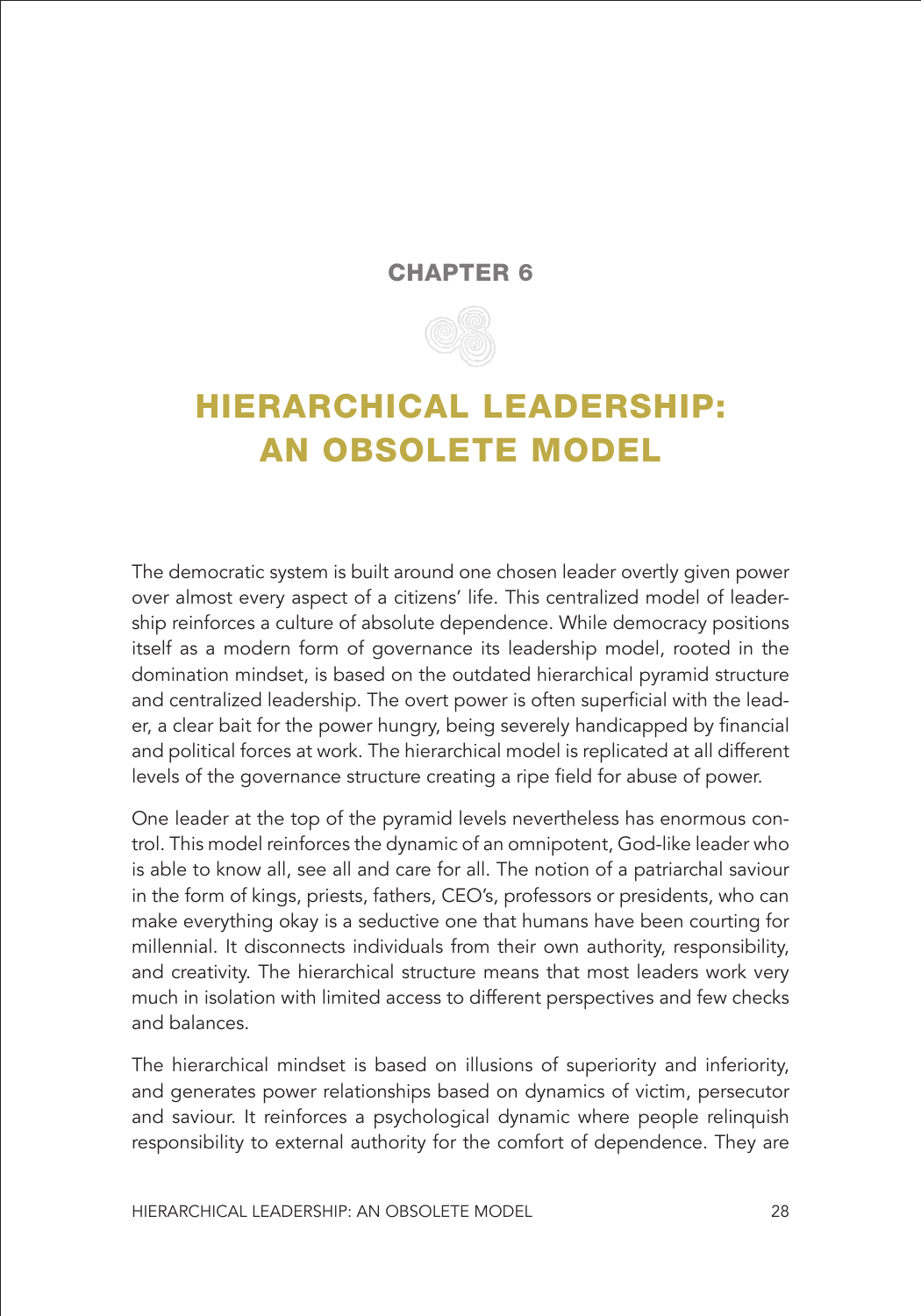pacified by a belief that someone else is 'in charge' and will 'sort it all out' and there's always conveniently someone to blame. This dependence dynamic protects individuals from having to confront their own responsibility, courage and limitations in co-creating our collective reality.

#### With this model of absolute authority, people tend to relate to leaders somewhat like a teenager relates to authority. They find themselves caught between polarities of love and hate, submission and rebellion.

When a leader is put on a pedestal it aborts any possibility of healthy relationship or creative complementarity between the leader and those he or she represents.

Being put on a pedestal is not only a lonely place to be but is also a set-up for disillusionment and failure. Leaders often become the object of obsessive projections of idealization or devaluation. It is not surprising that so many leaders in democracies find themselves ending their careers in a dynamic of blame and shame and that so few have emerged as admired and loved statesmen and stateswomen.

The hierarchical structure creates the very injustices it claims to protect. The position of power often gives the freedom to abuse power. The distance of leaders from citizens means many decisions are disconnected from real needs. This enormous power makes leaders particularly vulnerable to financial lobbying, corruption and sell-outs. Their power over media gives them the ability to abuse their influence over public opinion by manipulating truth, concealing information and presenting their ideologies as self-evident truths.

Political leaders usually emerge from legal and financial professions and are generally steeped in technocratic language with little interest in the health of people and planet. Many leaders get into power due to political manoeuvring and personal charisma. The ability to gain power by incitement, fear mongering and bribery is inbuilt in the system.

In almost every profession there is a clear program of studies, a clear list of required qualifications and a rigorous application procedure. Democratic politics however has its own rules. While politicians lead the most complex of human and environmental systems, they are not required to have any formal training in global issues, leadership, human dynamics, whole system theories, ecology or other relevant skills.

The democratic structure creates a highly inefficient revolving door system for complex roles. Every few years new politicians allocate resources and define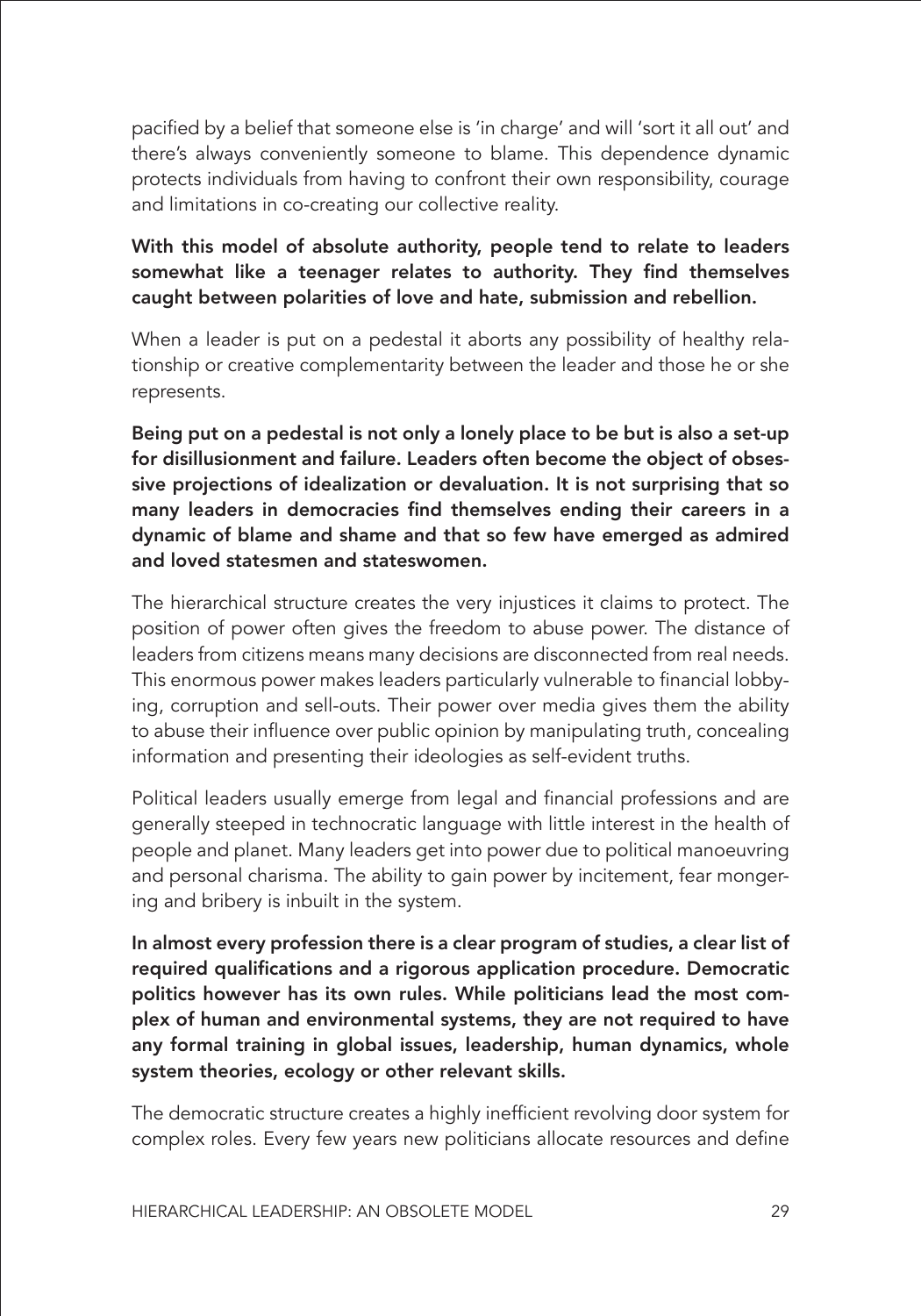policies in areas they know little about. No responsible financial organization would dream of employing people on this basis. It would be considered business suicide.

The democratic system means that we collectively relinquish charge of the environment and our lives to leaders, who, even with the best of intentions, cannot be effective custodians of the complex systems they lead.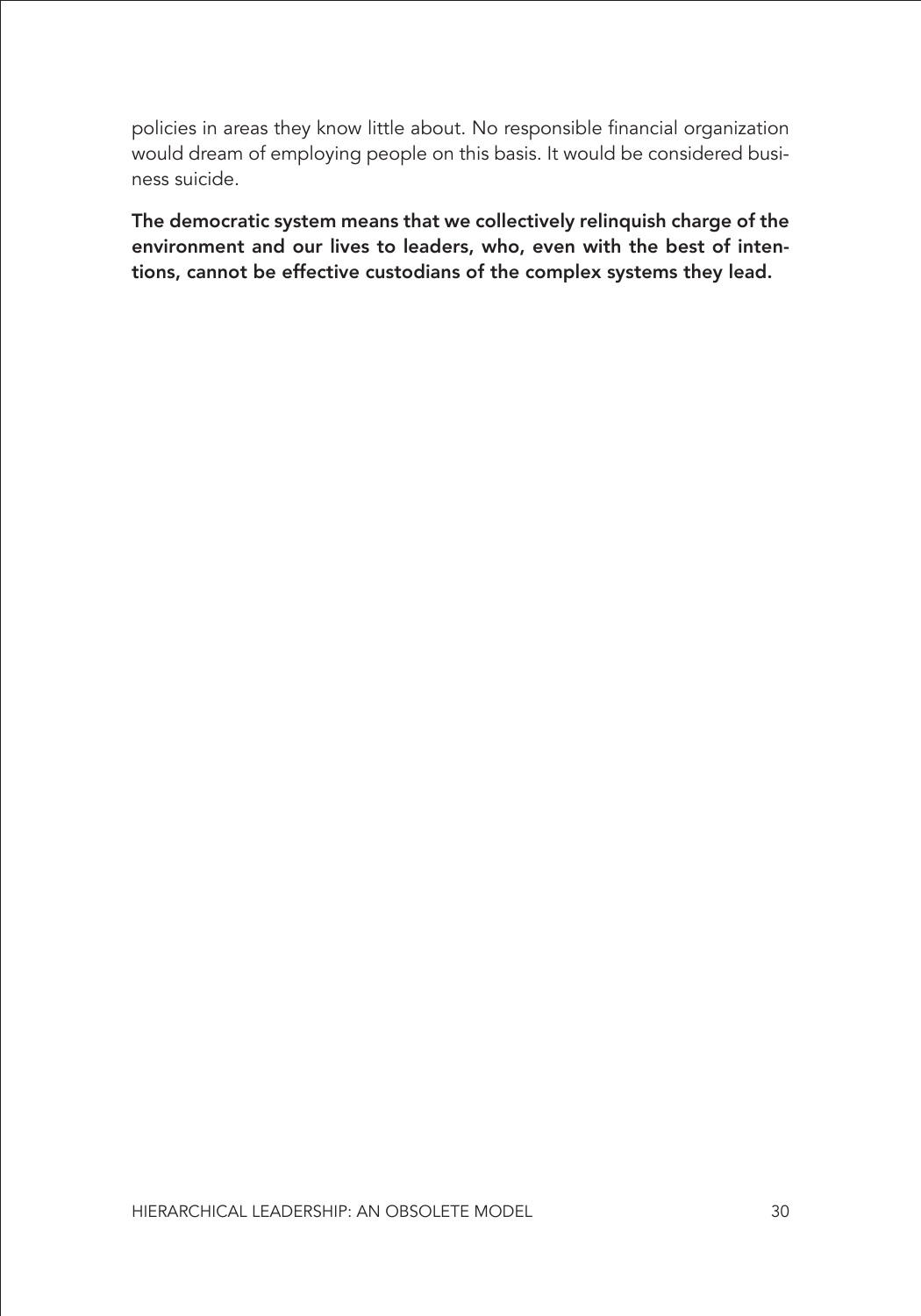# PART II

# <span id="page-37-0"></span>HEALTH: THE PRIMARY CASUALTY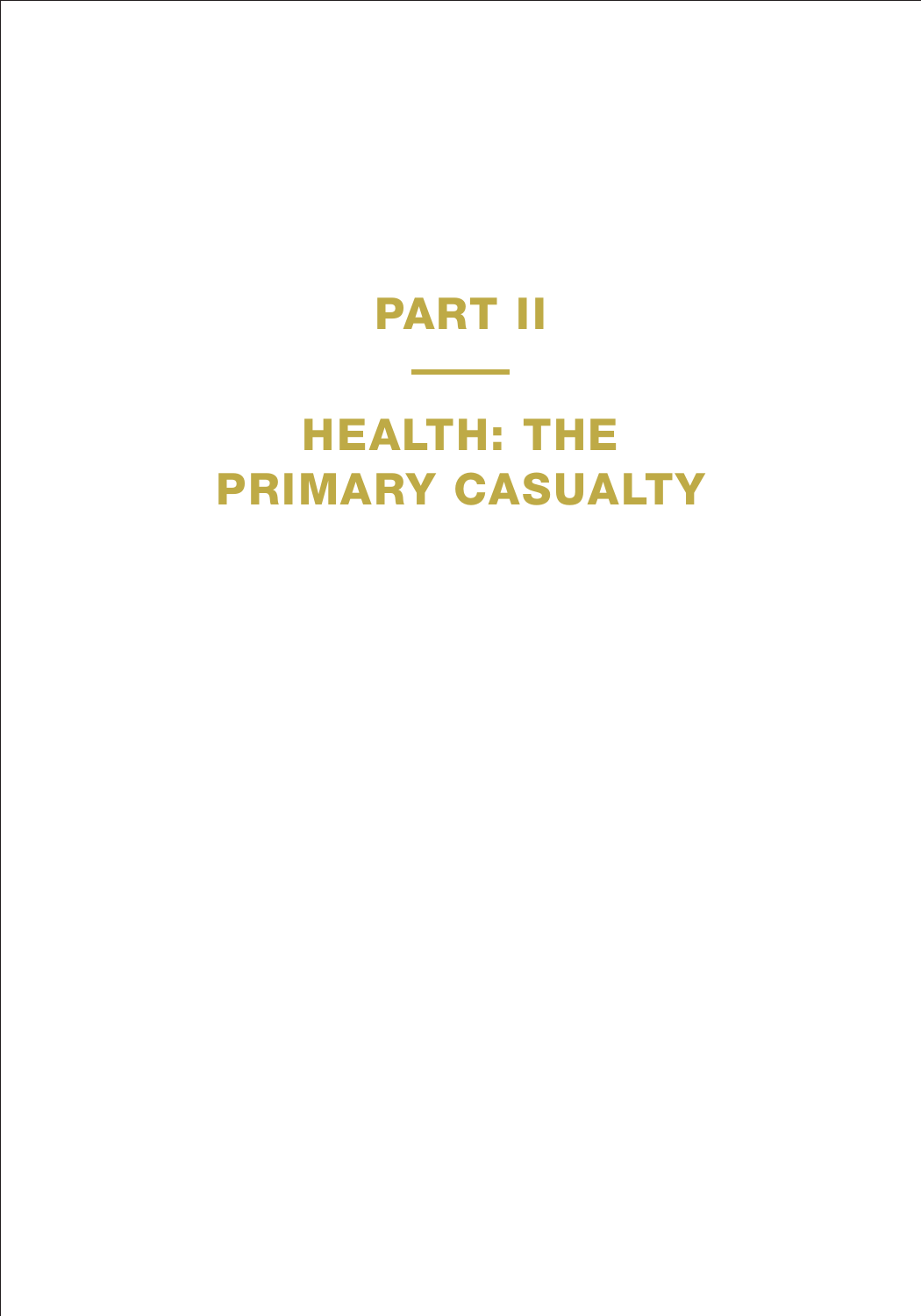#### CHAPTER 7



### <span id="page-38-0"></span>HEALTH: A LUXURY COMMODITY

*The health of people and planet is our most valuable resource and has become the greatest casualty of our current governing systems.*

It would seem obvious that the health of the land and its people would be the primary purpose of any governing system, but this is far from true. The democratic governance system is contributing to spiralling trauma, disease and destruction. Health is rapidly becoming a luxury commodity with vast disparities among the wealthy and poor.

Aside from global warming and its direct threat to life on earth–physical diseases resulting from our interference with nature are spreading rapidly. We are at war with ourselves, each other and the planet as terror, poverty and devastation spread across the globe. Our emotional and mental well- being are continually undermined as we face unprecedented forms of social violence and emotional imbalances including addictions, social alienation, depression, attention deficit disorders, anxiety and stress disorders that result from living lifestyles out of balance with our environment.

Human health is dependent on environmental health. When we poison and deplete the environment, we damage our own health. When we live out of balance with nature, we create trauma and disease.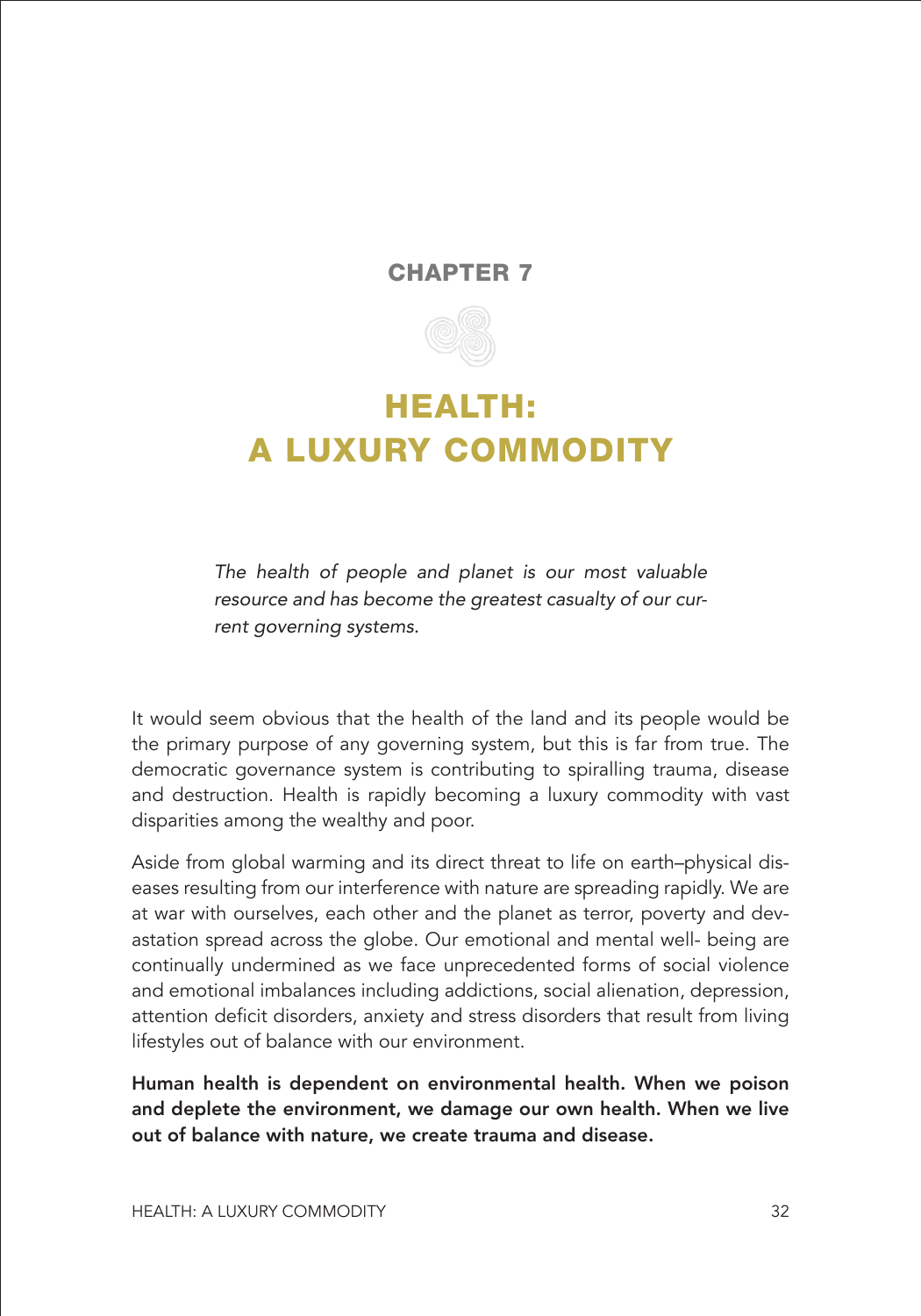Given that the foundation and language of democracy is organized around power and control of people and resources, it is not surprising that the system is damaging to health and life itself. Our concept of health has been tragically narrowed to reductive concepts disconnected from deep body wisdom and the healthy engagement with the eco-system of which we are part. Our understanding of health is perverted by profit driven false information. It has been largely reduced to narrow concepts of personal health, marketed in a way that creates an obsession with external form rather than holistic health of body, soul and environment. Words like "natural", "healthy", "green" and "energizing" have become empty buzzwords with little if any connection to what is being sold. We have reached the absurd point where healthy soil, the foundation of healthy nutrition and life itself is considered "dirty" while chemical household products are branded as "clean".

Rather than organizing all governance around systemic health, health becomes an isolated governance function disconnected from other functions like education, agriculture, security, welfare, infrastructure and economy. The issue of health care is often reduced to citizens' access to medical attention and its financial implications. To a large extent the health systems have become bureaucratic structures that focus on medical solutions defined by the lucrative health industry and approved by those with vested interests. While the economy pushes unhealthy lifestyles, government health care is often not available to all. In many cases private health care offers a higher quality service but becomes a privilege only for the rich. The health of people thus becomes yet another expression of privilege.

This reductionist approach to health enables the free reign of a political and economic system that profits off disease, with devastating consequences to people and planet. The economy, food system and education system are among the primary systems that perpetuate imbalance and disease. To grasp the impact of democracy on the health of people and planet it is important to explore how these systems led by democratic governments are contributing to the disease and devastation we currently face.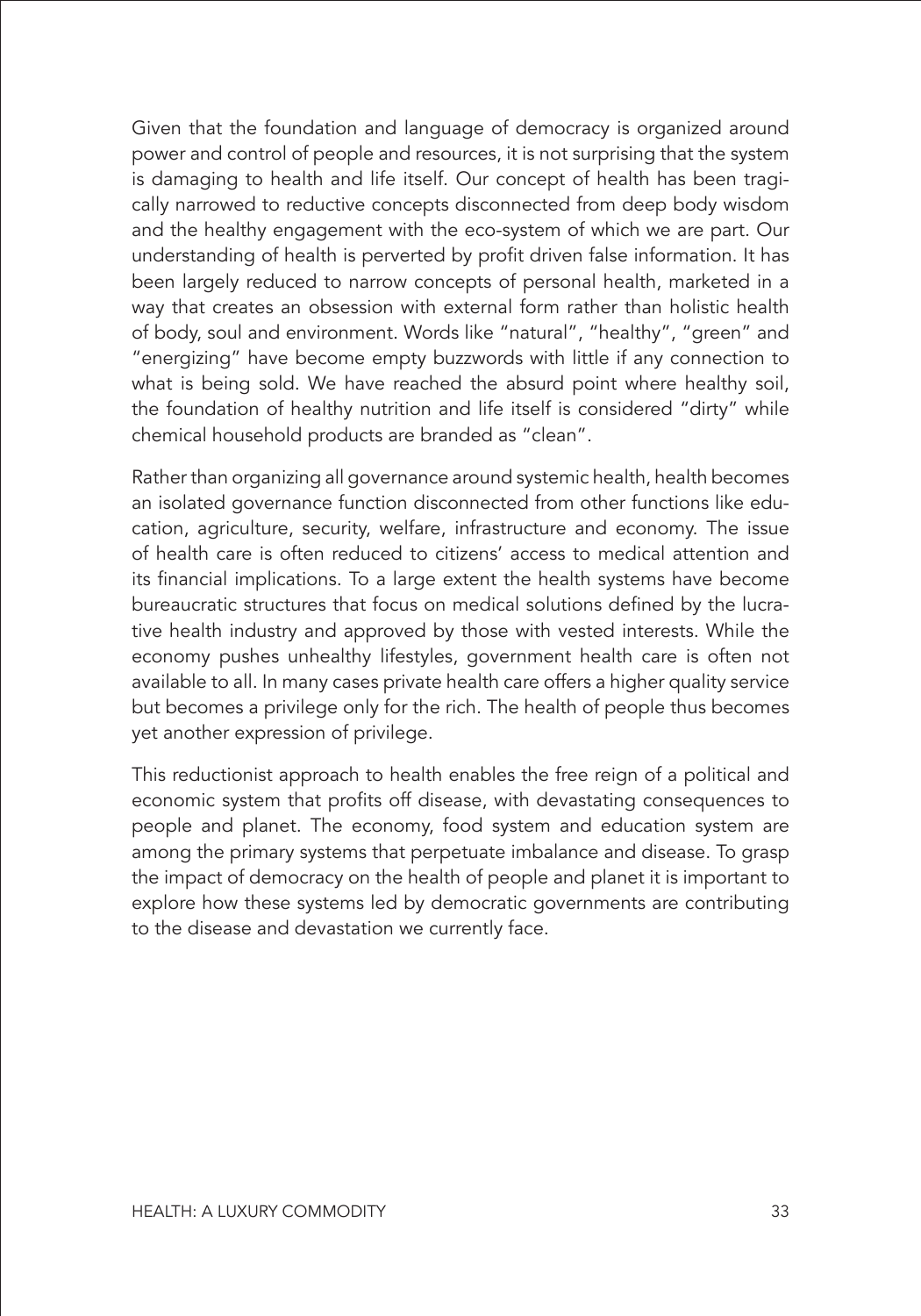#### CHAPTER 8



## <span id="page-40-0"></span>THE GROWTH ECONOMY: AN ECONOMY OF DISEASE

*"Growth for the sake of growth is the ideology of the cancer cell."* 

– EDWARD ABBEY

A growth economy that idealizes growth at the expense of health is destined to be an economy of disease. The growth economy is indeed like a growing cancer. Any living system has a natural limit of growth within which it can achieve maximum health. No human being would want to grow beyond his or her own healthy limits.

Like a parasitic disease, the growth economy leeches off and depletes the living systems on which it depends. The economy becomes 'bloated' while feeding on fabricated money rather than real value. Industries that fuel the growth economy are industries that profit off disease and devastation.

For years most democratic governments have sold us the benefits of the "growth economy" using a marketing strategy that has duped most of us into believing in its crucial value while digging our collective grave. In most cases democracy has become synonymous with free market capitalism that is organized around exploitation of people, animals and the environment for the benefit of a few.

Under the guise of growth, and progress, we are sold lies and devastation. Citizens are subject to endless laws, policies and mind-manipulations that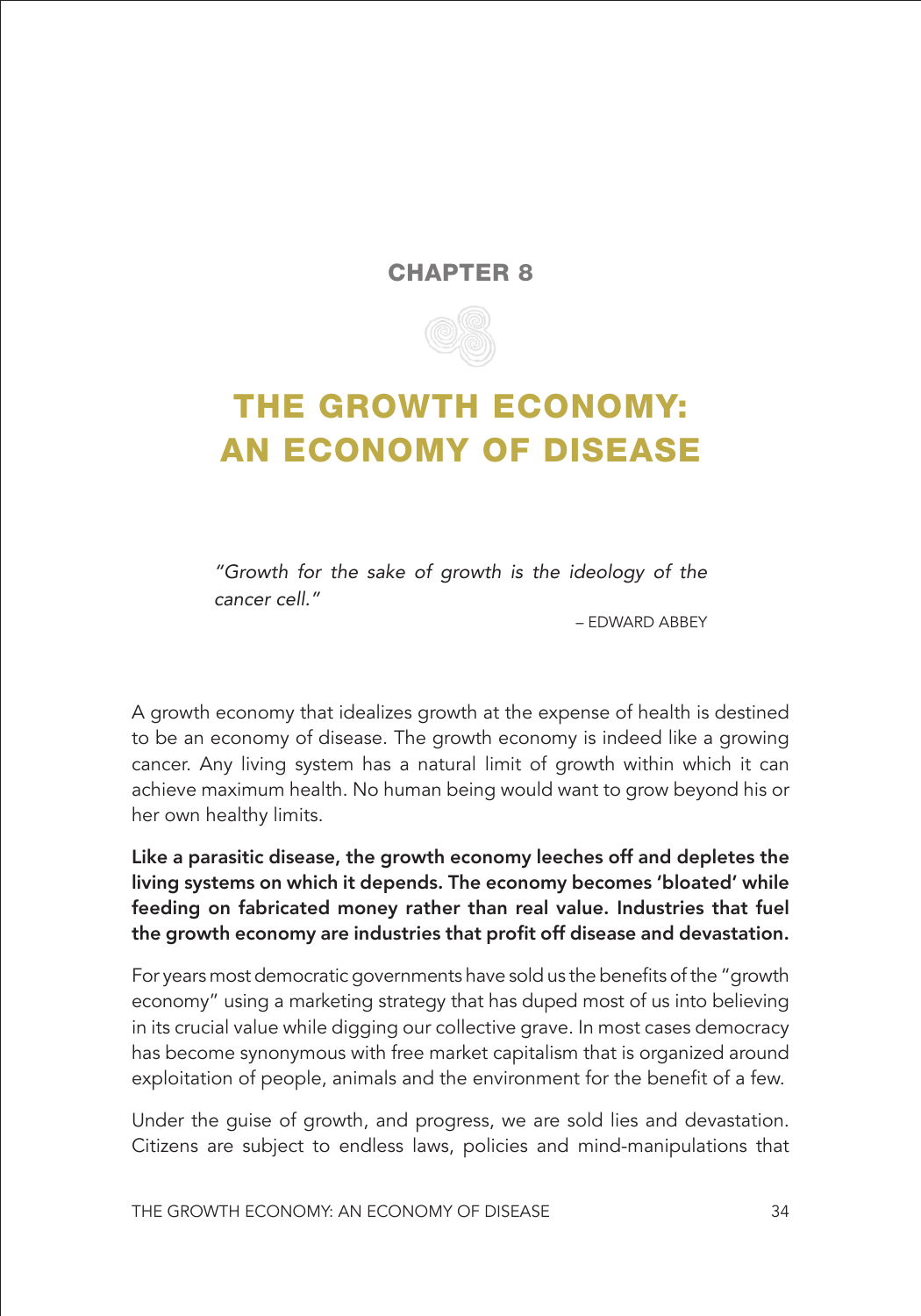enslave them to the mindset of addictive consumerism, dependence, competition and conflict. Every aspect of a citizen's life including health, food, security, environment, media, technology and education is determined by hidden financial interests that have little or nothing to do with the well-being of citizens. Multi-national corporations steer global law and politics and are destroying the environment, causing the depletion of many species.

Professions that are hurting the planet are often the highest paid while those that offer real value are among the lowest paid. The wealthiest are often owners or shareholders of industries responsible for a cycle of creating and fixing global crises in spirals of addiction, trauma and dependence. Service based professions such as farming, education, social work, nursing and artisans are low on the income scale. While the elite class skims resources, governments are calling for increased austerity measures for the middle and working class.

Companies focused on profit at the expense of people and planet actively invest in cultivating narcissistic, self-indulgent people with little interest in social and environmental issues. The self-obsessed, competitive mindset creates unhealthy social dynamics that spawn alienation and social violence and in turn serves the frenetic consumer "selfie", "pokemon" culture.

Money is fabricated by the financial system based on intricate mathematical formulas manipulated by those who lead these institutions. The financial system is based on corporate privilege, speculation, loans, interest and debt. It is a ruthless system designed to benefit those in the know and enforce economic slavery of the masses. The system creates an addictive gambling culture that manipulates the true values of currencies. The system justifies and legalizes boundless salaries and wealth of those at the helms while keeping the minimum wage at poverty level. It means that a small group of people are hoarding trillions of dollars gained while creating poverty, enormous suffering and devastation.

#### The practice of hoarding of money can be seen as blocking the healthy flow of energy resources to where it is most needed. In any living system blocked energy is a symptom of disease.

The growth economy portrays the elite as the job creators and encourages the belief that citizens are dependent on big monopolies for jobs. This hides the fact that monopolies are actually deeply destructive and deplete local economies and the environment. Mining and fossil fuel industries are known to plunder resources while leaving a wake of destruction in the local communities. Monopoly based systems deny people the right to make an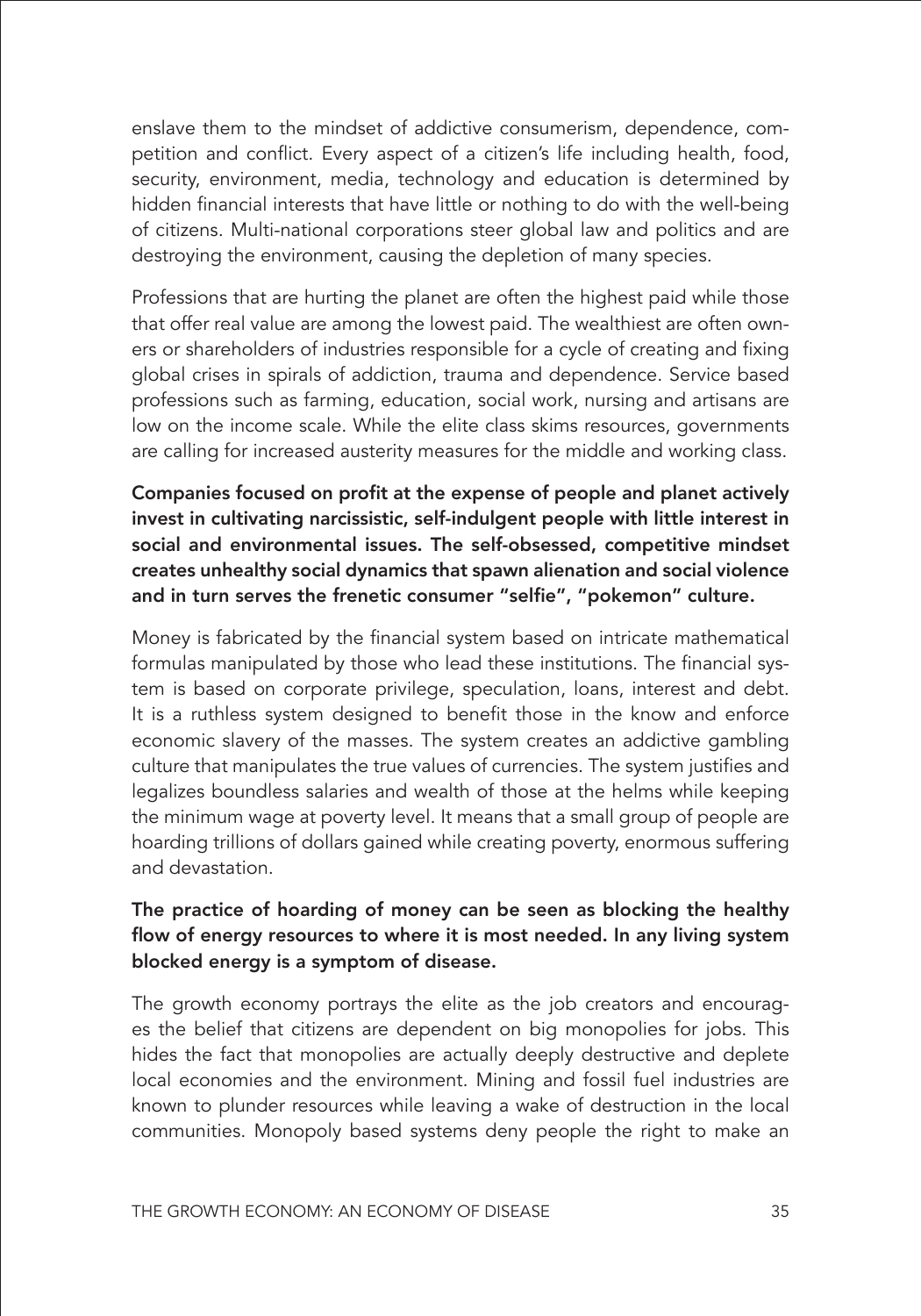honest healthy living in vital community-based economies. People are not given the choice or information as to healthy existing alternatives. They are denied investment and rights to develop their own agriculture and local green industries that would make them less dependent on the government, financial institutions and foreign corporations.

> *"Anyone who's ever run a business knows that hiring more people is a capitalist's course of last resort, something we do only when increasing customer demand requires it. In this sense, calling ourselves job creators isn't just inaccurate, it's disingenuous. That's why our current policies are so upside down. When you have a tax system in which*  most of the exemptions and the lowest rates benefit the *richest, all in the name of job creation, all that happens is that the rich get richer."*

> > – NICK HANAUER, A BILLIONAIRE ADVOCATING RETHINKING THE SYSTEM, TED TALK

The growth economy has developed sophisticated methods of siphoning taxpayer money into the pockets of the rich. Ultimately it is the taxpayer that must carry the increasing tax burden on welfare, health, and defence generated by the very corporations who specialize in creating their own tax cuts and havens.

Most big industries feed each other. The processed food, chemical, military, security, pharmaceutical and media companies are often linked to each other or owned by the same groups of people. Even so called "humanitarian aid" generated by the wars that feed the military industries is given in the form of plastic water bottles and GMO grain that in turn fills the pockets of the food conglomerates.

> *'The United States is now an "oligarchy" in which unlimited political bribery has created a complete subversion of our political system as a payoff to major contributors.'*

> > – FORMER PRESIDENT JIMMY CARTER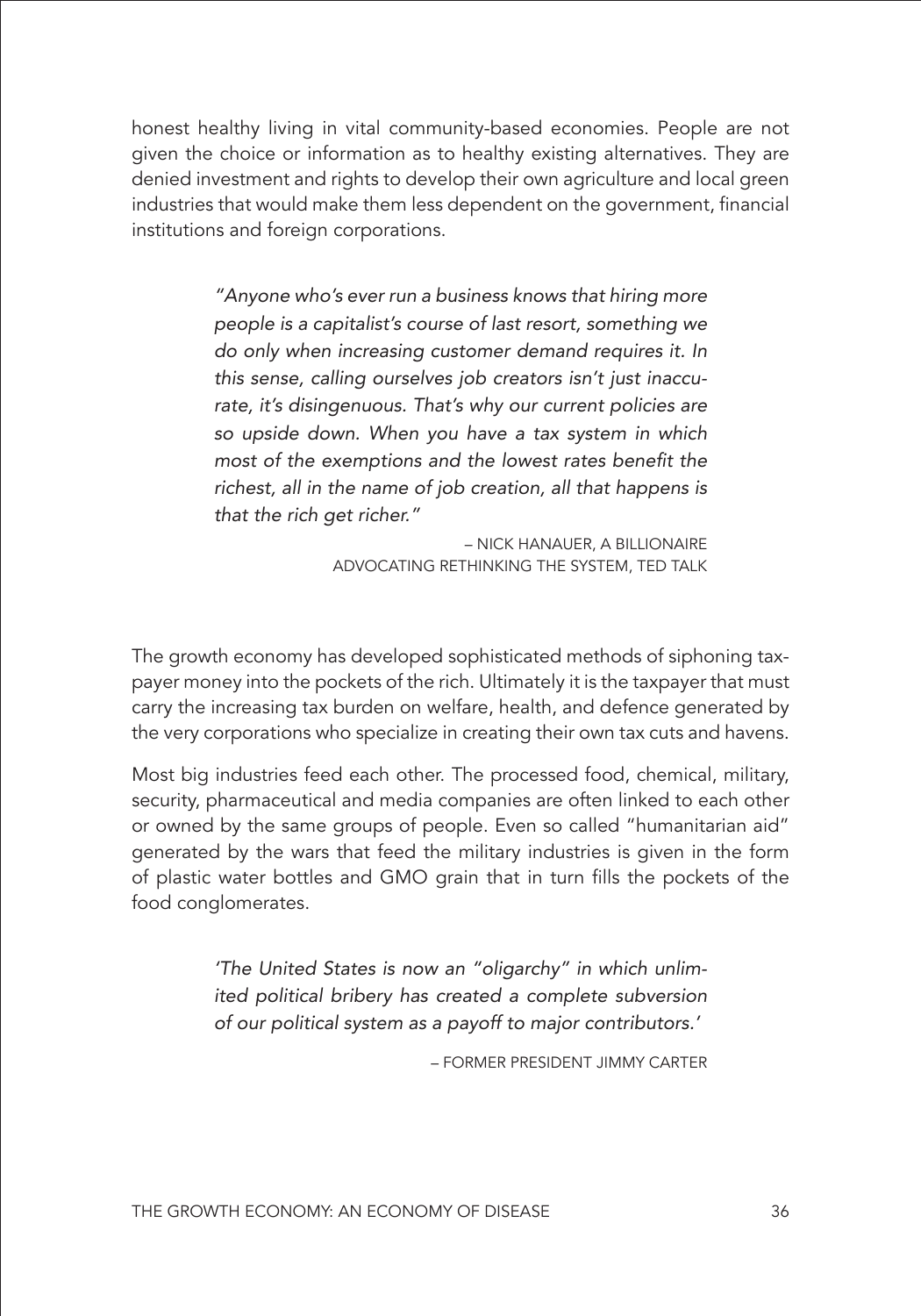The following table from the Centre for Responsive Politics provides information about the amount of money from different sectors that goes into 'lobbying' politicians on an annual basis. It provides insight into the money behind every government policy. The table shows the exorbitant numbers that have gone into influencing the American government for the last twenty years. It gives a glimpse into the hidden interests that determine not only which wars we wage, what resources we destroy, but also what is in our food and medicine and what guides the ideas we are sold about the world we live in through education and media.

The Centre for Responsive Politics: Amount spent on lobbying by sector between 1998 and 2014 in the US.

| <b>SECTOR</b>         | <b>TOTAL</b>    |
|-----------------------|-----------------|
| <b>Misc Business</b>  | \$7,141,963,247 |
| Health                | \$7,001,980,306 |
| Finance/Insur/RealEst | \$6,970,385,725 |
| Communic/Electronics  | \$5.630.410.373 |
| Energy/Nat Resource   | \$5,120,681,028 |
| Other                 | \$3,602,200,848 |
| Transportation        | \$3512,790,751  |
| Ideology/Single Issue | \$2,243,754,586 |
| Agribusiness          | 2,078,232,924   |
| Defence               | \$1,966,193,957 |
| Construction          | \$749.137,740   |
| Labor                 | \$695,796,539   |
| Lawyers and Lobbyists | \$445,047,045   |

#### **Amount Spent On Politician Lobbying**

Among those whose impact is most destructive to people and environment, are the ones that spend the most on lobbying governments. This means that democratic governments are voting to a large extent according to the interests of dangerous industries and our vote is giving these industries the power to decide the fate of our individual and collective health. The industries are influential in determining the course of world events and driving climate change, war and human and environmental disease.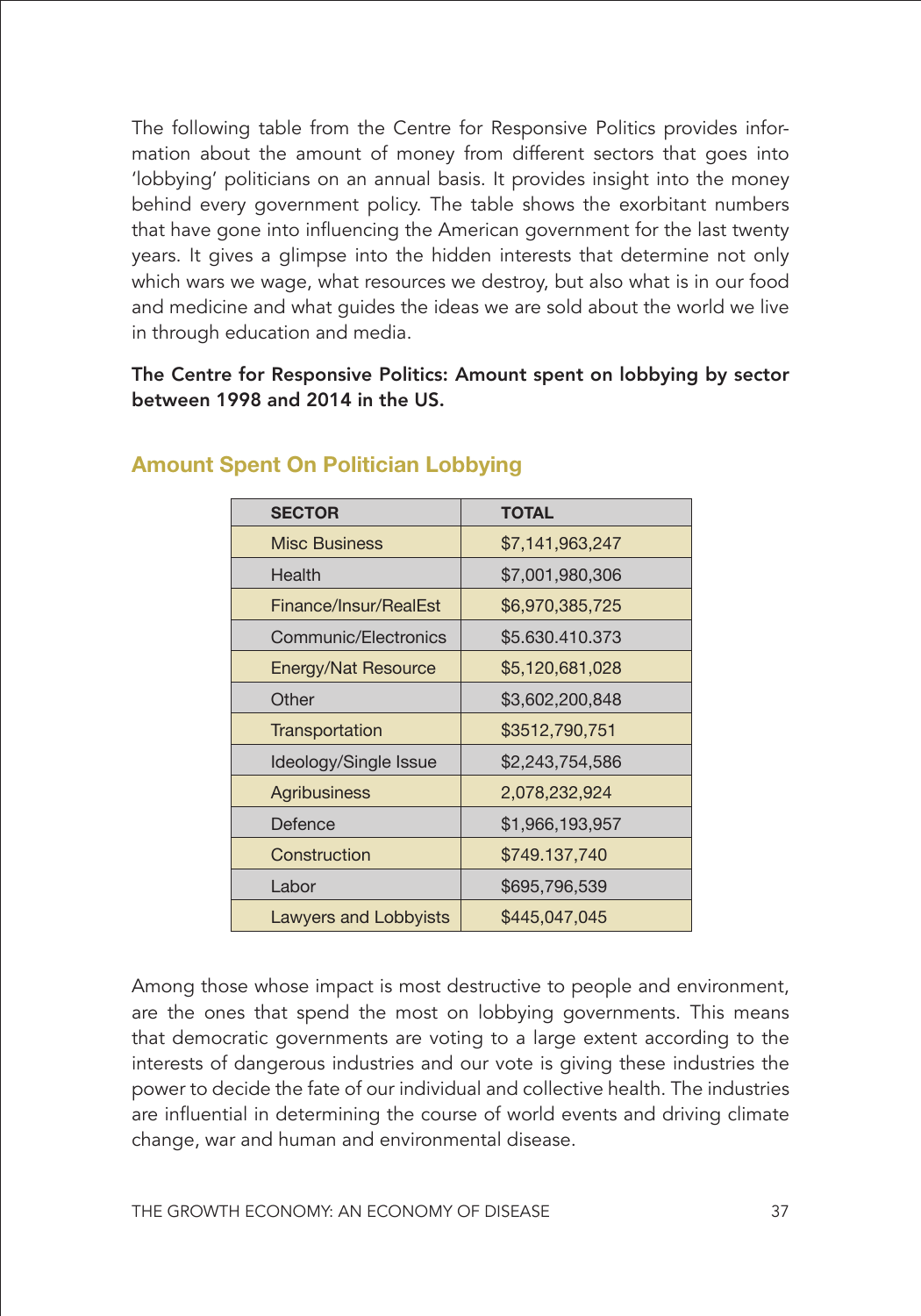*"The truth requires that we call the corrosion of money in politics what it is – it is a form of corruption and it muzzles more Americans than it empowers, and it is an imbalance that the world has taught us can only sow the seeds of unrest."* 

> – SECRETARY OF STATE JOHN KERRY, IN 2013 FAREWELL SPEECH TO THE SENATE

#### **Media**

Media is an essential tool for the wealthy to promote their agendas. Mainstream media is to a large extent owned by the same small groups of people who are linked to or dominate the financial system. Given that mainstream media is profit driven, it is clear that those who want to have power over peoples' minds invest in owning media outlets. Power and profit are the primary forces shaping our belief systems and culture. The art of covert advertising and mind manipulation has been refined to function on the most subliminal levels. This makes citizens entirely vulnerable to profit driven agendas.

Advertising can be likened to prostitution of the soul. It's all a matter of price and involves the willingness to be involved in selling an idea or product, directly or indirectly, no matter how damaging the consequences may be. The enormous power of advertising means that the minds of citizens are regarded as valuable property available for sale to the highest bidders. We have been seduced by media to lust for more, to believe that the path of competition is the only legitimate way – that this is human nature – that those in power are doing what they can to create a better world, and that with a bit of extra work, we too can move up the social ladder and eventually join the coveted elite status.

#### Vast amounts of money are spent to colonize consciousness and determine how we think and behave. The sophistication of the system lies in convincing us that we are choosing these thoughts ourselves.

The growth economy relies on creating problems from the personal to the global: from preoccupation with body image and unhealthy food, to large scale wars and dependence on fossil fuels. It fabricates artificial needs and desires designed to alienate people from nature and from their deepest wisdom. Consumerism cultivates the idea that people need stuff that is usually unnecessary and unhealthy as well as being produced at the expense of people, other species and planet itself.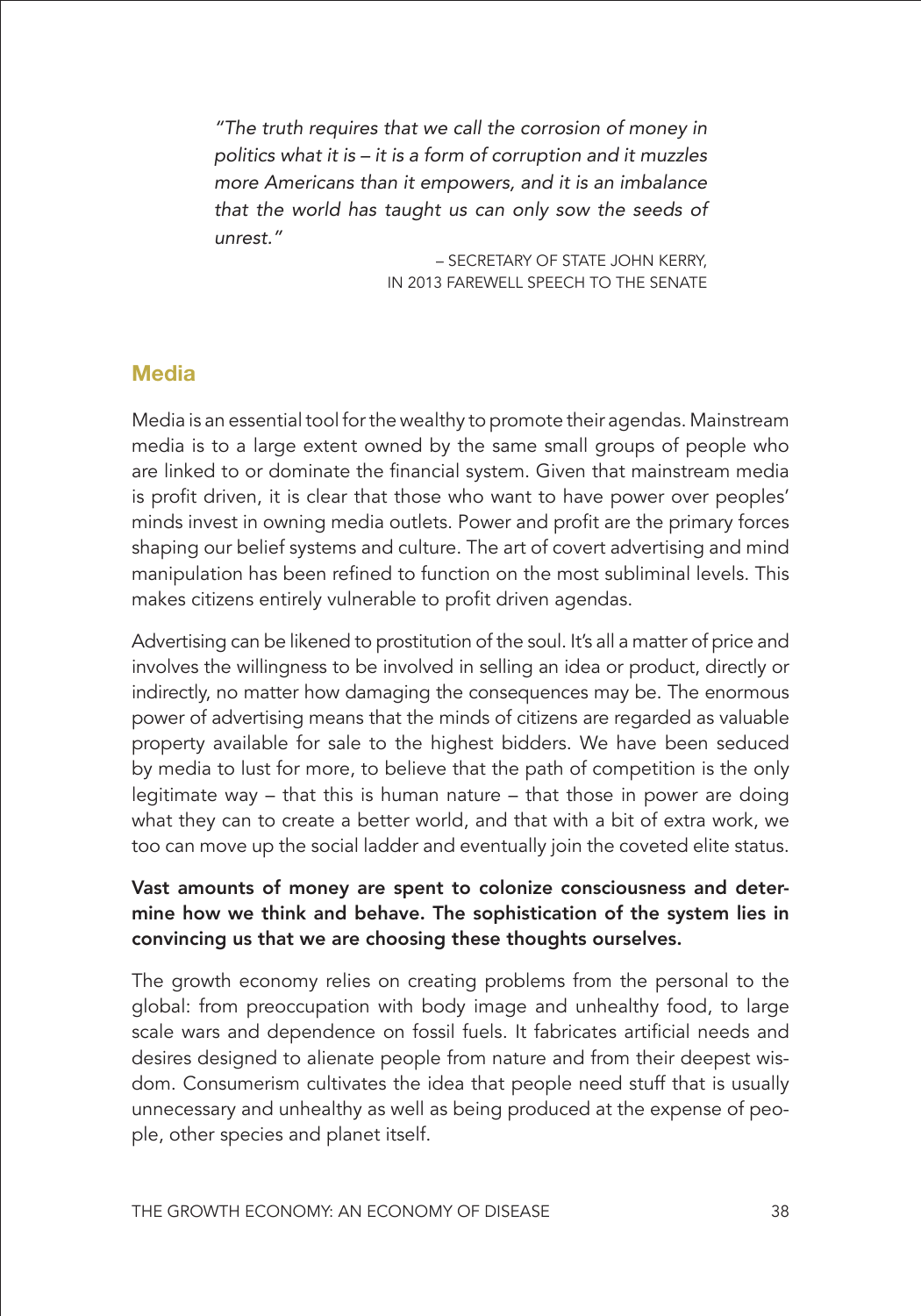With the spread of social media and independent journalism, there are cracks in the media system. Yet, even "free" social media has a price. Social media itself entails exposure to endless floods of carefully crafted overt and subliminal messaging. Social media is one of the most powerful and profitable businesses and has been severely corrupted by advertising and corporate interests. Once again privilege is inbuilt in the system by empowering those who can afford to advertise their agendas and manipulate human consciousness.

#### **The Military Industrial Complex**

The power of the military industrial complex is vast and shrouded in mystery. Under the guise of defence, the industry instigates conflict, glorifies war, ferments fear and hatred and sells suffering and destruction. To a large extent it sets the political agenda across the globe.

Exorbitant amounts of money are funnelled into secretive security budgets used with no accountability towards government or taxpayers. As journalists follow the money, and whistle-blowers leak information to the public, more and more stories of the corrupt and ruthless selling of terrorism and war for profit abound. The stakes just get higher as the weapons become increasingly dangerous.

Beyond the wars themselves the entire military training industry uses billions of taxpayer dollars while contributing to the ongoing destruction of the environment – all in the name of "security". The US navy for instance is killing thousands of whales and dolphins with sonar and weapons testing.

Aside from the vast amounts of taxpayer money being wasted, the industry contaminates and destroys entire eco-systems with noise, fire and chemicals.

Gun violence in the US is another frightening symptom of the powerful arms industry and its lobbying influence. Gun violence results in thousands of deaths and injuries annually with an alarming rate of mass public shootings on the rise. It is clear that the only beneficiaries of the military industry are those that sell the weapons and the by-products of war. The burden is on the taxpayer who pays for the often artificially manufactured security risks as well as the traumatic consequences on the soldiers, civilians and the environment.

The industry cannot make money off peace. It thrives on conflict and violence. Clearly investing vast sums of money in creative peace-building efforts would be a far healthier option, but this is not the preferred strategy of governments towing the line of the profit-driven "defence and security" industries.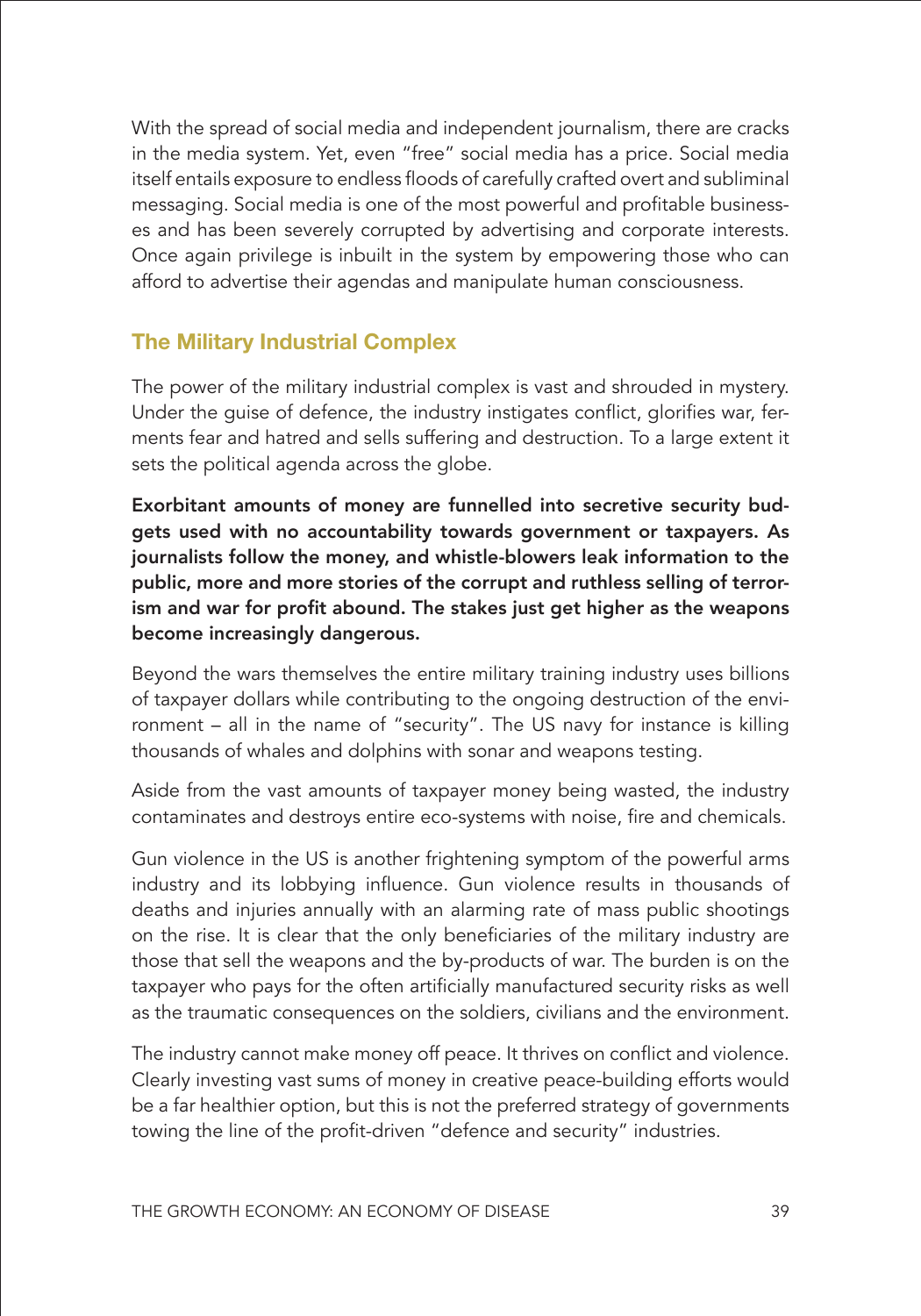*"It is ironic that the U.S. would begin a devastating war, allegedly in search of weapons of mass destruction when*  the most worrisome developments in this field are occur*ring in your own backyard. It is ironic that the U.S. should*  be fighting monstrously expensive wars allegedly to bring *democracy to those countries, when it itself can no longer claim to be called a democracy when trillions, and I mean thousands of billions of dollars have been spent on projects which both congress and the commander in chief know nothing about."* 

> – PAUL HELLYER IN 2008, CANADA'S FORMER MINISTER OF NATIONAL DEFENCE

#### **The Fossil Fuel Industry**

The profit driven fossil fuel industry dominates our mainstream energy narrative. It presents the use of fossil fuels as the primary if not only viable source of energy and often paints itself as working in environmentally careful ways. While the devastating impact of fossil fuels on the climate has been known for years, and knowledge about alternative energy technologies have been available since the time of the inventor Nicolas Tesla, this information has been carefully guarded and hidden from the public.

Over the last years we have witnessed tragic oil spills in the oceans and rivers and the poisoning of the underground waters. Forest are laid to waste to make way for drilling and species are becoming extinct. For decades the world has been held hostage to the large coal and oil companies who have used their power to gain power and control economies across the world. Fracking for natural gas has now become the norm and has brought with it a host of new threats to human and environmental health.

#### The notion that planetary resources can be owned, mined or depleted without damaging the entire eco-system is one of the most dangerous concepts derived from the worldview of separateness and domination.

It goes against the fundamental principles of life to consider that local resources can belong to a particular country or corporation and not to the entire interconnected planetary eco-system. This idea is as absurd as believing a specific organ in the human body serves only its particular region, and can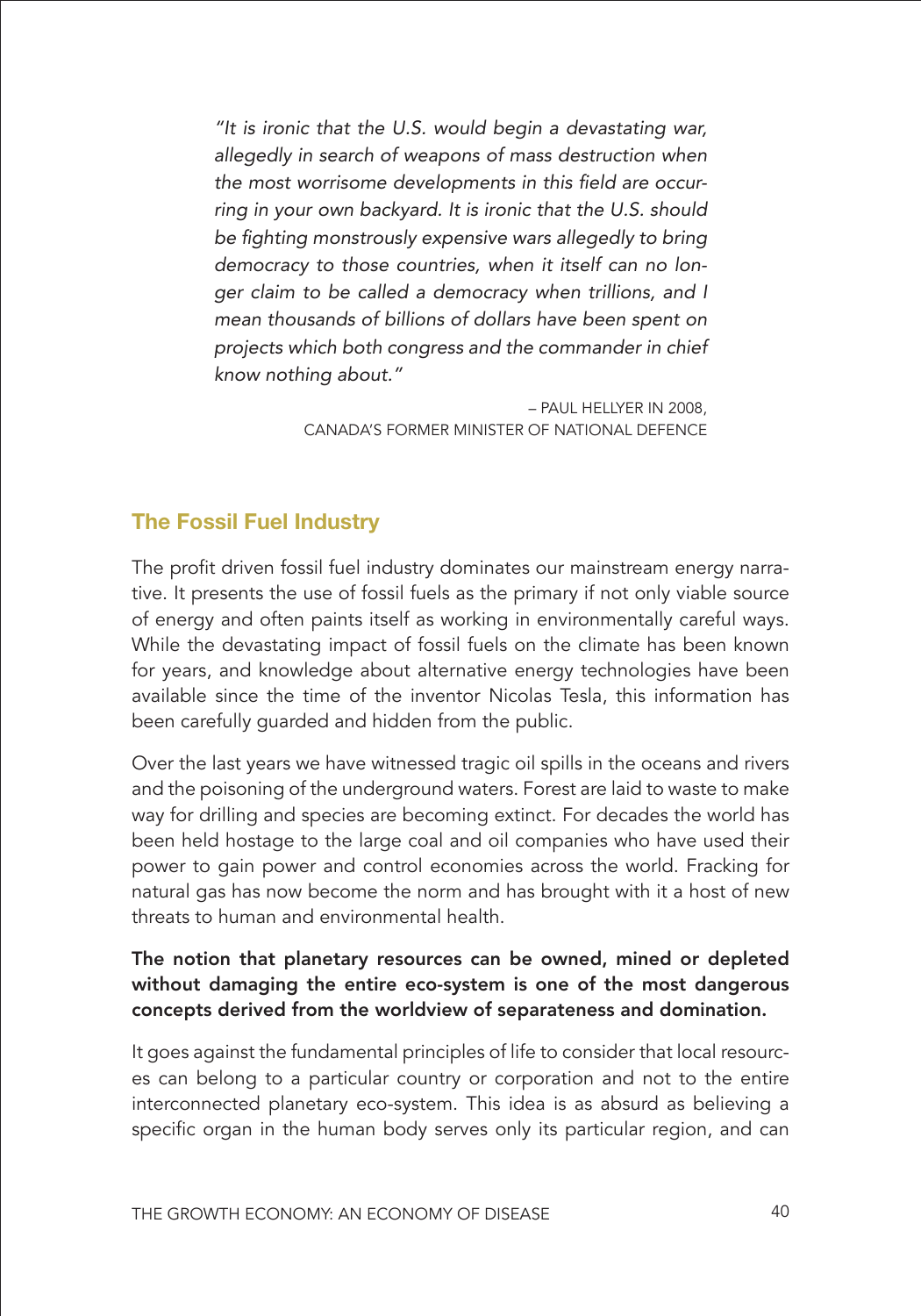be used independently of its living context. In abusing forests, waters, fuels, gases, metals and minerals we have upset the intricate web of life in ways we are only beginning to discover. Fossil fuels is a primary cause of global warming is the most tangible and dangerous symptom of our tampering with the intricate planetary eco-system.

#### **Big Pharma**

While the pharmaceutical industry supposedly exists for the benefit of human health and often has breakthroughs that serve humanity, the industry has become fundamentally corrupted by the profit motive. In many cases it is complicit in peddling in false science, addiction and disease. Across the world, the pharmaceutical industry has strong ties with governments which means that health policies and subsidized medicines are often severely swayed by interest groups.

Increasing scrutiny is revealing a host of scandals that include sponsored and falsified research, addictive medications, concealing natural cures, testing products on people without their consent, barbaric testing on animals and hiding the side effects of drugs. Waterways and soil are shown to have traces of antibiotics and other pharmaceuticals and are thus contaminating humans and other species in ways that we know very little about.

The pharmaceutical industry targets symptoms rather than the roots of medical problems and some medications often generate side effects that in turn require further medication in a spiral of addiction and dependence.

> *"Side effects of those very same prescription drugs are the third leading cause of death, behind heart disease and cancer. That's right! Prescription drugs kill more people*  than traffic accidents."

– DR. BARBARA STARFIELD, THE JOURNAL OF THE AMERICAN MEDICAL ASSOCIATION, 2000

*"Adverse effects of medications" (from drugs that were correctly prescribed and taken) kill 106,000 people per year. And that doesn't include accidental overdoses."* 

> – T. COLIN CAMPBELL, WHOLE: RETHINKING THE SCIENCE OF NUTRITION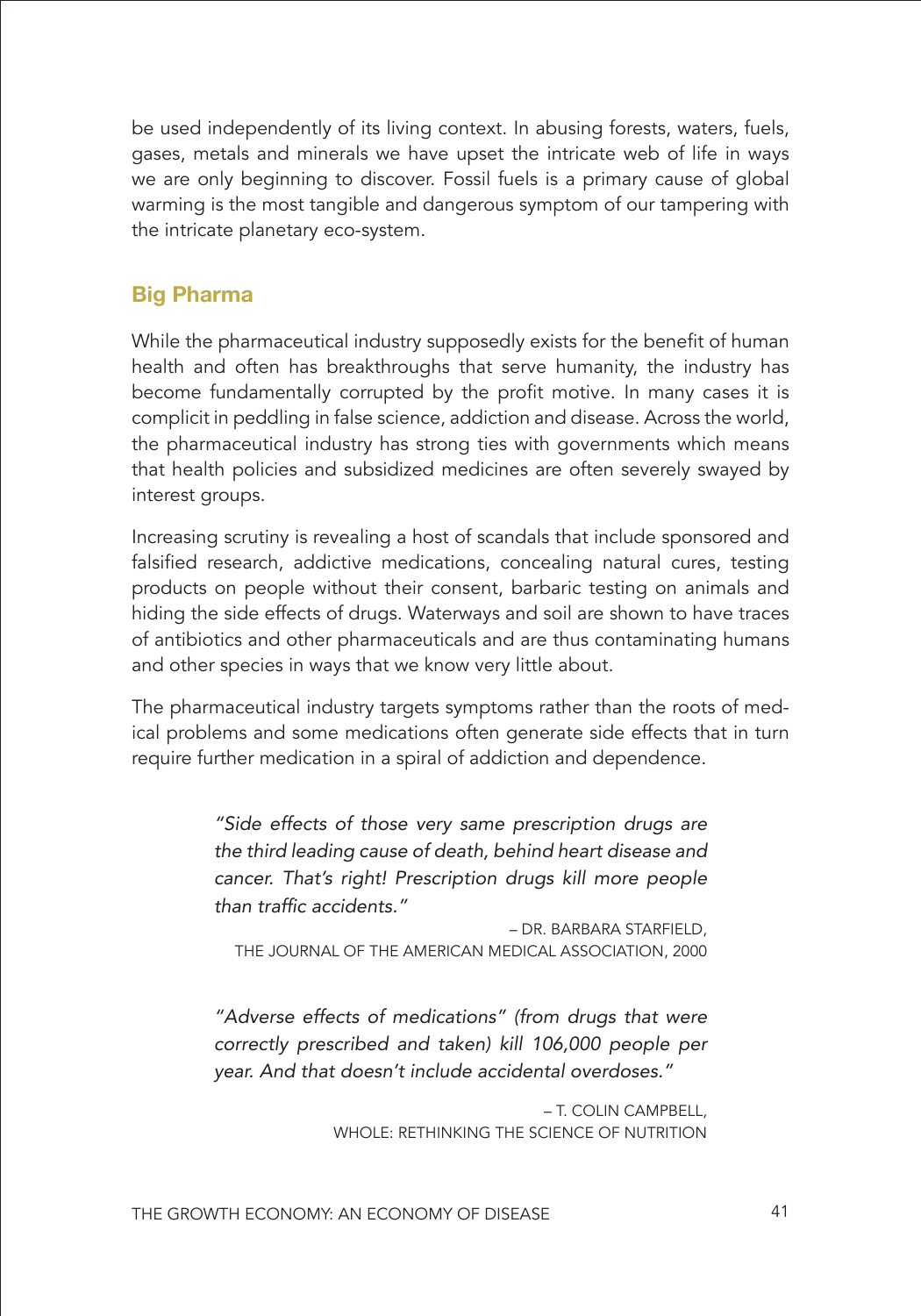There is increasing evidence that much of what is now called the "cancer industry" is one of the largest and most profitable hoaxes. It has invested fortunes in research and development while hiding information about natural cures.

> *"We have a multi-billion dollar industry that is killing*  people, right and left, just for financial gain. Their idea *of research is to see whether two doses of this poison, is better than three doses of that poison."*

> > – GLEN WARNER, M.D. ONCOLOGIST

While many well-intentioned doctors work according to what they are taught, other doctors have knowingly abused their clients with misdiagnoses, unnecessary medications and other interventions in order to benefit financially.

Vaccines are among the most controversial health interventions as they are often imposed as mandatory with minimal transparency as to the research and risks involved. There is widespread concern that some vaccines are tested in underdeveloped countries under the guise of humanitarian aid.

There is also increasing data as to possible side effects including a range of serious health conditions. While some vaccines may serve important functions there are also investigations into ways they may be contributing to chronic diseases across the globe.

Society has been conditioned to believe in scientific proof as the ultimate stamp of validity. While science has brought knowledge to the world of medicine it has also been severely abused within the medical establishment itself. The scientific aura gives enormous power to those with money to buy rigged studies, and to prove and print whatever will sell.

In the same way that the military industry profits from war, the pharmaceutical industry profits from disease. This means it has no incentive to proactively cultivate health, and in some cases it is known to suppress information regarding the importance of healthy plant-based nutrition and the use of known plants as preventative medicine and cures.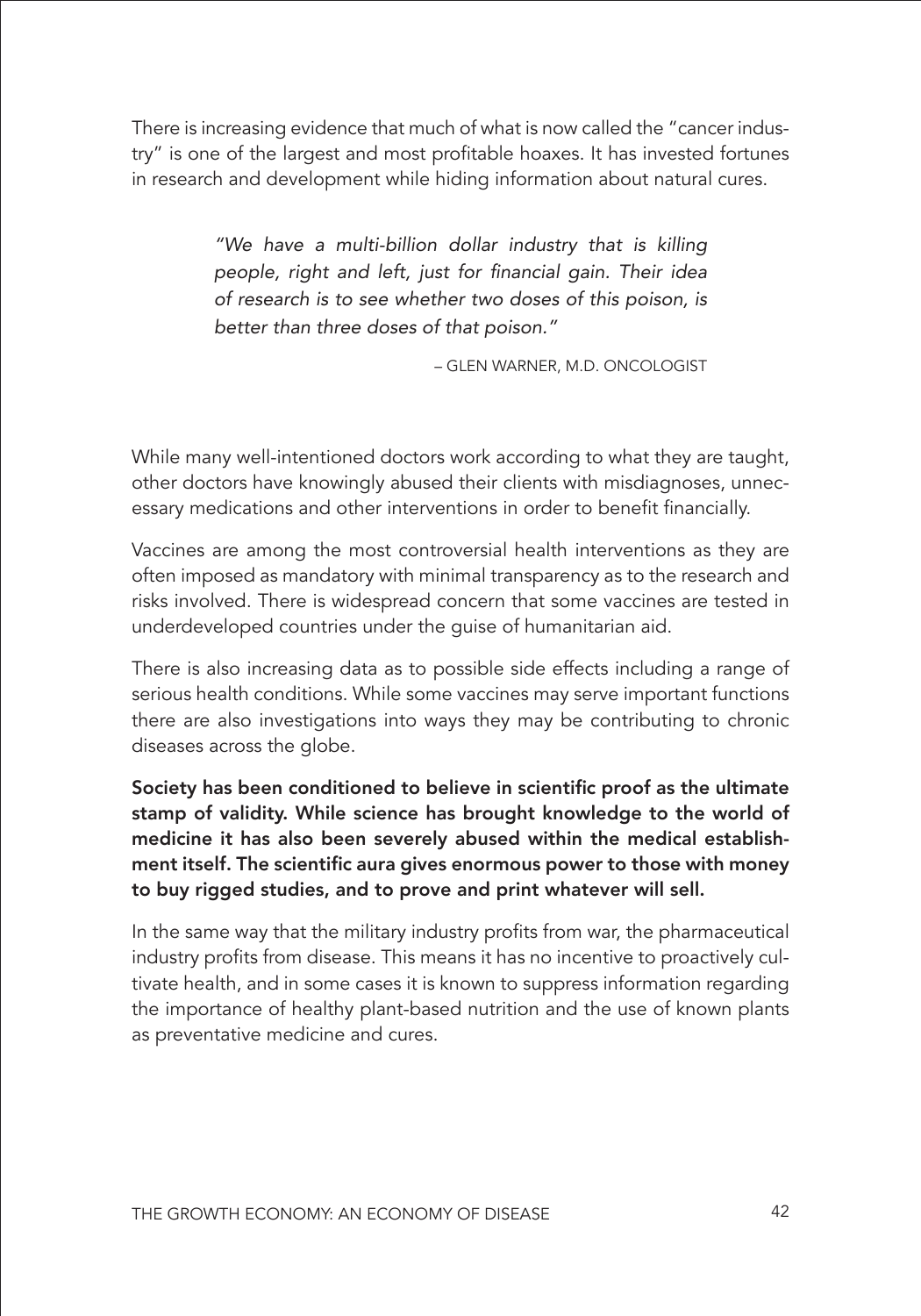#### <span id="page-49-0"></span>CHAPTER 9



## NOURISHMENT – THE BASIS OF LIFE

Nourishment is the basis of life. The societal disconnect from the source of food is part of our larger cultural story of money and exploitation. We have relinquished control of our food to profit driven industries and governments at the expense of our health and that of the environment.

Our food, the primary source of our health, has been hijacked by a vast profit machine that invests billions to control consumer's choices and habits. Processed foods and pesticides are contributing to serious chronic diseases and environmental destruction, yet billions of people continue to consume products devoid of nutritional value and laced with a range of harmful ingredients. To understand why so many are "choosing" unhealthy options one needs to look at the chain of industries that benefit from the processed food production line.

The food propaganda machine works to disconnect people from their intuitive and inherited relationship with the land. Food monopolies use their power to undercut small, local organic farmers and to own more and more land and water resources in a spiral of control and deception. Many use a range of genetically modified seeds and dangerous pesticides, hormones and antibiotics.

The food industries lobby governments in order to gain larger slices of the market while fighting to conceal the presence of various toxins, GMO's or the country of origin of products. In this way, they work together seamlessly to pick consumer pockets by offering an illusion of choice.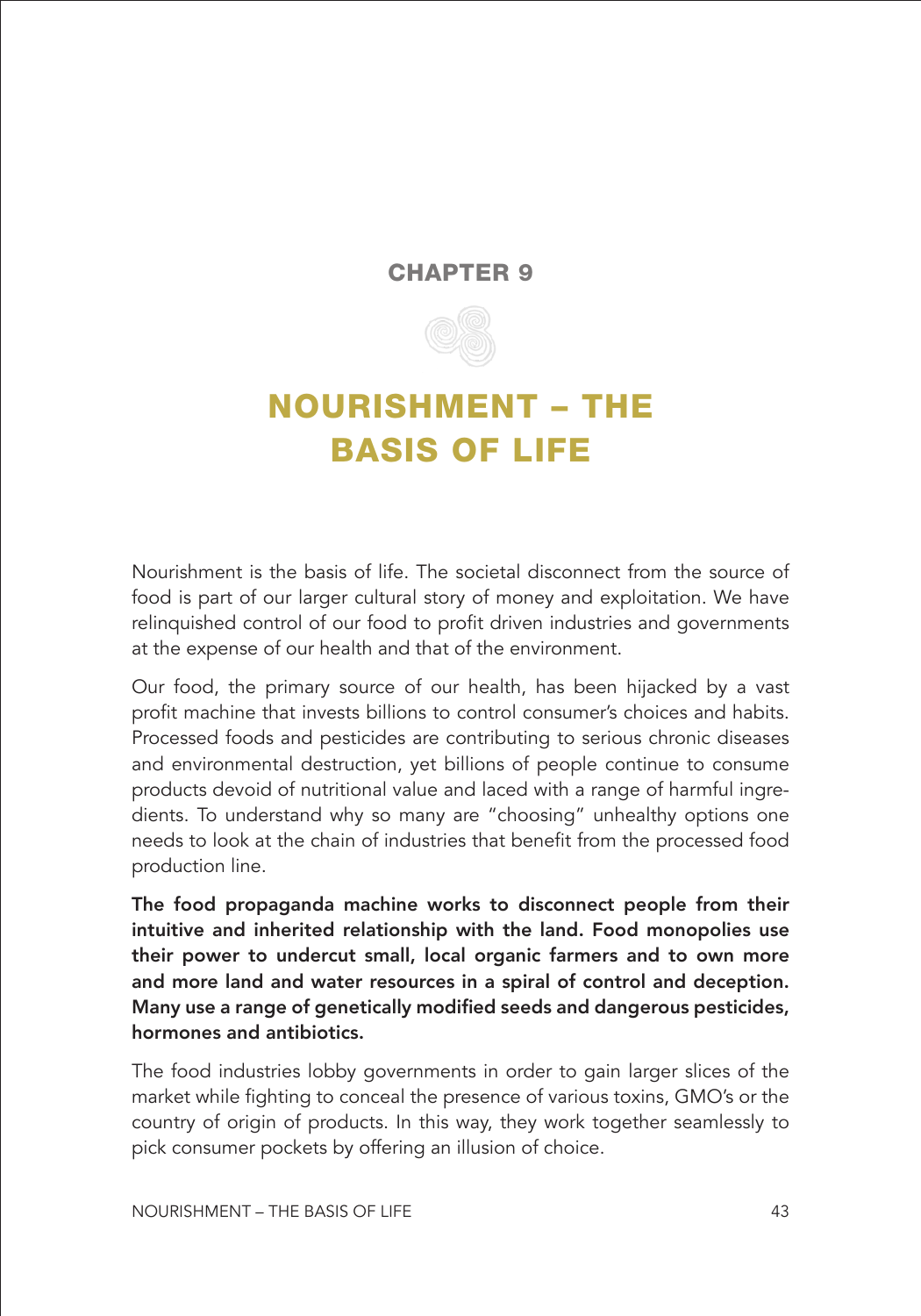Big agriculture industries, like Monsanto are notorious for their use of dangerous pesticides in food, genetic modification of plants and their strategy to patent and own essential seeds and withhold information about the ingredients. Chemical and biological contaminants obstruct nature's communication pathways and have severely depleted our individual and collective immune system.

People living in urban environments are increasingly distanced from the source of their food and dependent on industrialized products largely controlled by a few major corporations. Supermarkets are filled with processed foods that travel vast distances before reaching the shelves. Local farming is being pushed aside by food giants that use dangerous chemical additives to prolong shelf life. The sugar and wheat industries inundate the public with seductive messaging of comfort foods, while actively spreading addiction and disease. Junk food is sold cheaper than real food to make it even more attractive and accessible.

Mainstream nutritional information is based on obsolete reductionist science that focuses on certain individual nutrients such as proteins, fats, carbohydrates and vitamins. A holistic nutritional approach shows however that:

> *"Most nutrients are known to interact symbiotically with at least eight other nutrients. This makes the odds of supplying any one individual nutrient in a healthful manner*  infinitesimally small. It is simply impossible to get the dos*age and ratio correct, except through the consumption of whole foods."*

> > – DOUGLAS GRAHAM

Food and health illiteracy is in the interests of and to a large extent sponsored by those at the helms of the interwoven industries that run the economy. Schools do not teach children about healthy nutrition or how to grow and prepare food. In the absence of real education about food and health, advertising becomes the key source of information. But advertisements are designed to sell products irrespective of their health consequences. Diet related illnesses, chronic diseases and disorders, such as heart disease, cancers, diabetes, obesity, anorexia and bulimia are symptoms of the corrupt and profit driven food industry.

Advertising based on reductionist sponsored science creates a culture of consumers addicted to unhealthy foods and obsessed with counting calories and isolated nutrients.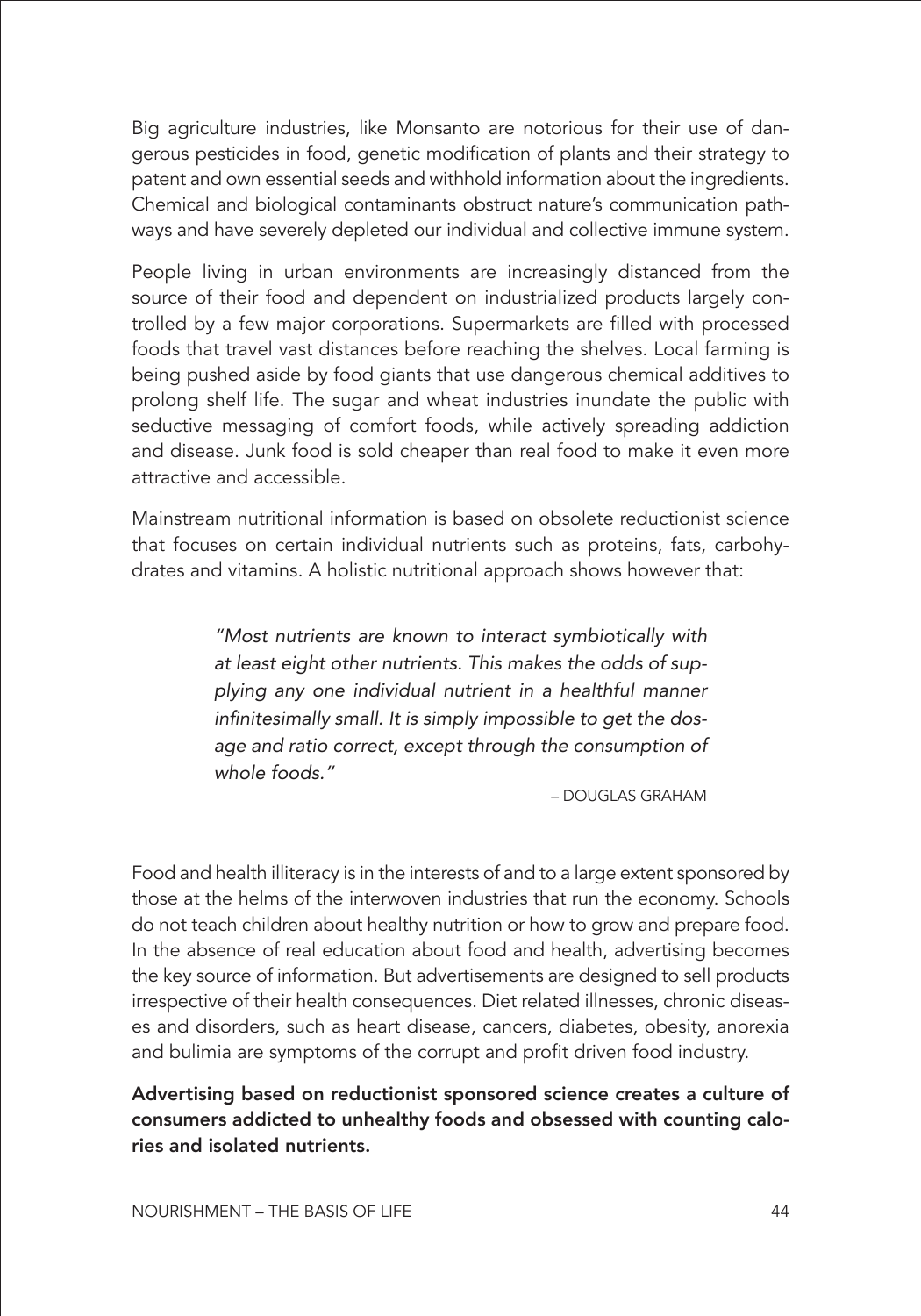The food industry has in turn generated food supplement and diet industries that use similar tactics.

> *"These days, the supplement industry has the process*  down to a "science." New scientific research on single nutrients generalizes in a very superficial way about their *ability to promote human health. Companies put these newly discovered "nutrients" into pills, organize public relations campaigns, and write marketing plans to encourage a confused public to buy."*

> > – T. COLIN CAMPBELL, WHOLE: RETHINKING THE SCIENCE OF NUTRITION

The reductionist picture of food is a product of the same mindset of separateness from which democracy itself is derived. It focuses on isolated phenomena and less on their relationship with each other and on their whole system impact.

The animal agriculture industry has generated some of the most dominant and dangerous myths in the mainstream food narrative. Through its marketing we have been indoctrinated to believe that consuming milk and flesh of animals is healthy and desirable. Marketing campaigns have also successfully obscured the devastating impact of animal agriculture on the planet.

Factory farmed meat and dairy has been linked to a range of chronic diseases including heart disease, obesity, cancer, diabetes, osteoporosis, allergies, respiratory diseases and even impotence. The animal agriculture industry is also known to be a leading cause of greenhouse-gas emissions, water waste, water pollution, ocean dead zones, deforestation, habitat destruction and species extinction that each significantly impacts the climate.

The meat and dairy industries invest huge sums to market apparent health of their products despite the fact that factory farmed foods are known to be toxic and cause chronic disease. People that eat animal products are ingesting a cocktail of dangerous chemicals, growth hormones and antibiotics as well as the trauma and suffering of animals held in extremely unnatural and inhumane conditions.

A United Nations Environment Program report emphasizes that a global shift towards a plant-based diet is vital to save the world from hunger,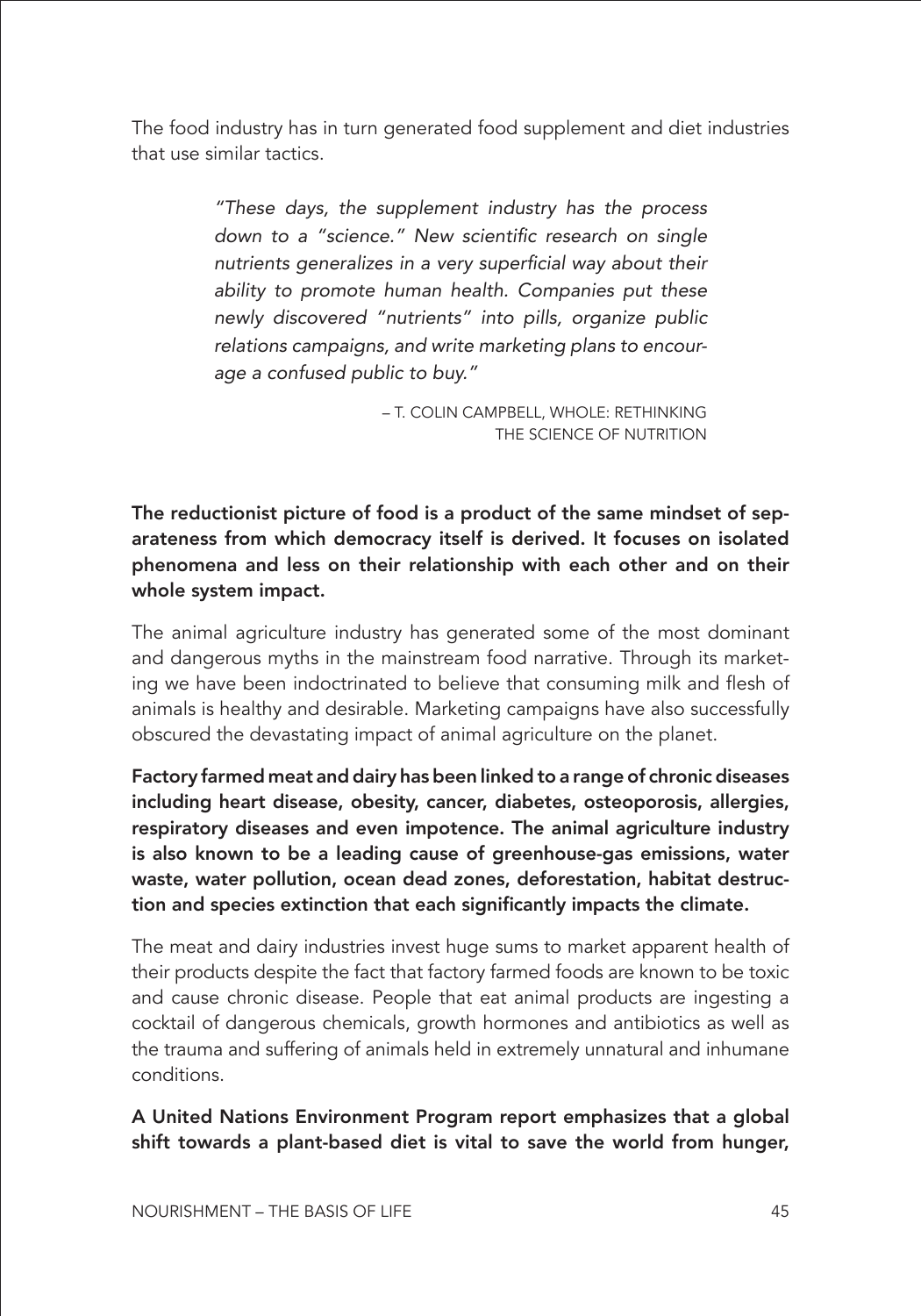#### poverty and the worst impacts of climate change. Despite all of this people continue to consume animal agriculture products and damage their own health and that of the environment.

The consequences of our current relationship to food is devastating. In the same way that food policies are a crucial factor in disease creation, healing of people and planet requires a radical shift in our relationship to food, to agriculture and to the land itself.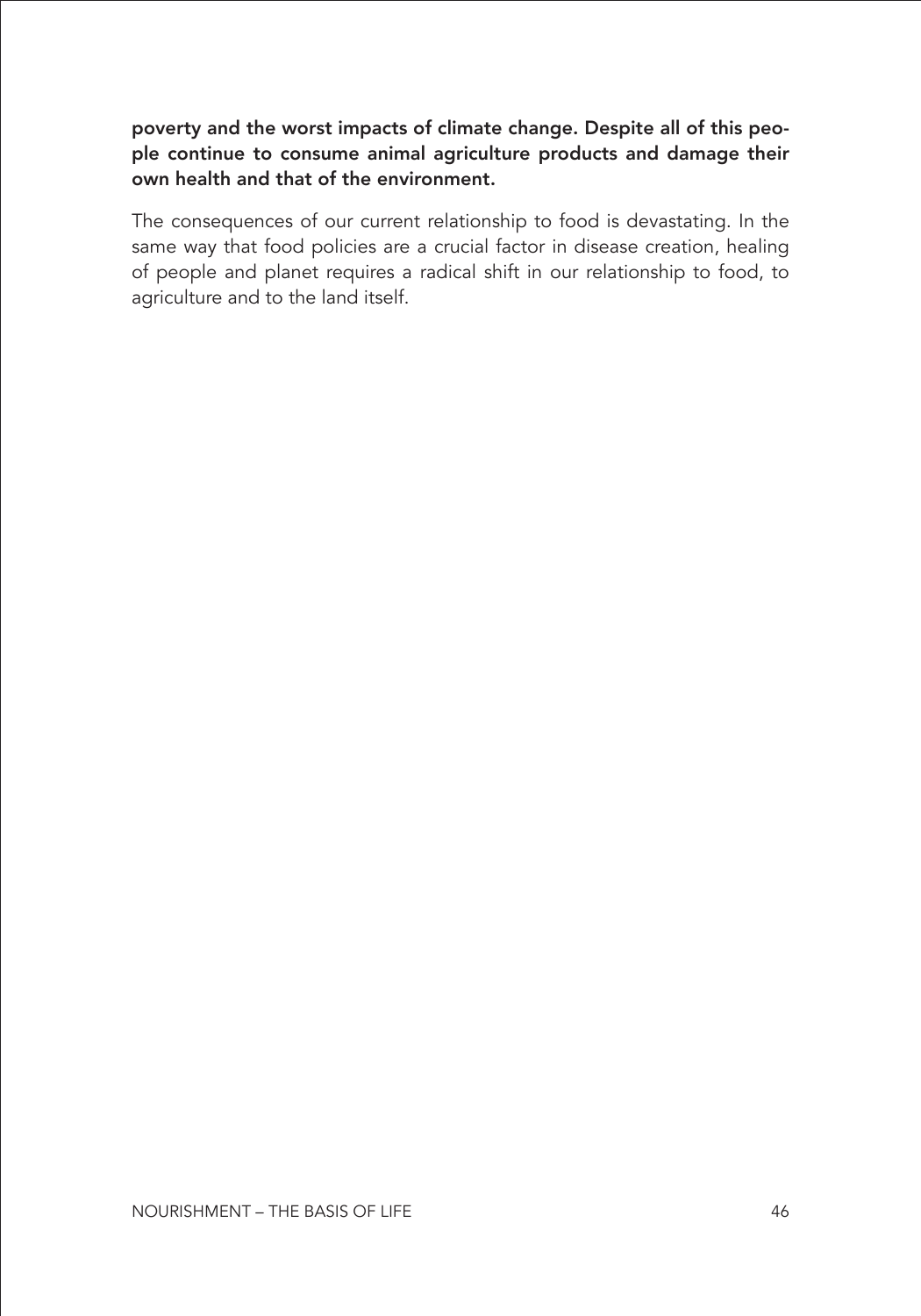#### CHAPTER 10



### <span id="page-53-0"></span>EDUCATION DISCONNECTED FROM LIFE WISDOM

*"I don't want a nation of thinkers, I want a nation of workers."* 

– JOHN D ROCKEFELLER

Many education systems in democratic countries have created dependent, addictive cultures susceptible to the messaging of those with political, ideological and financial agendas. They have reinforced the picture of one all-powerful leader on whom we must depend and to whom we relinquish responsibility. They have perpetuated the domination mindset of separateness, hierarchy and privilege. The structure, content and teaching methods have created a culture of passive, dependent citizens who are to a large extent disinterested in global issues, addicted to competitive consumer culture and disconnected from life wisdom.

Public education systems are the primary socializing systems that prepares youth to take up their roles as adults in the community. As they stand, they are for the most part disconnected from the vital principles of human health and thriving eco-systems. Our culture, with its severe impact on human and environmental health, is a reflection of the education of previous generations.

When children are forced to sit still at their desks in crowded classrooms, they become disconnected from their bodies, nature and life. They are not given an opportunity to develop their instincts, intuition, or critical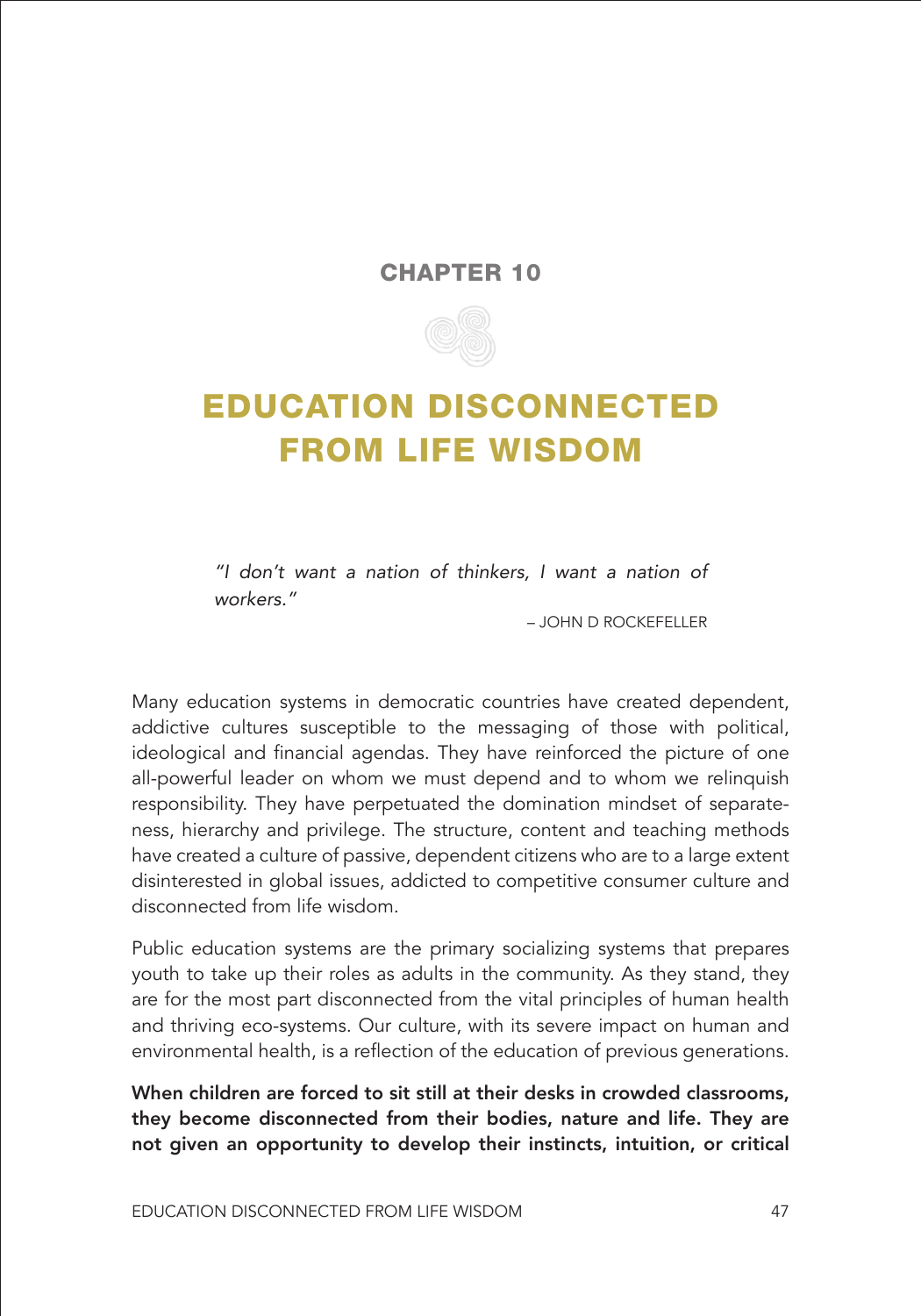#### thinking. They are not educated to become creative and caring problem solvers willing to contribute to their larger environment.

Public schools and public higher education systems are steeped in rigid bureaucratic structures and colonialist legacies. They instill principles of privilege, control and compliance that go against the principles of life and healthy living systems. The system perpetuates myths on which the democratic system is founded. It has for the most part succeeded in maintaining cultures that preserve the socio-economic status quo and feed the leeching economic system. It has failed in raising healthy aware adults with the ecologically sound professions required to tackle the global crises we face.

#### We are now in the absurd situation where higher education systems are producing over-educated people struggling to find jobs. They are mired in debt from college expenses and skilled in many knowledge areas that have little practical relevance to the health challenges of society today.

The focus of teachers is primarily on providing isolated, subject based knowledge and encouraging achievement defined by grades. Teachers are not trained in cultivating values or dealing with emotional, psychological and community issues. The vacuum is filled by media that plays a powerful role in shaping the minds and behaviour of children. A vast amount of money is spent on sophisticated advertising targeting children as consumers.

Addiction to technology is becoming a recognized problem worldwide. The addiction to screens is creating not only a vast array of social disorders but concern as to the long-term impact of such extreme exposure. Advertisements use whatever means to sell unhealthy and addictive products, ideas and behaviours inundate susceptible minds and shape their perception of the world. The majority of content is profit driven and sells cultures of war, social violence, sexual abuse and the sexual objectification of women, men and children.

A school is a microcosm of the larger societies and of the competitive culture where self-interest, deceit and bullying abound. Classrooms today are more multi-cultural and multi-religious than ever before, yet educators are not trained to deal with complex inter-personal and inter-cultural dynamics. The education system is generally disconnected from the community and while it is given full responsibility for a child's education it has neither the authority nor the tools to take up the role effectively.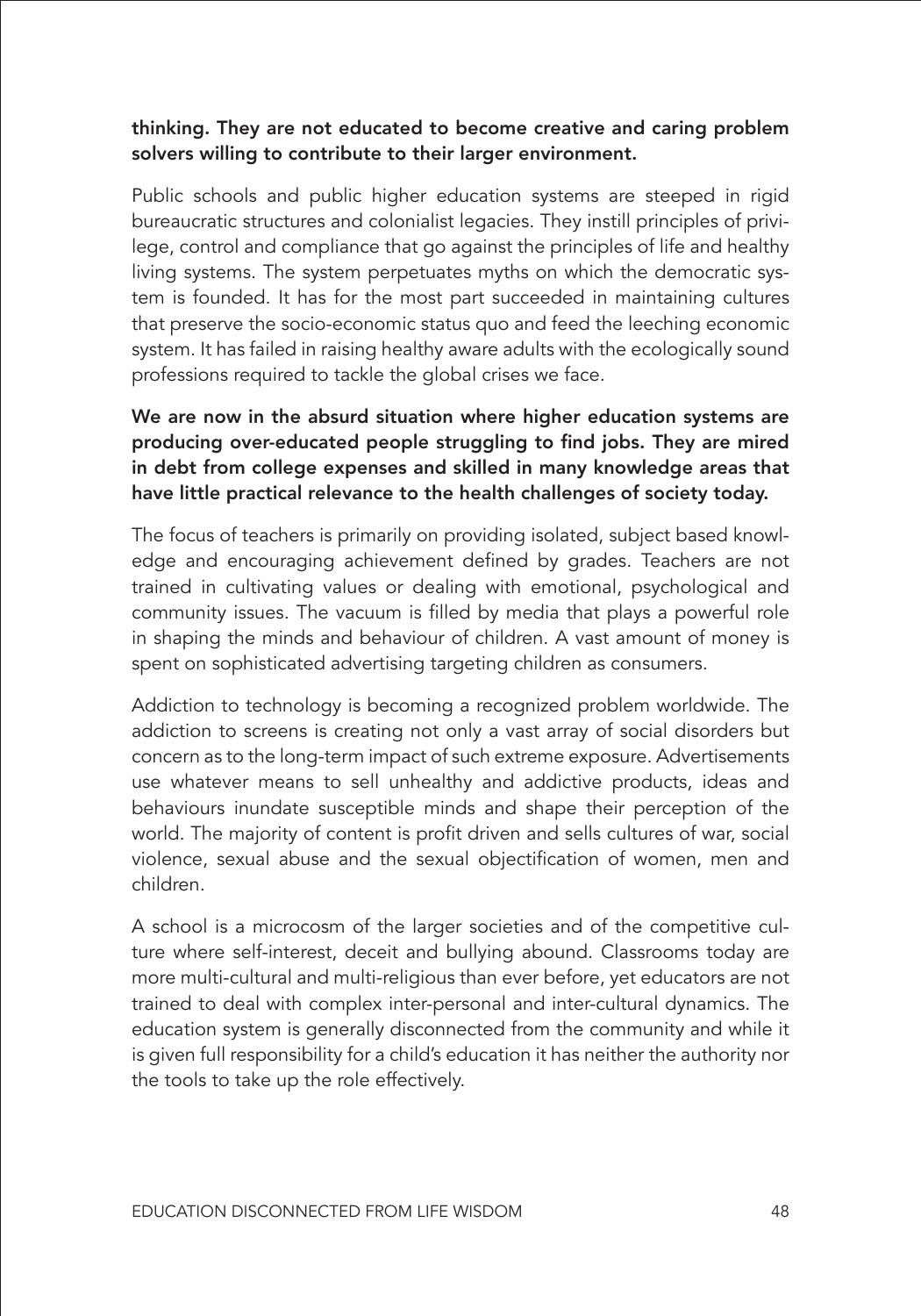Intensifying rates of bullying, sexual abuse, depression, anxiety, eating disorders, drug addiction and a range of social and behavioural disorders are a direct result of the divisive, consumer culture and political discourse.

Children are conditioned by the culture they witness through media. Politicians, celebrities, reality tv stars and talk show hosts become role models. One can imagine the impact of democratic election campaigns, and the often bullying, demeaning, deceitful and corrupt political discourse and behaviour on the psyche of children. The divisive, abusive campaign culture is a core part of what we learn from democracy in action.

It is unrealistic to believe that the education system can contend with the spectrum of social challenges rampant in our divisive, consumer driven societies. How can teachers be expected to help children deal with the onslaught of false and addictive messaging or the violent and narcissistic, self-indulgent role models they are exposed to on television, video games and social media?

Mainstream methods teach children to relinquish their power to external authorities without questioning its integrity or value. They are taught to rely on external, biased "authorities" for assessment of their character and worth in the world. They are not taught to trust in their own sense of self- worth or recognize their own value. A child's sense of self-worth is thus easily impacted by the prejudices, moods and whims of their educators.

The dynamics of competition are imposed on children when they learn to compare their own worth to others' according to narrow parameters that privilege certain intelligences over others. Diversity is oppressed and images of success are standardized. Teachers trained to teach specific disciplines usually have limited perspectives and use language and techniques that are relevant only for children with particular skill sets.

This means that the education system privileges only those with a narrow range of intelligences, particularly the more rational and scientific intelligences. Many children go through twelve years of school frustrated, unseen and uncultivated in their diverse talents. This in turn depletes the diverse range of talents and skills necessary for society to flourish.

Ruthless focus on grades distances children from the innate pleasure of learning. It also encourages deceit of children, teachers and parents around the grading process. Evaluation through dualistic judgments such as right, wrong, good, bad, successful, unsuccessful, sabotages the child's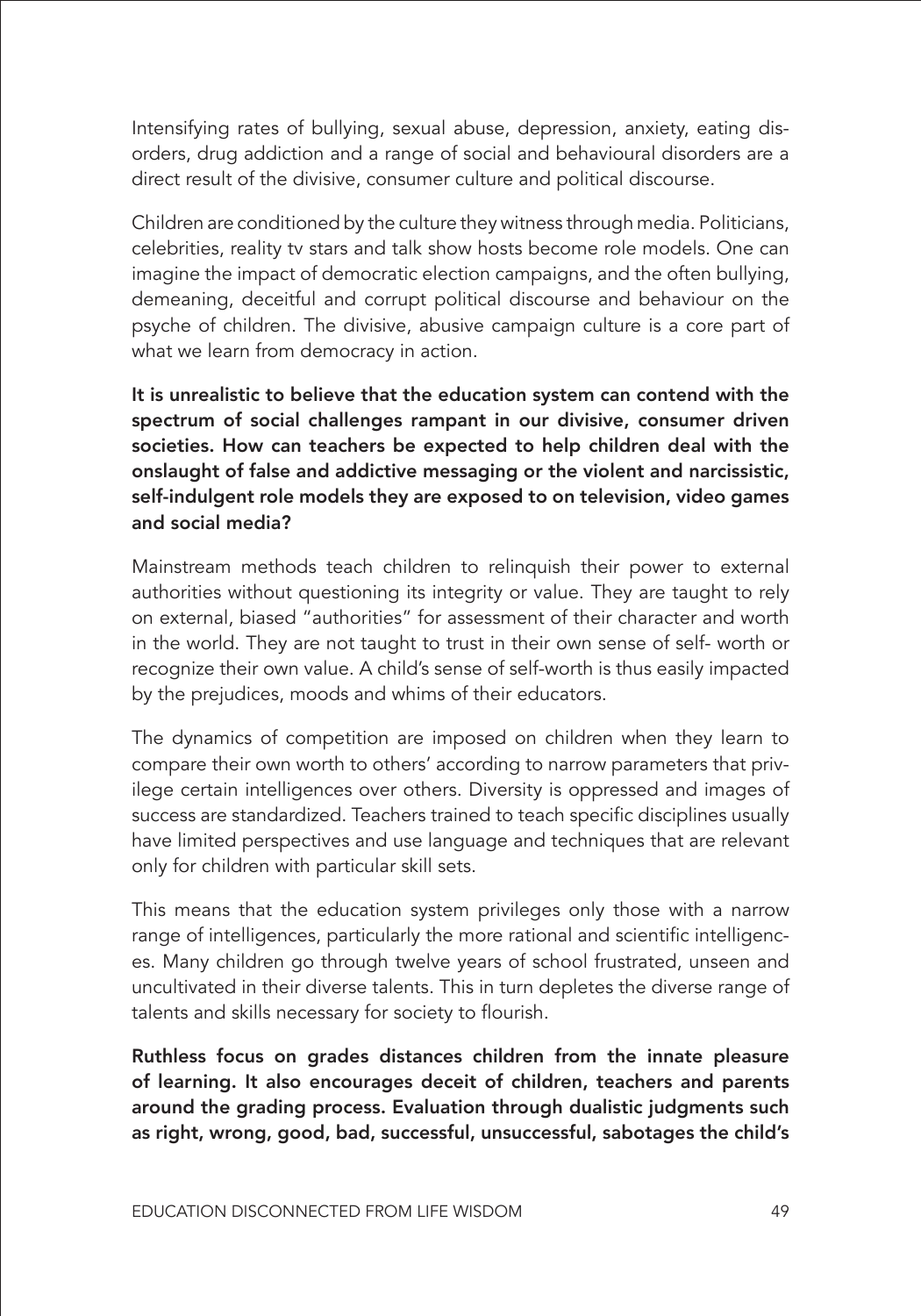#### capacity to discern in more nuanced and pleasurable ways and develop intrinsic motivation to learn.

With the primary emphasis on competition, children learn to see each other more as a threat to advancement than a kindred soul with shared needs, complementary gifts and a common destiny. This perspective aborts the development of emotional intelligence and capacity of empathy for others. It does not educate toward individual, community and environmental health – our most fundamental resource.

Children are taught a narrow range of disconnected knowledge areas with very little understanding of the fundamental interconnectedness of these subjects and their relevance to life. They are not exposed to system theories, ecology or life enhancing community practices. They do not learn to apply their knowledge in real, integrative life situations.

Mainstream education reinforces the system of privilege as it is often divided into public and private schools and in many countries public and private universities as well. While public schools generally perpetuate outdated modes of learning, it is usually the expensive private schools that offer children extraordinary opportunities for creative learning, adapted to their diverse needs. In this way, the system perpetuates the growing divides between rich and the poor.

The education system has created dependent citizens with little skills or resources to grow their own food or ensure their own health and safety. They are not given the tools for self-realization and mutual enrichment with their environment. They are not taught how the body works, basic nutrition, hygiene, healthy movement or meditation practices, healthy sexuality, environmental conservation or eco-system vitality. They do not learn how to grow or prepare food. They are taught to outsource their own self-care to others leaving them further susceptible to false information and the profit driven "health" industries.

It is naïve to believe that either parents or the education system are equipped to deal with the symptoms of democracies today. Educators and parents are products of the same system and are exposed to the same content and culture. They too have grown up in power and profit-driven, hierarchic societies with little ability to sift truth from falsehood. How can adults impart values different from those they learned as children?

The result is that rather than educating towards healthier people and planet, the structure and content of the current education system contributes to many of the human and environmental health crises we face today.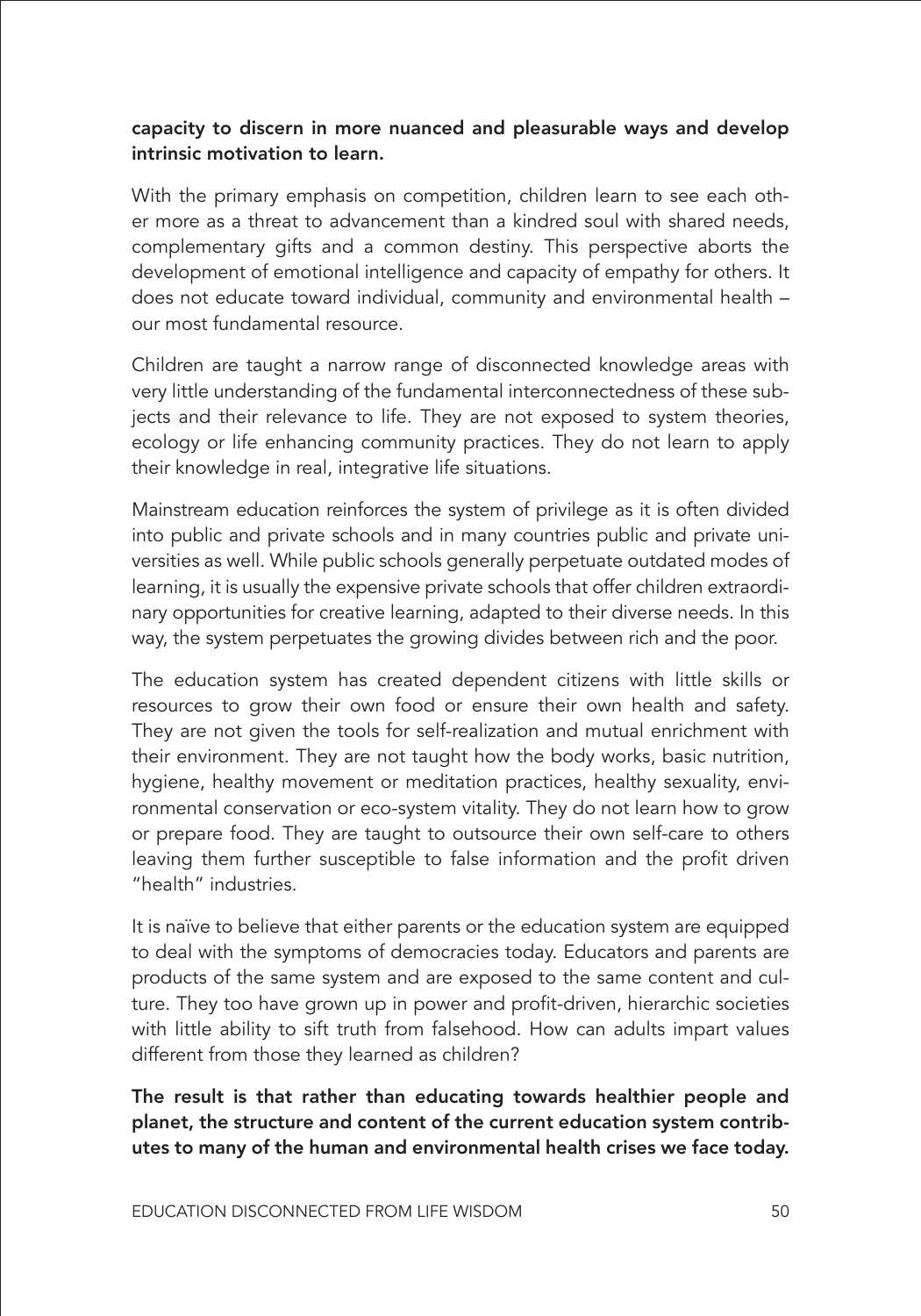#### CHAPTER 11



## <span id="page-57-0"></span>CLIMATE CHANGE: THE FINAL WAKE-UP CALL

The damage to health and life itself from our current governance systems cannot be overstated, and can no longer be ignored.

We continue to use our power in ways that are destroying the very ecosystem on which we depend. The situation is critical. Global warming is the collective wake-up call for us to work together and co-create an entirely new governance system that works uncompromisingly for the healing of the planet and all its inhabitants.

Our mindset of separateness and domination has ignored the reality that we are interconnected and that the entire planet functions as an interdependent living system. As in any living system when we impact a part, we impact the whole. We have denied the vast consequences of our behaviour and convinced ourselves that the multitude of environmental disasters mushrooming across the planet are isolated events and can be contained in their local areas. Climate change, the greatest challenge we now face is a manifestation of our fundamental interconnectedness.

The climate has no borders. Like symptoms in the human body that reveal much about our habits and state of mind, global warming is tangible feedback reflecting our collective state of awareness and the impact of our behaviour on our collective body. Our stance towards the earth is a parasitic, cancerous one and can be likened to an auto-immune disease that attacks parts of the self it fails to recognize as self.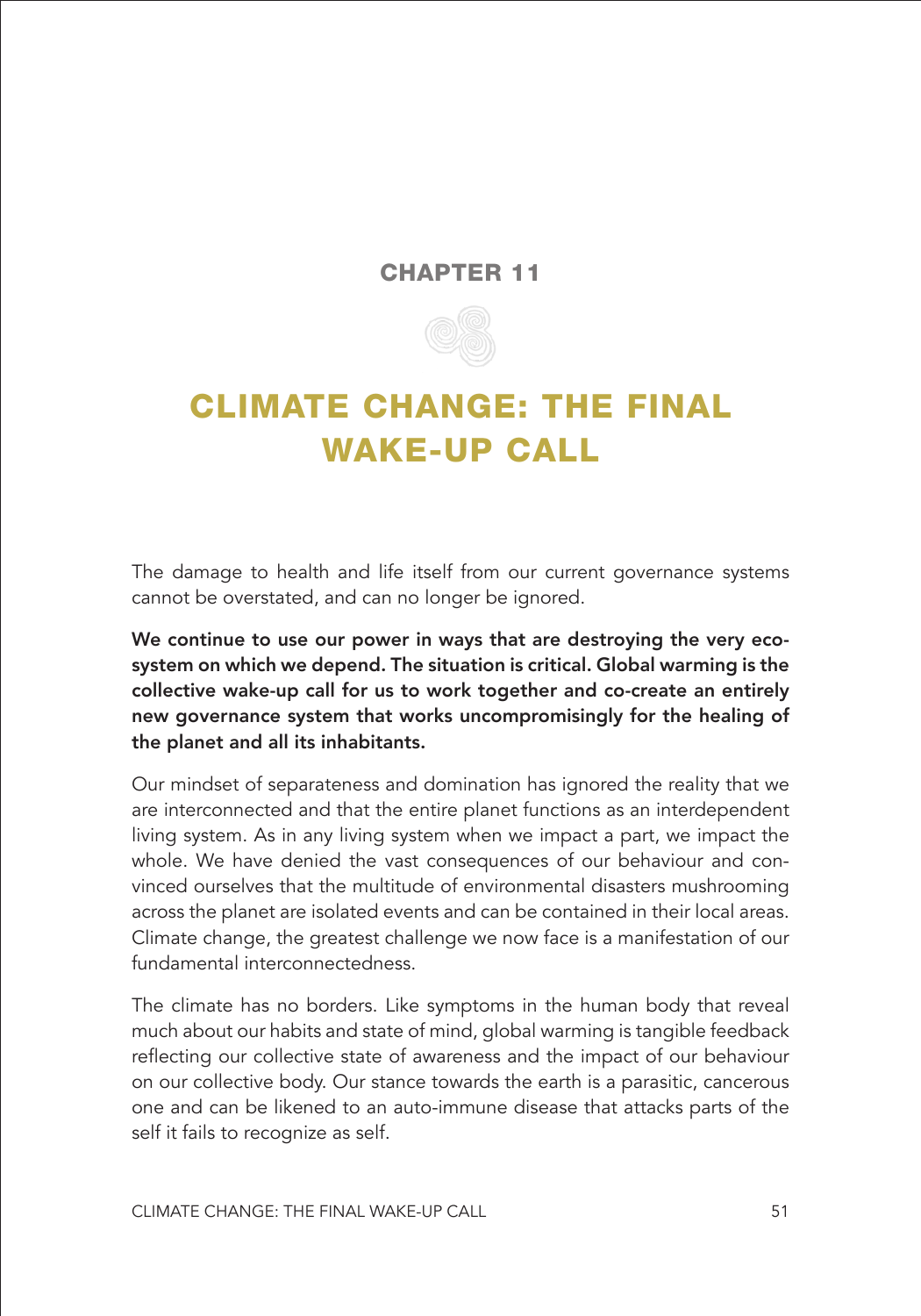#### In an interconnected world, it is inevitable that we will be destroyed together with what we destroy. There is no "other" place we can export our destructiveness.

The life-threatening process of global warming is a devastating symptom of our interference in life's codes. Imagine consistently mining a human's bones for minerals, draining the blood, contaminating the body's air and water while putting the person under constant emotional stress and still expecting the body to function as normal.

The devastation from climate change reflects humanity's neglect of the subtle web of life. It is a disease of dishonoring relationships from within a mindset of separateness, privilege and domination. In this sense climate change is a harsh and powerful master – an evolutionary wake-up call to learn from the climate code about consciousness.

In the face of the climate crisis, environmentalists are calling for the immediate termination of the fossil fuel and animal agriculture industries, considered the primary causes of climate change and planetary devastation. Both industries are examples of our ruthless and irresponsible relationship with the earth. The end of these industries is a prerequisite for reversing climate change, but it is not enough.

The disease of climate change stems from the underlying domination mindset driving all industries that go against life. It is not enough to contain the effect of the industries, the domination mindset itself must be uprooted and replaced with a mindset that honors and cultivates life. As long as there is a mindset of oppression and exploitation there will be disease.

Our political and economic languages are not languages of life, and we cannot pretend to heal the climate using these life destroying frameworks. It has been recognized that the "sustainability approach" cannot be effective in reversing climate change.

#### **Unsustainable Sustainability**

The term sustainable development is rooted in the mindset of separateness, domination and exploitation. While many are using the term in innovative ways for the good of the planet, the mainstream argument often focuses on how to continue take from the earth as much as "sustainably" possible while giving back as little as possible.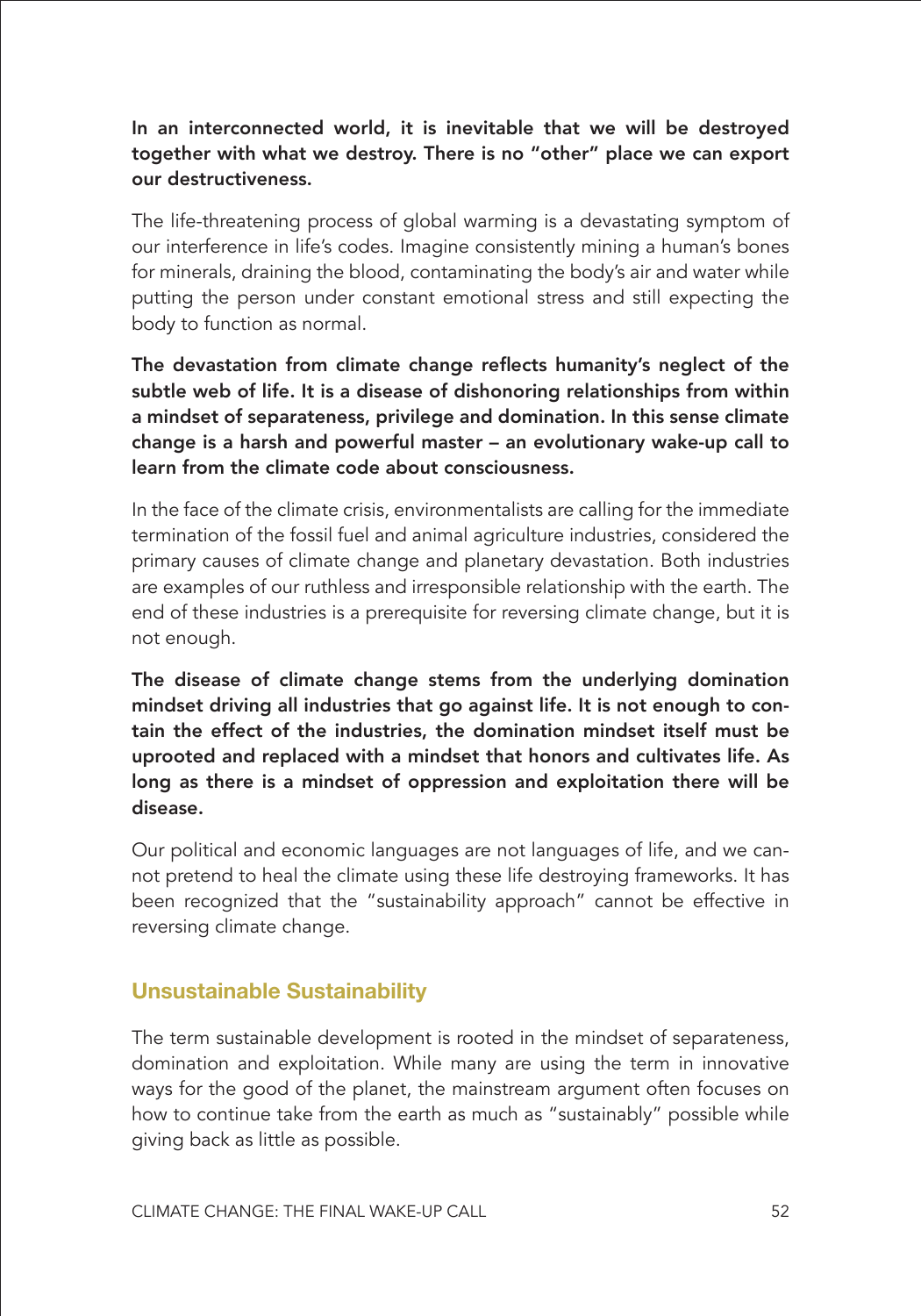The term "resources" is telling in itself. It reflects how as humans we have usurped nature, regarding it primarily as "resources" for our benefit while denying the possibility that the elements of nature exist in a precise location where they have evolved to play an essential role on behalf of the entire planetary ecosystem. Similarly, the precise migration routes of animals play a vital ecological function and when we interfere with them we upset the delicate balance of life.

"Sustainable" policies generally work towards managing the inevitable harm of the existing system while leaving the foundational mindset intact. The approach does not work to eliminate compromise and oppression. It addresses symptoms of the disease while leaving the cancer, (the domination mindset) intact.

A so-called "sustainable" outcome is to a large extent informed by science and ecology but negotiated primarily on the basis of economic and political interests. Such outcomes are often the results of deals between leaders of countries and corporations working for personal, national or corporate gain at the expense of the whole. Policies are generally crafted in the form of longterm targets with legal loopholes that privilege those in power and perpetuate the imbalance and disease.

#### We have caused a life-threatening disease to our living environment and now face the sixth extinction. Either we honor the invisible ties that bind us and focus on transforming our behavior, or face our own extinction.

Since we have been talking the "sustainable language" and the word sustainability has been integrated into global policies, we continue to poison the air, earth and oceans and face ongoing environmental crises. Mining, fracking, industrial agriculture, radiation from technology, industrial waste, nuclear spillage, destruction of forests are among the major contributors to climate change, species endangerment and human disease.

#### Compromising how much toxins the planet can safely tolerate is as absurd as compromising how much cancer human bodies can safely tolerate.

The damage to human and environmental health is not always immediately evident; it can fester for years beneath the surface. So what we are seeing now, erupting in many forms, is the result of many years of these destructive polices that go against life. With social media, independent journalism and the radical changes in weather and environmental catastrophes it can no longer be hidden.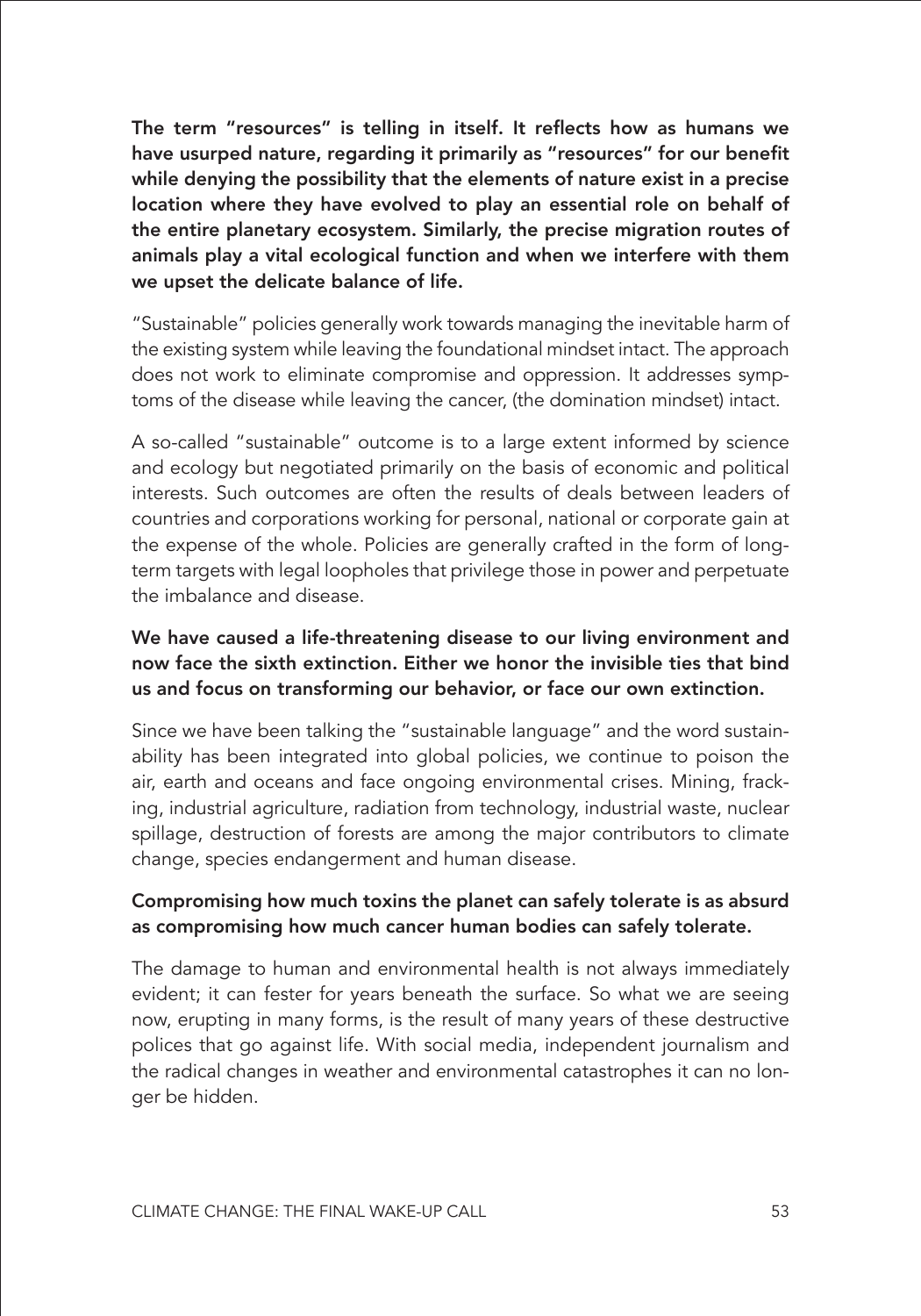#### **From a Sustainable Approach to a Thriving Evolution Approach**

Nature does not evolve according to a principle of what is sustainable, but rather according to a code of thriving evolution, a process that constantly enriches itself. Nature and health do not work with a formula of compromise but rather of exquisite precision in distributing and replenishing healthy resources for the flourishing of all parts of the interconnected ecosystem. To reverse climate change we need to transform our basic mindset and organize ourselves uncompromisingly in alignment with the code of thriving living systems.

The thriving evolution approach is one that honours nature's wisdom and strives to learn from, and align with it. It studies how nature, undisturbed by humans does not deplete its resources but constantly evolves into richer and more complex forms of harmony in diversity.

The thriving evolution approach is first and foremost based on the understanding that the planet, its biosphere and species function as an interconnected living system. In any living system, the health of the entire system is primary, and the well-being of each part is interdependent with the well-being of the other parts. This means that contrary to our current way of life, we share our health and our destiny with each other and all species. It means that the health of the planet, each other and all species must be our collective priority.

A thriving evolution framework follows the wisdom of ecological experts, whole system thinkers, healers and indigenous leaders and puts ecological wellness at the heart of all decisions. It focuses on uncompromising immediate action dedicated to eliminating all disease and cultivating 100% health. It works with the healing and replenishing wisdom of nature, striving to leave the planet richer for having been here.

It is clear that addressing climate change from the framework of "sustainability" or an approach that seeks to replenish and cultivate life will bring about entirely different outcomes. We can no longer pretend that partial solutions, delays or compromises will suffice.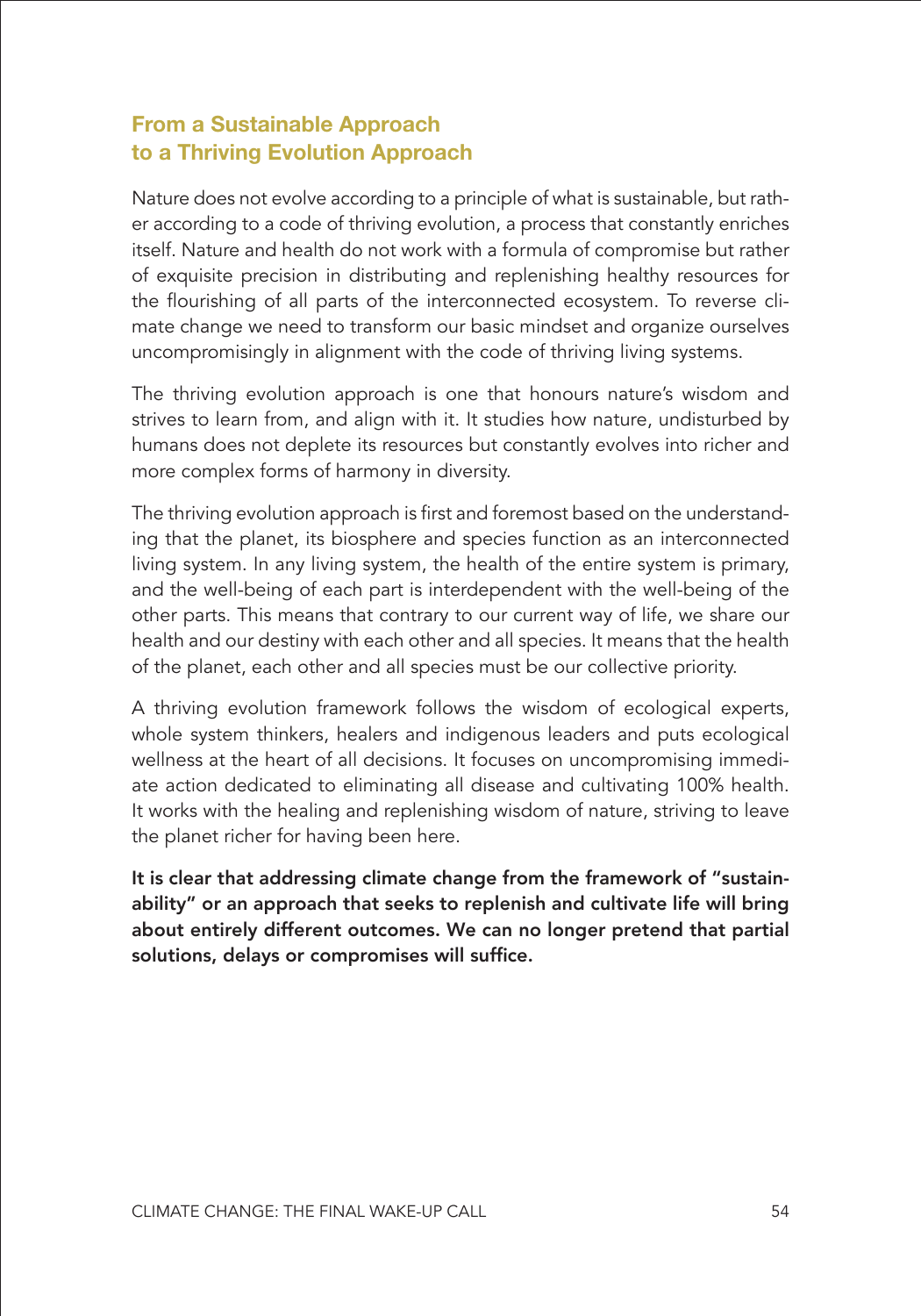#### <span id="page-61-0"></span>CHAPTER 12



### A NEW AWARENESS

#### **Unravelling Democracy**

The corruption inherent in democracy cannot be attributed to the system alone. It is an inevitable part of the dynamic of divisiveness and privilege found within all of us and at every level of society. Democracy is a system that lends itself to what we choose to do with it. It was created from a mindset of separateness and domination before modern society learned about our fundamental ecological interconnectedness with all of creation. It is not organized around the principles of life and does not have an inbuilt filter to sift healthy from unhealthy behavior. It was not conceived of or structured to be able to cultivate the health and vitality of complex interconnected human and environmental living systems.

The consequences of a system rooted in the domination mindset are inevitable. While democracy has contributed to human consciousness and the evolution of our understanding about the use and abuse of our power, the inherent limitations of the system are evident in the challenges we now face, and it is time to move on.

#### **Shifting Consciousness**

People across the world are becoming increasingly informed. The veils of secrecy that have shrouded the systematic abuse of power are lifting. Information technology and alternative media are threatening to undo the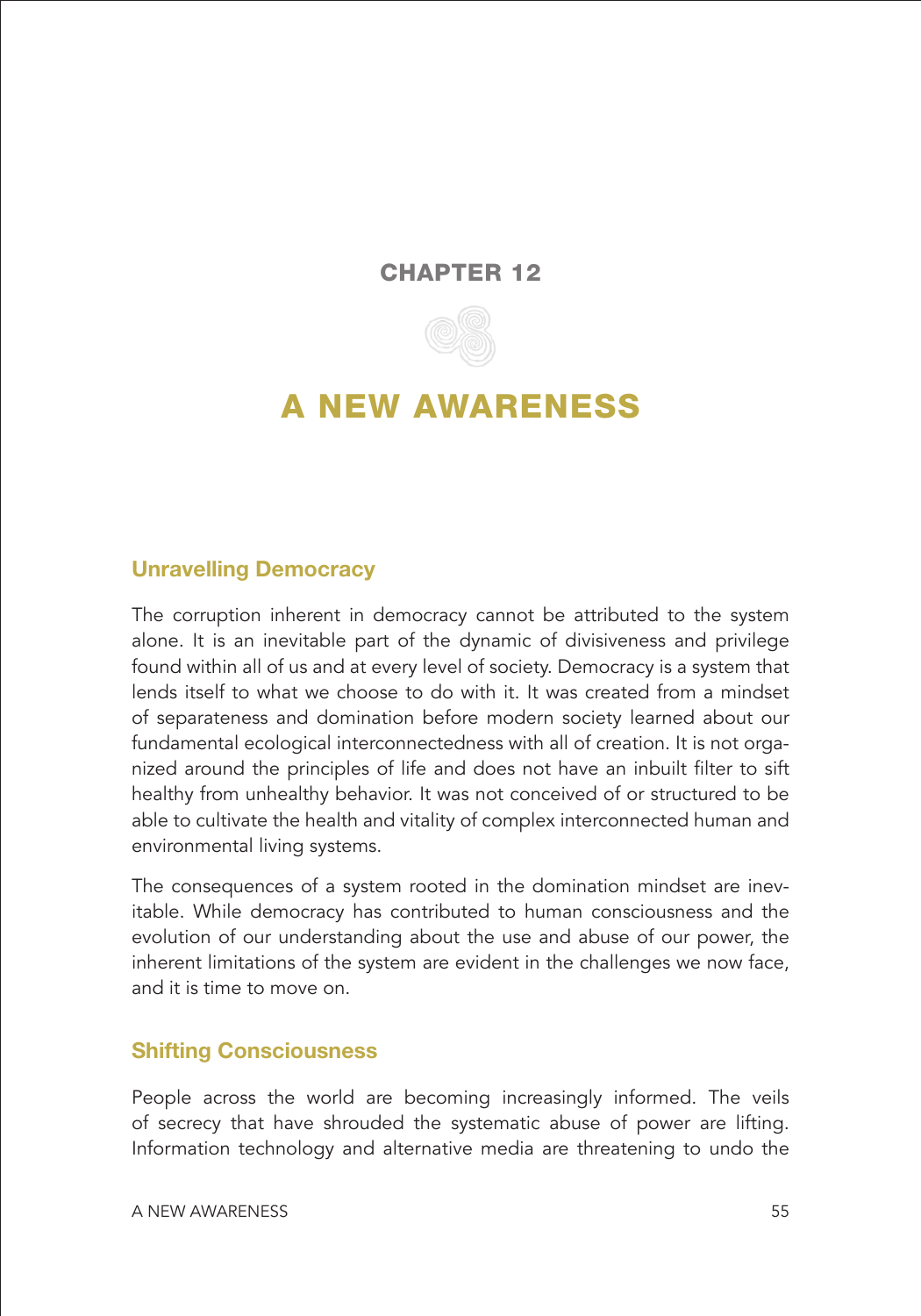global system of domination. Growing numbers of courageous whistle-blowers and investigative journalists are revealing the vast manipulation of power and resources by governments and the financial elite.

The environmental hazards are closer to home than ever and images of the social inequalities and environmental devastation are spreading across social media. Rage at governments and the elite is growing as people worldwide are taking to the streets to demand change. The status quo of control is being threatened and chaos is growing.

An information war is raging. While there are those fighting the secrecy that has enabled the mass deception, some governments are clamping down on privacy and internet freedoms. There are those using the internet to continue to spread misinformation and those using it to spread truth and healthy information and create new systems of social organization.

Over the years many conspiracy theories have existed about the secretive, ruthless abuse of power of governments, corporations and individuals, but many of these theories have been publicly dismissed and ridiculed, deflecting attention and investigation. Some journalists have pursued these threads and it seems Pandora's Box has been opened. Hidden information is being revealed, and many theories dismissed as hoaxes are shown to have substantive evidence.

The war between truth and propaganda is being played out. Visual data is manipulated and only the savviest are able to discern fact from fiction. The information war marks a radically new time where everybody is a journalist and everything can become known, but also a time where misinformation is easily spread.

#### **The New Beginning**

With the tragic failure of democracy, it is our collective responsibility to move beyond the boundaries of the known and invest collectively in the healing of what we have damaged. The only relevant framework for a new system of governance is one that is uncompromisingly aligned with Life.

In the face of shifting consciousness, the time is ripe to question the foundations of everything we thought to be true and right. It is time to break free from the limiting story that democracy is the best of all possible systems and organize together to build something better.